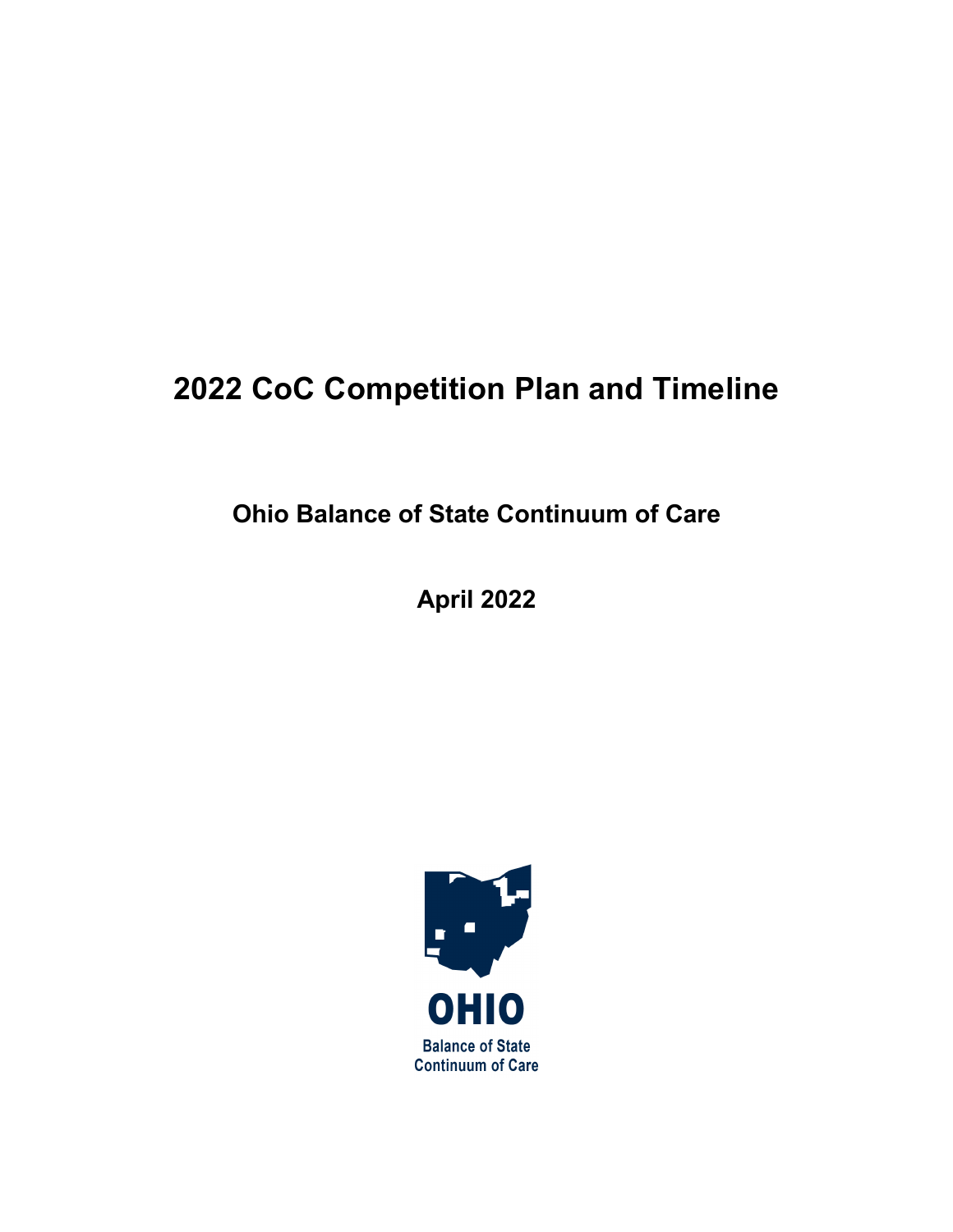# **Table of Contents**

| Appealing Renewal CoC Project Evaluation Results or Preliminary Ranking  9 |
|----------------------------------------------------------------------------|
|                                                                            |
|                                                                            |
| Final Submission of the Ohio BoSCoC Consolidated CoC Application  11       |
|                                                                            |
|                                                                            |
| Appendix B- 2022 Project Evaluation Specifications and Points Structure    |
|                                                                            |
|                                                                            |
|                                                                            |
|                                                                            |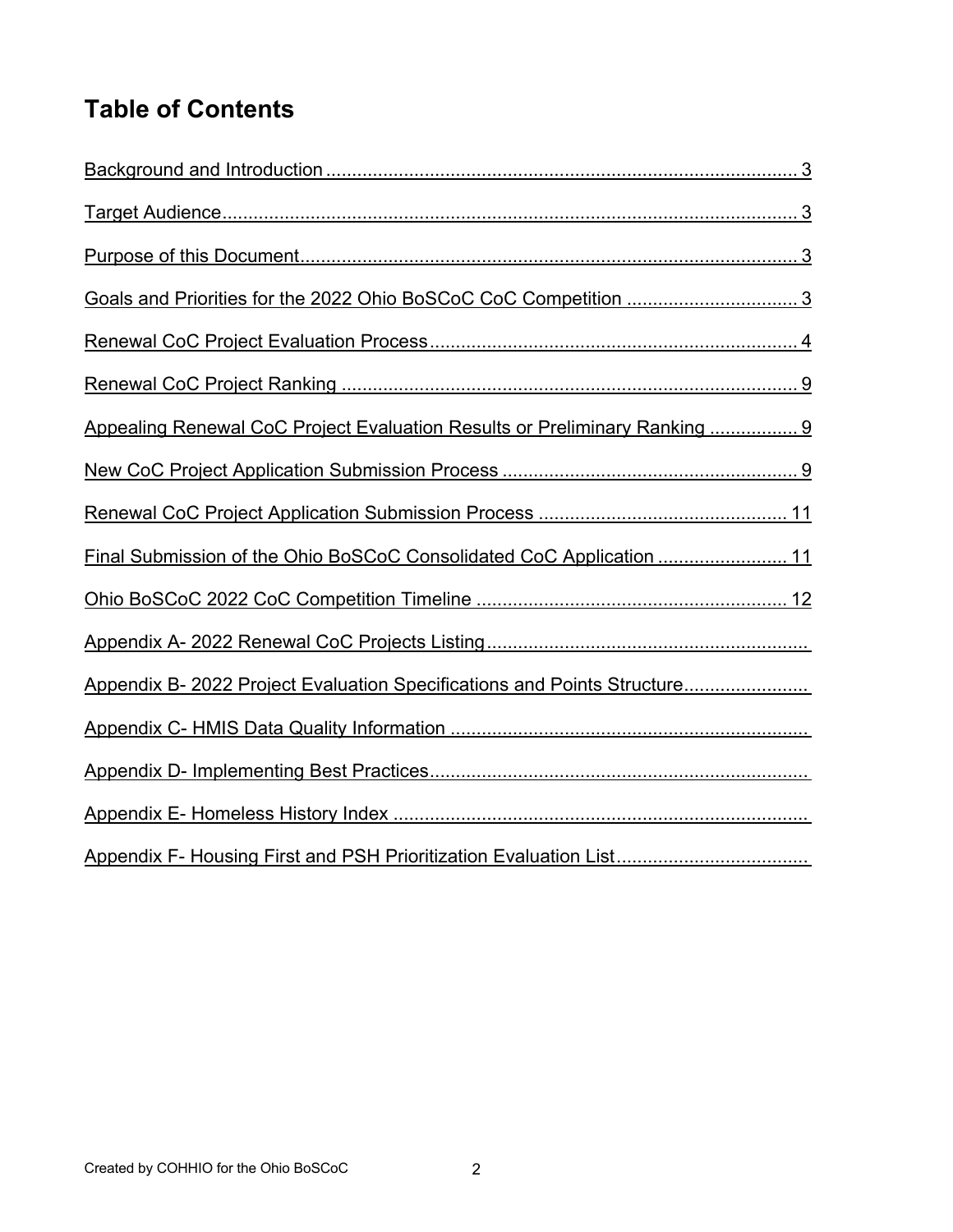# **Background and Introduction**

#### **Organization of the Ohio Balance of State Continuum of Care**

The Ohio Balance of State Continuum of Care (BoSCoC) is comprised of the 80 rural counties in Ohio and represents diverse populations, needs, and capabilities. The 80 counties within the Ohio BoSCoC are further organized into 17 Homeless Planning Regions that engage in collaborative planning around homeless programming. A map of the Ohio BoSCoC Homeless Planning Regions can be found here.

The Ohio BoSCoC Board, which is comprised in part of one representative from each BoSCoC Homeless Planning Region, guides the policy and planning direction of the continuum. The CoC Board has designated the Ohio Department of Development (ODOD), as the Collaborative Applicant for the Ohio BoSCoC. In this role, ODOD is responsible for submitting the annual consolidated application for CoC Program funding on behalf of the Ohio BoSCoC. In turn, ODOD has contracted with the Coalition on Homelessness and Housing in Ohio (COHHIO) to provide primary staff support to the Ohio BoSCoC.

#### **HUD's Continuum of Care Program and the Annual Continuum of Care Competition**

Every year, the U.S. Department of Housing and Urban Development (HUD) makes available federal resources for homeless programming to communities around the country through its Continuum of Care (CoC) Program and its annual CoC Competition. Continuums access these funds by completing consolidated applications on behalf of the federally funded homeless programs in their CoC. For the Ohio BoSCoC, the Collaborative Applicant (ODOD) and COHHIO facilitate this process and submit the consolidated application. Any organization located within the 80 counties of the Ohio BoSCoC that wishes to access new or renewal CoC Program funds must participate in local homeless planning efforts and the annual BoSCoC CoC Competition to do so.

The Ohio BoSCoC receives about \$20 million annually for new and renewing homeless programs, representing over 100 transitional and permanent housing programs across 80 counties.

## **Target Audience**

The 2022 CoC competition plan and timeline is only applicable to HUD CoC-funded projects renewing their CoC project funding in 2022, or those organizations interested in applying for funding for a new CoC-funded project.

## **Purpose of this Document**

This document is intended to provide Ohio BoSCoC members with basic information about the Ohio BoSCoC 2022 CoC Competition, including the following:

- Priorities for new and renewal projects
- The renewal project evaluation process and timeline
- The process for completion of the 2022 Ohio BoSCoC consolidated application
- Preliminary priorities for ranking renewal and new CoC projects in the consolidated application

# **Goals and Priorities for the 2022 Ohio BoSCoC CoC Competition**

The Ohio BoSCoC Board has identified the following funding priorities for the 2022 Ohio BoSCoC Competition:

- Submit a consolidated application that meets threshold and maximizes available funding
- Fund projects that meet community needs
	- Including project conversions and new PH projects
- Fund projects that are cost effective and maximize program and mainstream resources
- Fund projects that successfully end homelessness
- Promote the use of best practices
- Fund projects that will help the CoC achieve the federal strategic plan goals of ending homelessness for veterans, chronically homeless, families, youth, and all other populations

In addition, the CoC Board has identified the following goal and priorities to guide final ranking of new and renewal projects in the 2022 CoC Consolidated application: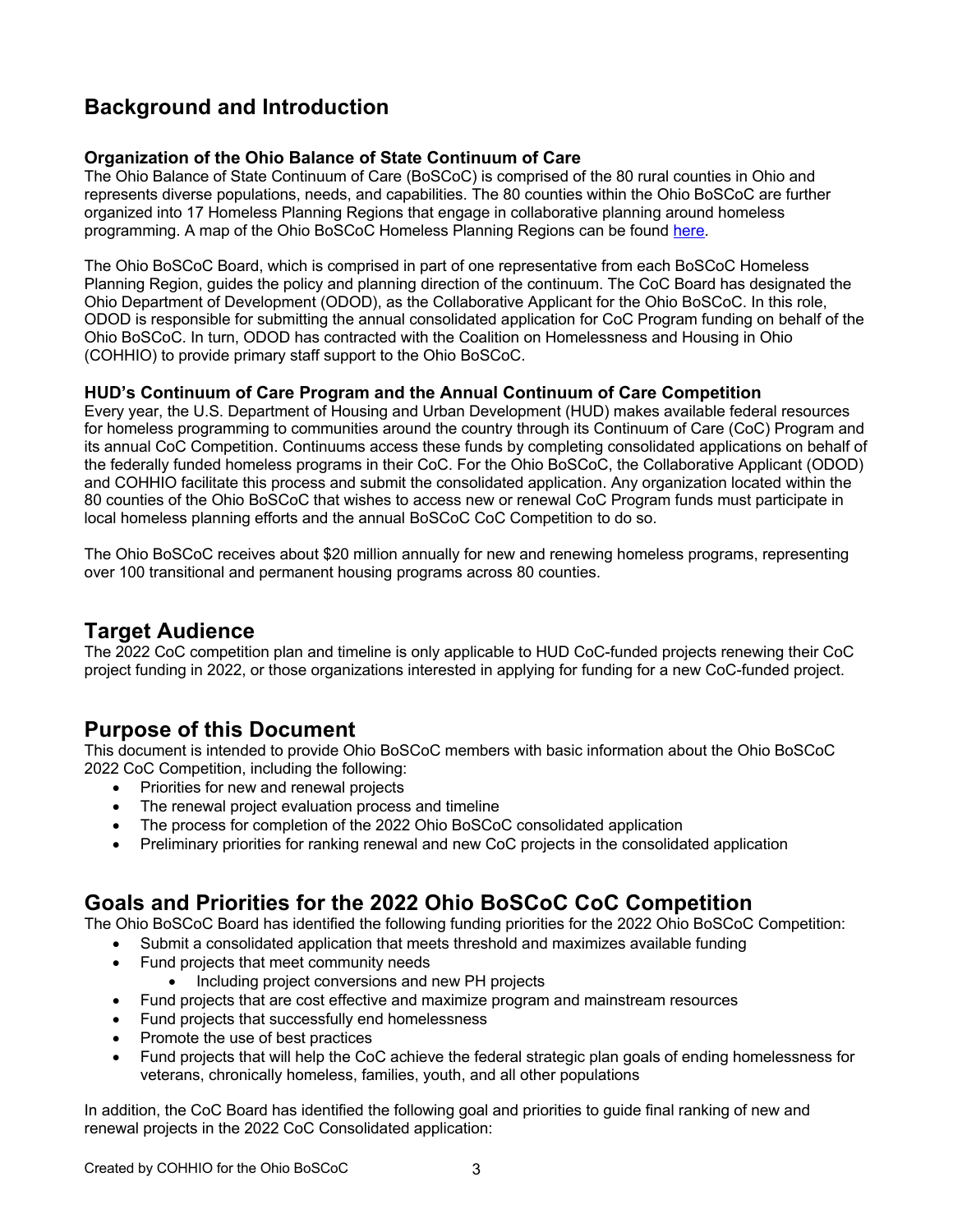- Project Ranking Goal: To rank Ohio BoSCoC new and renewal projects in a way that helps us continue to meet local homeless needs, while also helping the CoC maximize CoC Program funds and ensure ongoing national competitiveness
	- To that end, the following priorities, in no particular order, will help guide development of a final ranking approach:
		- The CoC may seek to preserve low-ranking projects at risk of losing funding where those projects represent the only CoC Program funding in their communities
		- The CoC may seek to preserve low-ranking Permanent Housing (PH) projects at risk of losing funding where those projects represent the only CoC Program funded PH in their communities
		- The CoC may prioritize projects that have demonstrated the use of Housing First practices
		- The CoC may consider reducing funding requests for the lowest ranked projects as a means to preserve funding for higher ranked projects, if needed, and keeping in line with other priorities
		- The CoC may consider ranking new projects higher than some renewal projects, where the CoC believes doing so will better help the CoC meet the ranking goal outlined above
		- The CoC may consider unresolved HUD monitoring findings when making final ranking decisions for low scoring projects

## **Renewal CoC Project Evaluation Process**

The Ohio BoSCoC Project Evaluation Workgroup develops the annual renewal CoC project evaluation process and preliminary project ranking approach. The evaluation process and related project ranking helps the Ohio BoSCoC fully maximize CoC Program funds, make informed funding decisions, and continue to move the CoC toward our goal of ending homelessness.

The areas evaluated as part of the renewal project evaluation process are as follows:

Project Participant Impact

- Housing stability exits to permanent housing
- Accessing mainstream resources non-cash benefits
- Length of time homeless

Meeting Community Need

• Serving persons/households with more severe needs and longer homeless histories

Implementing Best Practices

- Demonstrated use of Housing First practices
- Prioritizing chronically homeless and following the PSH Order of Priority

Analyzing and Addressing Racial Disparities and Advancing Race Equity

- Qualitative and quantitative assessment of project's racial disparities and written narrative describing action plan and next steps
- Evaluation of practices and Policies and Procedures, and written narrative describing revisions needed to advance race equity

Coordinated Entry Compliance

• Adherence to the required prioritization process

Project Capacity

- HMIS data quality
- Timely submission of APRs

Bonus Points Opportunity

• Submission of completed Organizational Race Equity Self-Assessment

Created by COHHIO for the Ohio BoSCoC 4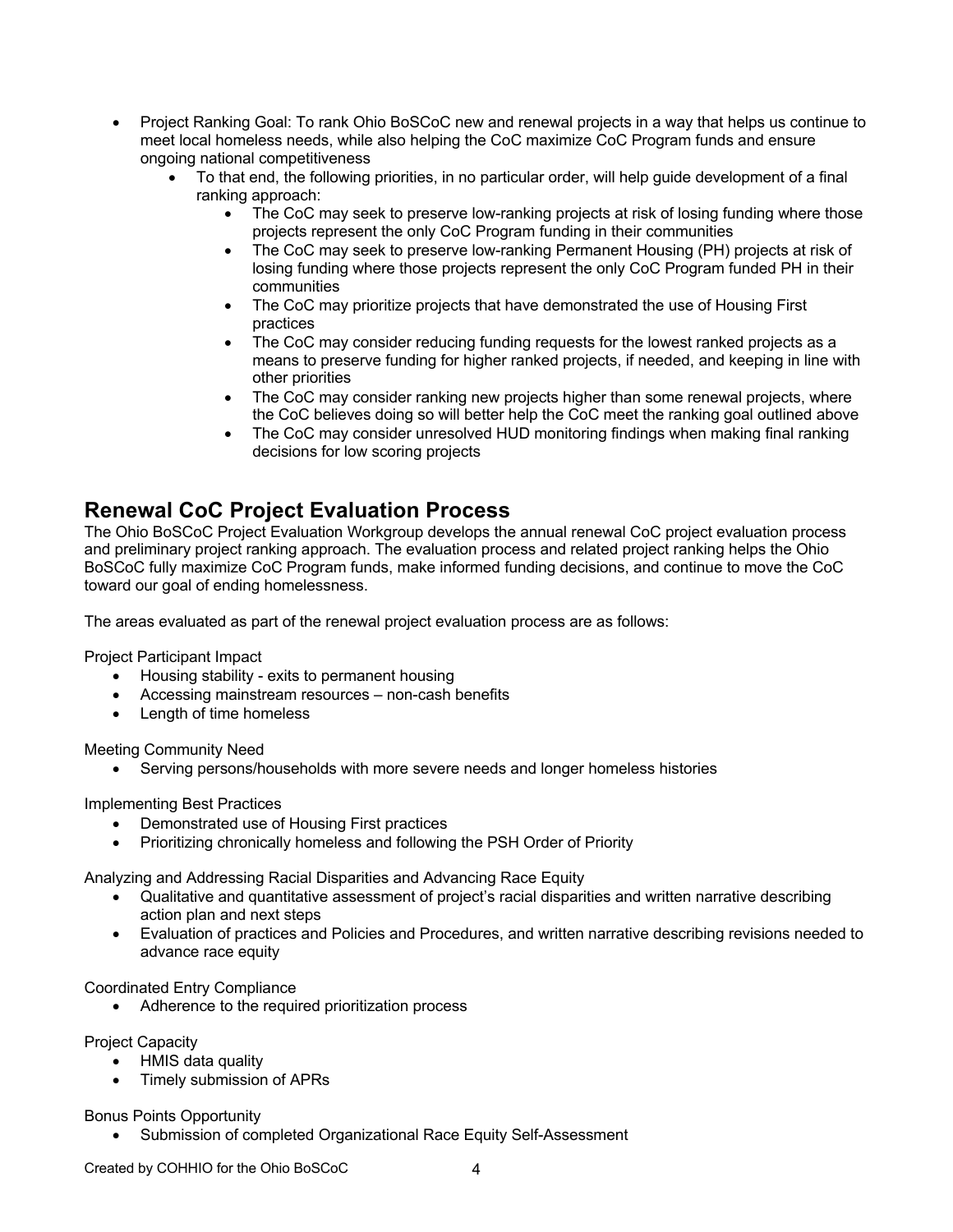A complete list of projects eligible for renewal in the FY2022 CoC Competition can be found in Appendix A.

Details about the project evaluation specifications and points structure can be found in Appendix B.

#### **HMIS Project Evaluation Report**

HMIS is the primary data source for the project evaluation process for all renewing CoC projects (except for non-HMIS participating providers, such as victim services agencies). This data will be pulled for the period 1/1/21 – 12/31/21. The report only calculates project performance based on most recent entry/exits during the reporting period. If a client had multiple entries/exits in a project, the most recent interaction with the project would be reflected in the project evaluation data.

Preliminary project evaluation data will be available in R minor and R minor elevated April 29, 2022.

#### **Serving Households with Most Severe Needs and Longest Homeless Histories**

In 2022, the CoC will review the HMIS-generated Homeless History Index report and long-term homeless PSH project entries to evaluate project performance in serving those with the greatest needs and longest homeless histories. The Homeless History Index report produces a median score factored on the number of times homeless, number of months homeless, and approximate date homelessness started for clients who enter the system. All project types will be evaluated based on the Homeless History Index data. Victim service providers that are prohibited from entering data into HMIS will not be evaluated on this item and will receive full points

The CoC will review HMIS data about long-term homeless household entries into PSH projects to help evaluate PSH projects' adherence to the PSH Order of Priority. Long-term homeless means that the person/household has a total duration of homelessness that would meet the chronic homeless definition. Youth-dedicated PSH projects will not be evaluated on this item and will receive full points.

#### **HMIS Data Quality**

Since HMIS data supplies all CoC project performance data for the project evaluation process, it is critical that all projects maintain quality HMIS data. The Ohio BoSCoC HMIS Data Quality Standards state that HMISparticipating providers should have 0% missing data for most data elements. **For purposes of this project evaluation process, renewing CoC projects must not have more than 2% missing data for any evaluated item, as described below. Projects with more than 2% missing data rates on an evaluated item will be considered to have failed to meet the goal and will receive zero points on that particular scored item.** For example, Permanent Supportive Housing (PSH) projects can receive 10 points if at least 85% of their project leavers (in the 1/1/21 – 12/31/21 reporting period) received 1 or more sources of non-cash benefits or health insurance. If the *Project Evaluation* data shows a CoC PSH project with an 85% rate of leavers receiving noncash benefits and health insurance, but their missing data rate for that item was 4%, then the PSH project will receive 0 points for the evaluated item because their data quality was too poor (i.e., their missing data rate was too high) to evaluate performance on the scored item.

Each CoC-funded project can have any of four Data Quality flags that can affect their scoring. A flag will affect scoring if the number of issues for each flag is over 2% of that project's data.

| <b>Data Quality Flag</b> | <b>Data Quality Issues</b>                                                                                                                                | <b>What Measures Flag Applies To</b>                                  |
|--------------------------|-----------------------------------------------------------------------------------------------------------------------------------------------------------|-----------------------------------------------------------------------|
| <b>General</b>           | Duplicate Entry Exits, Missing HoH,<br>Missing Relationship to HoH, Too<br>Many HoHs, Children Only<br>Households, or Incorrect Entry Exit<br><b>Type</b> | All Measures that come from HMIS<br>(except the Data Quality measure) |
| <b>Benefits</b>          | Non-cash Benefits Missing at Entry,<br><b>Conflicting Non-Cash Benefits</b><br>yes/no                                                                     | Health Insurance & Non-Cash Benefits                                  |
| <b>Income</b>            | Income Missing at Entry, Conflicting<br>Income yes/no                                                                                                     | Increase Income, No Income at Entry                                   |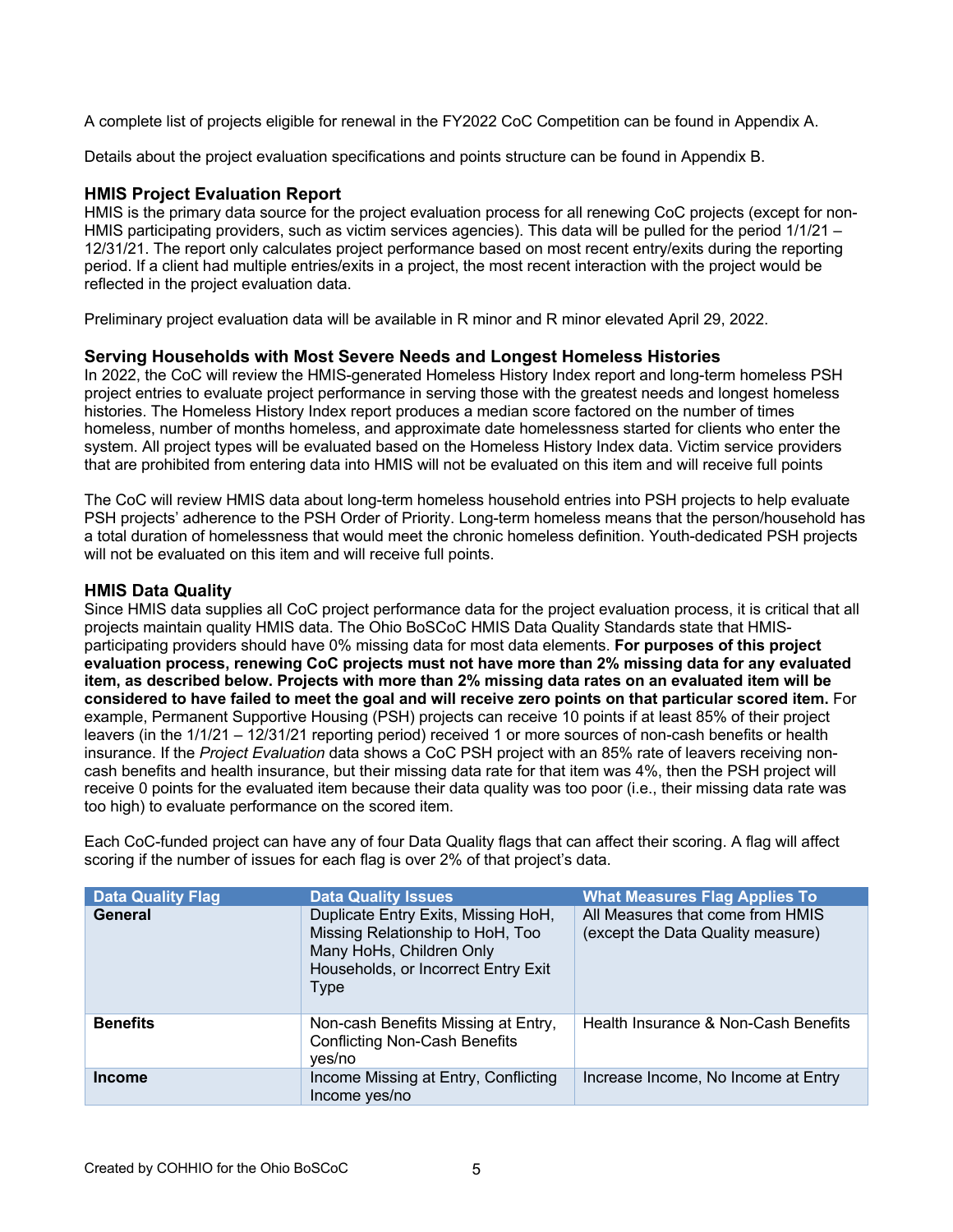| <b>Length of Time Homeless</b> | Missing Residence Prior, Missing<br>Months or Times Homeless,<br>Incomplete Living Situation Data | Homeless History Index, Long Term<br>Homeless |
|--------------------------------|---------------------------------------------------------------------------------------------------|-----------------------------------------------|
|--------------------------------|---------------------------------------------------------------------------------------------------|-----------------------------------------------|

It is critical that CoC project recipients evaluate and correct their HMIS data well in advance of the pulling of the preliminary and final Project Evaluation Reports. Recipients can review their project performance and HMIS data quality via R minor and R minor elevated on an ongoing basis. Please email hmis@cohhio.org for any needed assistance.

Further, each CoC funded project gets up to 5 points based on HMIS Data Quality. For information on the data quality scoring criteria, refer to the Appendix.

#### **Special Considerations**

When a project evaluation item is based only on those who exited or entered the project, projects with 1 or no leavers or entries (i.e., no one exited or entered the project during the reporting period) will be considered to have met the goal and receive full points for the particular evaluation item. In cases where a participant dies during their program stay, that 'deceased' exit will be excluded from any evaluation item that is based on leavers.

Newly operating projects that have less than 9 months of client-level data will not be scored as part of this evaluation process and will be ranked within Tier 1.

Continuing in the FY2022 CoC Competition, projects funded by the Youth Homelessness Demonstration Program (YHDP) will be ranked within Tier 1. However, these projects should still submit program policies for evaluation for compliance with Housing First practices, and should submit responses related to how they are analyzing and assessing racial disparities and advancing race equity.

Additionally, certain Project Evaluation Items have been removed from or revised for the FY2022 CoC Competition due to the impact of the COVID-19 pandemic on those items. For example, projects will not be scored on the percentage of adult participants who gained or increased their total income.

#### **Non-HMIS Participating Providers' Project Evaluation Report**

CoC staff will use *Annual Performance Report* (APR) data for the 1/1/21 – 12/31/21 period to evaluate project performance for non-HMIS participating CoC projects. If an APR for that period has not already been submitted, then the non-HMIS participating provider must submit an APR by 5/6/22 to CoC staff at ohioboscoc@cohhio.org.

#### **Renewing CoC projects must not have more than 2% missing data for any evaluated item. Projects with more than 2% missing data rates on an evaluated item will be considered to have failed to meet the goal and will receive zero points on that particular scored item.**

Non-HMIS participating projects are not evaluated on the HMIS data quality item, and automatically receive the maximum points for that evaluation item.

A list of all the non-HMIS participating providers renewing CoC projects in 2022 can be found in Appendix A*.*

#### **Implementing Best Practices: Project Evaluation Details**

#### **Housing First Practices**

Renewal CoC projects are evaluated on the adoption of Housing First practices. Projects are required to submit program documents in order to demonstrate implementation of Housing First practices. Refer to *Appendix D: Implementing Best Practices*, which provides details on the submittal requirements.

CoC projects can receive up to 15 points for providing evidence of Housing First practices. CoC projects that are required but fail to submit documentation for this item will have 10 points deducted from their project evaluation score.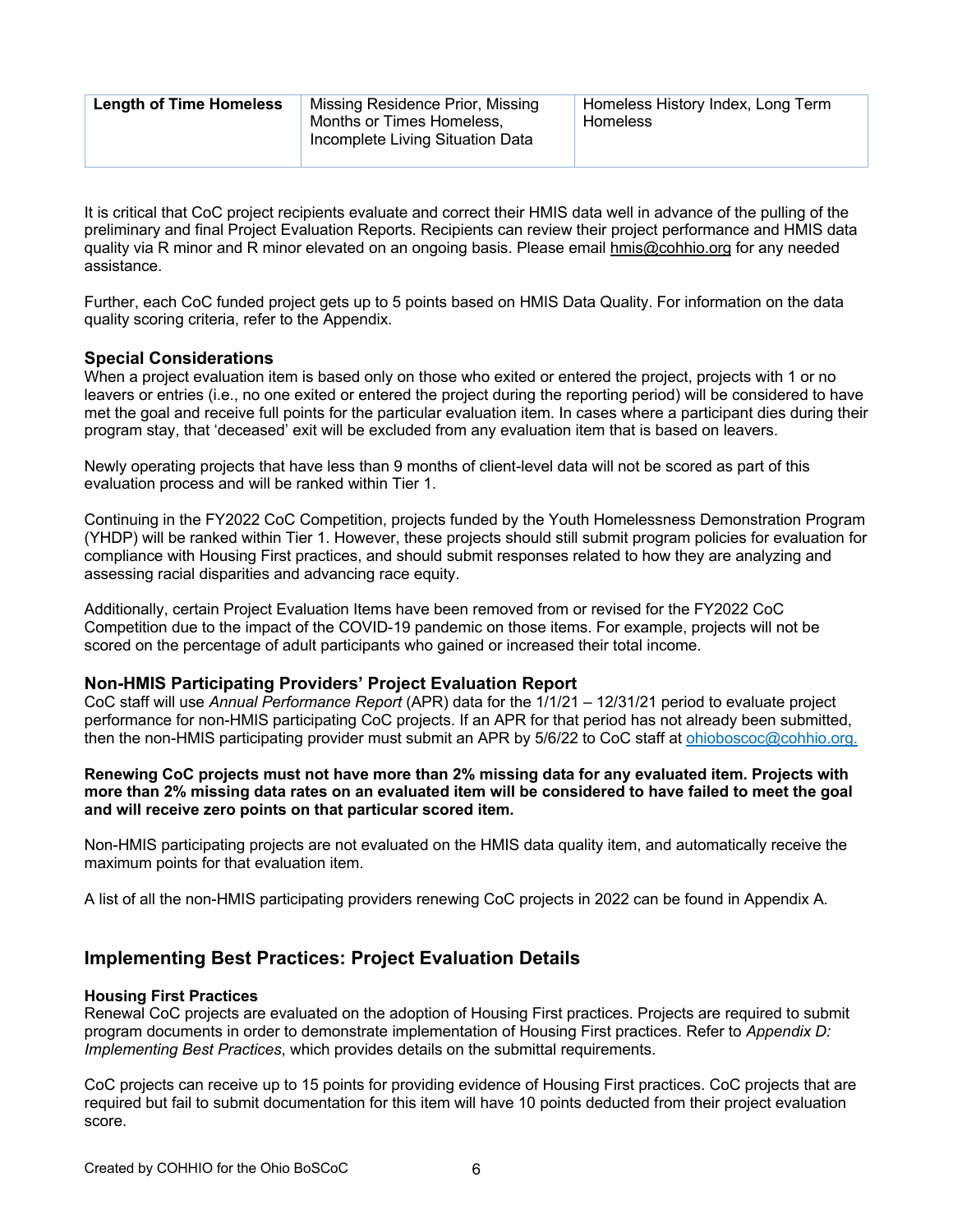Projects that received at least 10 points for demonstration of Housing First practices in the 2019 project evaluation are not required to submit program documents this year and may be automatically awarded the same points they received for this item in 2019. If a project received less than 15 points in 2019, and would like to submit updated documents this year in an effort to increase their score by demonstrating improved Housing First practices, they are encouraged to do so and will be evaluated on the new submittal.

All projects should refer to *Appendix F: Housing First and PSH Prioritization Evaluation List* to review their FY2019 Housing First score and to see if the project is required to submit documents for the FY2022 CoC Competition Housing First evaluation.

The CoC encourages all projects to review and make improvements to their Housing First practices and documentation. In order to assist in identifying areas of needed improvement, CoC staff will share the project's Housing First evaluation tool from the FY2021 CoC Competition upon request. Providers who would like a copy of that document should contact staff at ohioboscoc@cohhio.org by April 15, 2022.

#### **Chronically Homeless Prioritization**

Renewal PSH projects are required to submit program documents to demonstrate prioritization of chronically homeless households for PSH units. Projects can receive up to 10 points for having sufficient policies related to chronically homeless prioritization. Failure to submit required program documents will result in a 5-point deduction from the project evaluation score.

As with the Housing First practices project evaluation item notes above, not all renewing PSH projects need to submit program documents to demonstration prioritization of chronically homeless. Providers should refer to *Appendix F: Housing First and PSH Prioritization Evaluation List* to determine if they are required to submit program documents.

#### **Coordinated Entry Compliance**

In 2022, the CoC will continue to evaluate PSH projects on compliance with the Coordinated Entry prioritization process, namely the use of Prioritization Workgroups to make prioritization decisions for PSH openings. Projects must submit the following to demonstrate compliance with CE prioritization processes:

- 1. Brief narrative statement describing how the Prioritization Workgroup makes prioritization decisions and how frequently the workgroup meets
- 2. Projects must submit *one* of the following as evidence of compliance with the Ohio BoSCoC CE prioritization process:
	- $\circ$  Meeting notes from a Prioritization Workgroup meeting that occurred in June 2021 or later (ensure no client PII is in the meeting notes)
	- $\circ$  Email communication or other documented communication between providers that documents reliance on a Prioritization Workgroup meeting for PSH prioritization decisions (documentation must be dated June 2021 or later)
	- o A written statement from Prioritization Workgroup members confirming that Prioritization Workgroup meetings occur, the frequency of the meetings, and the date of the most recent 2021 Prioritization Workgroup meeting

#### **Analyzing and Addressing Racial Disparities and Advancing Race Equity**

In 2022, the CoC will evaluate all project types on how the project analyzed and addressed racial disparities. Project must provide proof of analysis through the submission of narrative responses showing how data and nondata sources were used to analyze racial disparities that exist within the projects, as well as details on how the project will take action steps to address identified disparities. A narrative response must also be submitted showing how the project evaluated practices and Policies and Procedures, and how it plans to address disparities found. The CoC has made a sample analysis template with detailed instructions available as an option to aid in this analysis. Please note that the provided assessment tool is not required, and projects are welcome to conduct their own analyses. Projects must submit the following to demonstrate compliance with analyzing and addressing racial disparities:

• Narrative response describing the analysis to identify any disparities in the provision and outcomes of services as compared to the racial/ethnic make-up of those experiencing homelessness and the action plan developed. Narrative response should include the following at minimum: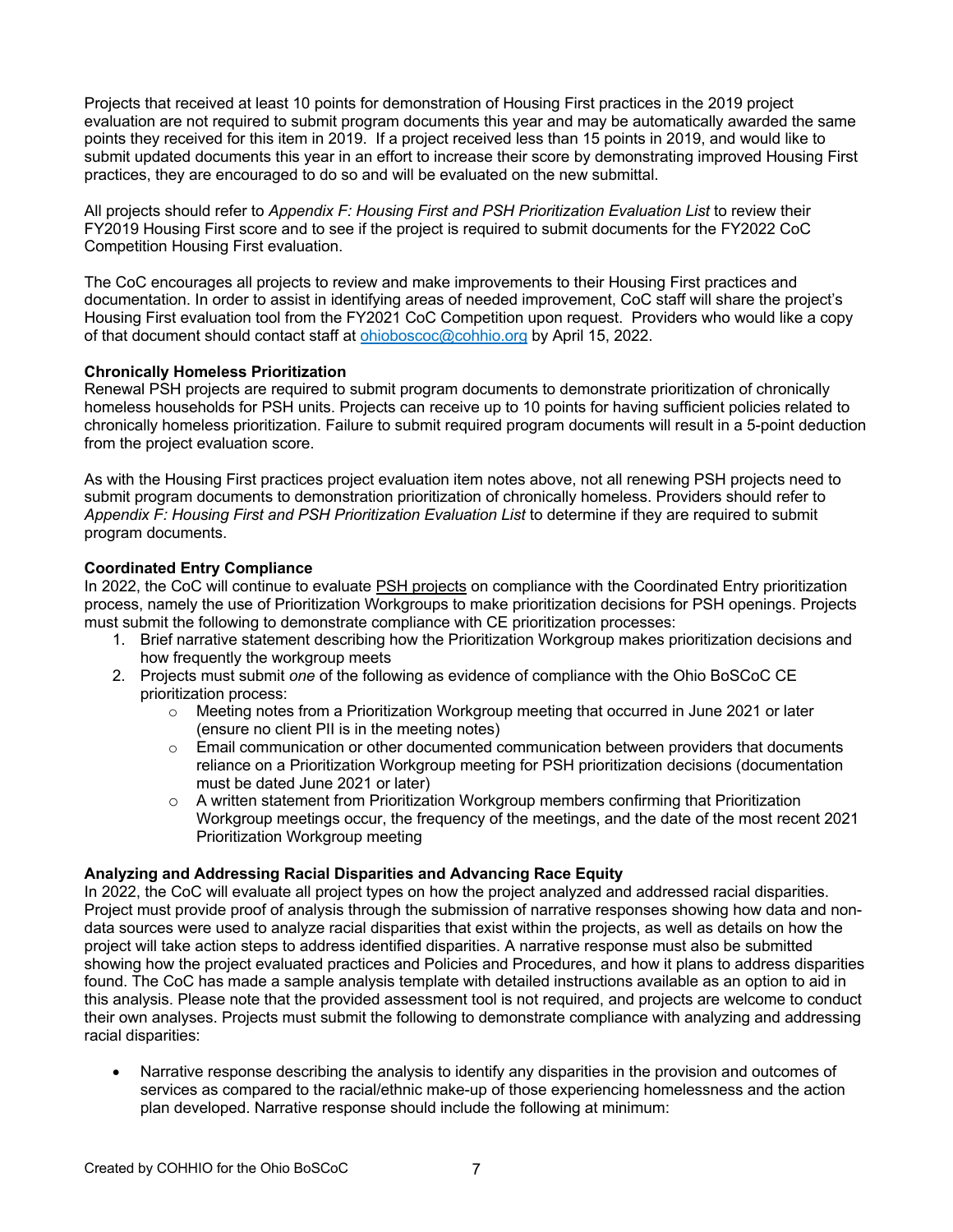- 1) The data reviewed to determine if racial disparities exist in program enrollments or outcomes, and what the data shows.
	- a. If you used the Assessment of Racial Disparities Template to guide your assessment of racial disparities in your project, provide the completed tool as your response to #1.
- 2) Description of how you assessed your project to determine what programmatic barriers to entry might exist for potential clients. This type of assessment could involve surveys of past clients, interviews with people who have experienced homelessness in your system, and/or discussions with direct service staff to identify possible barriers.
- 3) What, if any, disparities were identified in enrollments, outcomes, or barriers to entry.
- 4) If disparities were identified, describe the action steps the project will take to address those disparities and the plan and timeline for taking those steps.
- 5) Describe how the project will conduct disparities analyses on an ongoing, regular basis.
- Narrative response describing the evaluation of policies, procedures, and practices, and development of action plans. This should include the following at minimum:
	- 1) Description of how you evaluated the project's practices and Policies and Procedures (P&P) to determine if they advance or impede race equity.
	- 2) Identification of any P&P or practices that may need to be revised as a result of this evaluation.
	- 3) Describe the action steps the project will take to address the P&P and/or practices in need of revision and the timeline for taking those steps.
	- 4) How the project will determine if the revisions have improved the project's ability to advance racial equity

#### **Bonus Points Opportunity**

Renewal CoC projects may receive up to 5 bonus points for completing and submitting an Organizational Race Equity Self-Assessment tool, as part of REACH Ohio's Organizational Race Equity Self-Assessment and Transformation project. Recipients can find more details about the project and can access the self-assessment tools at https://cohhio.org/programs/racialequity/. Completed self-assessments tools should be submitted to ohioboscoc@cohhio.org by May 6, 2022.

#### **Housing First, Chronic Homeless Prioritization, Coordinated Entry Compliance documentation, Narratives re: Analyzing and Addressing Disparities and Advancing Race Equity and organizational self-assessment tools are due to COHHIO (ohioboscoc@cohhio.org) by May 6, 2022.**

#### **Checklist of Documents that Providers Must Submit for Project Evaluation**

| Due Date | <b>Document</b>                                                                                                                                                                                                                                                                                                                                                                                                                                           |
|----------|-----------------------------------------------------------------------------------------------------------------------------------------------------------------------------------------------------------------------------------------------------------------------------------------------------------------------------------------------------------------------------------------------------------------------------------------------------------|
| 5/6/22   | Non-HMIS Participating Renewal Project Applicants<br>$\bullet$<br>Submit APRs for 1.1.21 to 12.31.21 period                                                                                                                                                                                                                                                                                                                                               |
| 5/6/22   | <b>Renewal Project Applicants</b><br>٠<br>Housing First evidence (if required per Appendix F)<br>Chronic Homeless Prioritization evidence (if required per Appendix F)<br>$\circ$<br>CE Compliance documentation (all PSH projects)<br>$\circ$<br>Analyzing and Addressing Racial Disparities and Advancing Race Equity<br>$\circ$<br>narratives (all projects)<br>Organizational Race Equity Self-Assessment (all projects, for bonus points)<br>$\circ$ |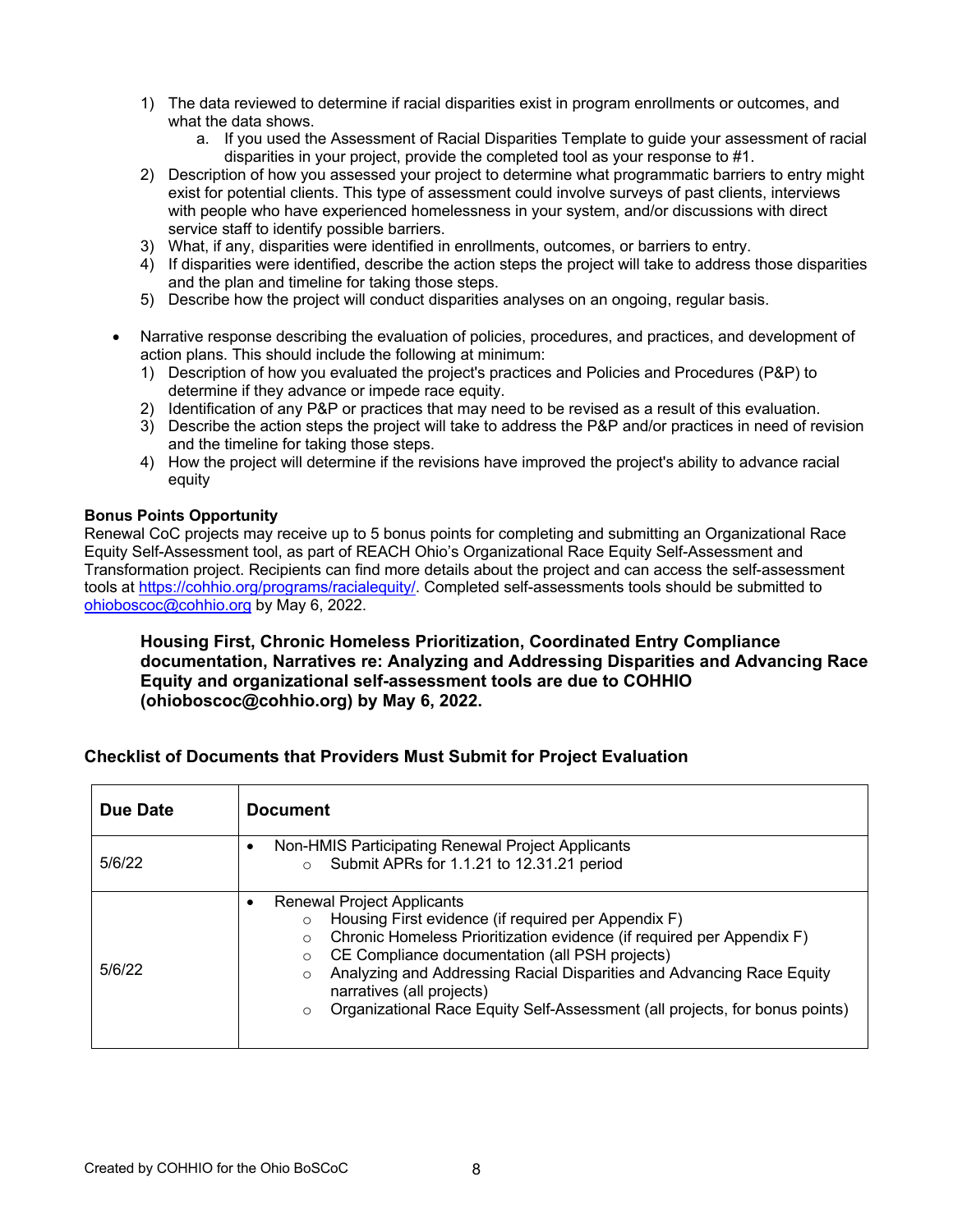# **Renewal CoC Project Ranking**

After completing all project evaluations, CoC staff, in conjunction with the Project Evaluation Workgroup and the Steering Committee, preliminarily rank all renewal projects according to their evaluation score – e.g., projects with higher scores will be ranked higher in the project listing. However, the Ohio BoSCoC Project Evaluation Workgroup and CoC Board will not make final ranking or funding recommendations until HUD releases the FY2022 CoC Competition Notice of Funding Opportunity (NOFO). The CoC NOFO will include details about the total CoC funds available for renewal and new projects as well as HUD's priorities for ranking and funding projects.

# **Appealing Renewal CoC Project Evaluation Results or Preliminary Ranking**

Renewal CoC project recipients may submit appeals of final project evaluation results and/or CoC project ranking. Appeals must be submitted via email to ohioboscoc@cohhio.org by June 17, 2022. Late appeals will not be considered.

Submitted appeals must clearly indicate exactly what is being appealed (project evaluation results and/or ranking decisions), must clearly explain the reason for the appeal, and include any relevant documentation.

The Ohio BoSCoC Steering Committee will review all accepted appeals and communicate decisions regarding those appeals. Steering Committee decisions are FINAL.

# **Funding Opportunities and New Project Application Process**

In FY2022, the Ohio BoSCoC is preliminarily making the following funding opportunities available for new projects (pending CoC Program funding availability):

- Opportunity for renewal TH projects to convert to RRH or PSH
- Opportunity for new PSH projects leveraging tax credits
- Opportunity for new projects that leverage partnerships with local housing authorities or healthcare providers
- Opportunity for new DV Bonus projects
- Opportunity for new RRH, TH, Joint TH-RRH, and PSH projects

More details about each of these opportunities are below.

#### **Project Conversion Opportunity**

Current Transitional Housing (TH) projects have the opportunity to apply for CoC funding for project conversions. Project conversion involves terminating a current grant and applying for funding for a new Permanent Supportive Housing (PSH) project dedicated to chronically homeless or a Rapid Re-housing (RRH) project.

Applicants should strive to ensure that their proposed project conversions will serve at least as many households annually as their current CoC project.

Applicants applying for funds for a project conversion *may request no more in funding than they currently receive for their CoC project.* For example, if an applicant's current TH project receives \$100,000 in CoC Program funding annually, then they can request no more than \$100,000 in funding for their project conversion. However, project conversions that are included in the Ohio BoSCoC consolidated application may be awarded more funding than requested if any renewal projects fail to renew or if some renewal funds are reallocated.

Not all CoC-funded TH projects will be able to convert to RRH or PSH. Grantees should carefully analyze their project to determine if a project conversion makes sense based on their current target population, the project's physical configuration, and community need.

Project conversions funded through the 2022 CoC Competition will be funded as new projects. This means that if the project conversion is awarded funding, the current CoC project's funding will be terminated at the end of the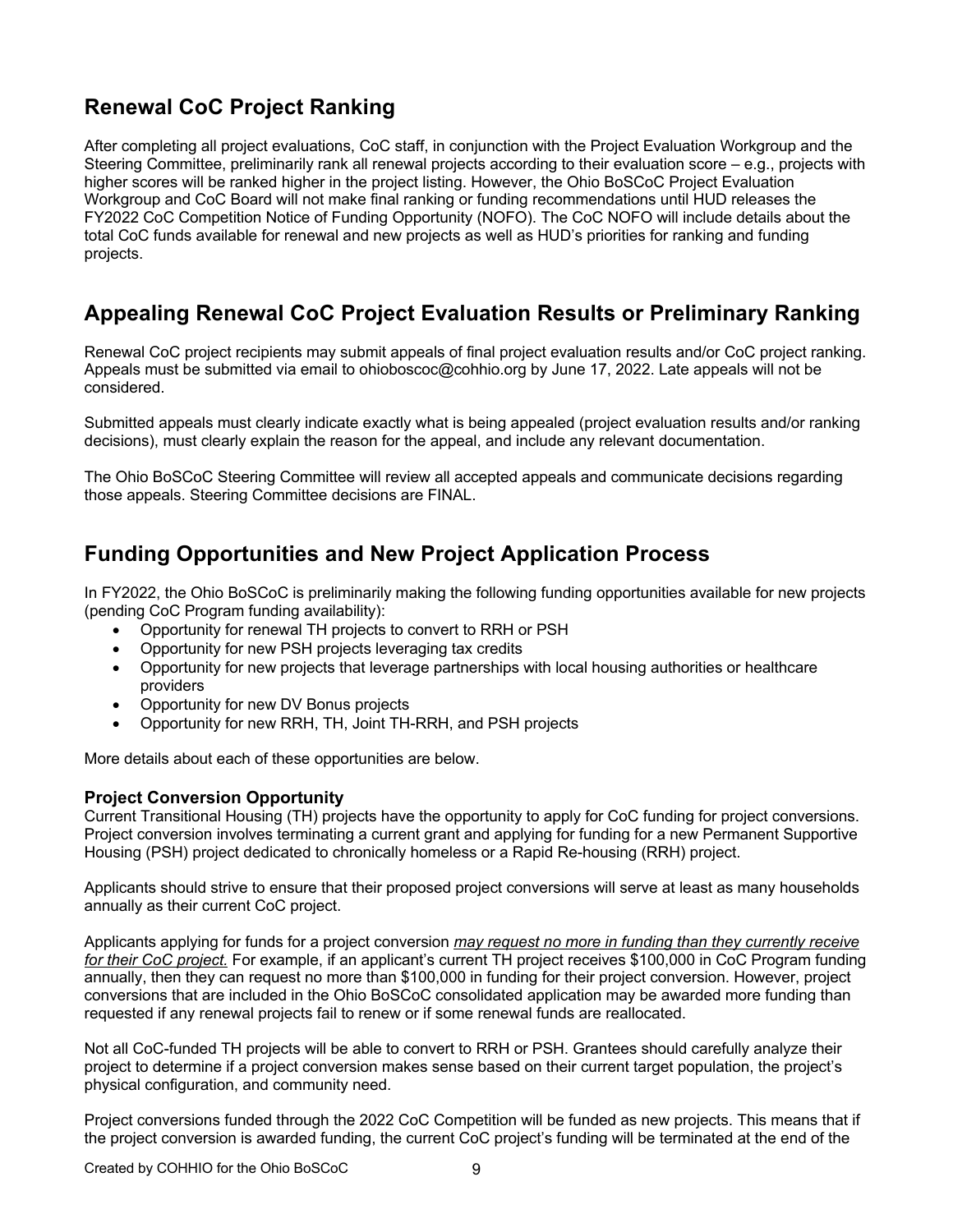2023 operating year. The project conversion's funding will become available once a grant agreement between the recipient and HUD has been executed. There may be some gap between the end of the current CoC project and the beginning of the project conversion; this gap could be weeks or several months. Applicants should prepare in advance.

#### **Tax Credit Project Opportunity**

PSH projects that are applying for low-income tax credit funding through the Ohio Housing Finance Agency and have already received Ohio BoSCoC support are eligible to apply for funding for new PSH projects in 2022. PSH tax credit projects identified as the Ohio BoSCoC's highest priority for the 2022-2023 Housing Tax Credit application are the #1 priority for any available CoC Program funding for new projects (as needed and desired) in 2022.

#### **Leveraging PHA and Healthcare Provider Partnerships Opportunity**

In 2022, the Ohio BoSCoC is seeking new project applications that demonstrate strong partnerships with local Public Housing Authorities (PHA) and/or healthcare providers (including behavioral healthcare agencies). Applicants may apply for funding for new RRH, Joint TH-RRH, or PSH projects.

Examples of projects involving strong partnerships with PHAs may include:

- PSH project application where local PHA commits rental assistance or project-based units for all PSH units and nonprofit service provider commits to provision of supportive services to participants. Application could include a funding request for supportive services, for example
- PSH project application where nonprofit service provider and local PHA have entered into formal agreement to implement a moving-on strategy with PSH participants who no longer need intensive services but need access to affordable housing. As part of the moving on strategy, the PHA prioritizes the participants who are ready to exit the PSH project for its available housing options

Examples of projects involving strong partnerships with healthcare providers may include:

• PSH project application where a local behavioral healthcare organization partners with a non-profit housing provider. In this partnership, the housing provider manages the PSH units/site, and the behavioral healthcare organization partner provides supportive services to clients in those units. Application could include a funding request for rental assistance, for example

#### **DV Bonus Projects Opportunity**

In 2022, the Ohio BoSCoC is seeking DV Bonus project proposals for new RRH or Joint TH-RRH project types. Applicants seeking funding through the DV Bonus Project opportunity must commit to serving survivors of dating violence, domestic violence, sexual assault, or stalking, and must commit to using policies and practices that are trauma-informed and client-centered. Applicants do not necessarily need to be victim service provider, but must have demonstrated experience working with survivors.

#### **General New Projects Opportunity**

Eligible non-profit agencies interested in submitting a new project application that does not align with one of the previously described funding opportunities may do so via the General New Projects Opportunity. Eligible new project types include RRH, TH, Joint TH-RRH, and PSH.

#### *Geographic Priorities*

New project proposals serving Ohio BoSCoC regions most in need (in part or whole), as identified below, may be more competitive. However, applicants may propose to serve any geography in the Ohio BoSCoC.

- Homeless Planning Region 14
- Homeless Planning Region 5
- Homeless Planning Region 9
- Homeless Planning Region 4
- Homeless Planning Region 15
- Homeless Planning Region 11
- Homeless Planning Region 3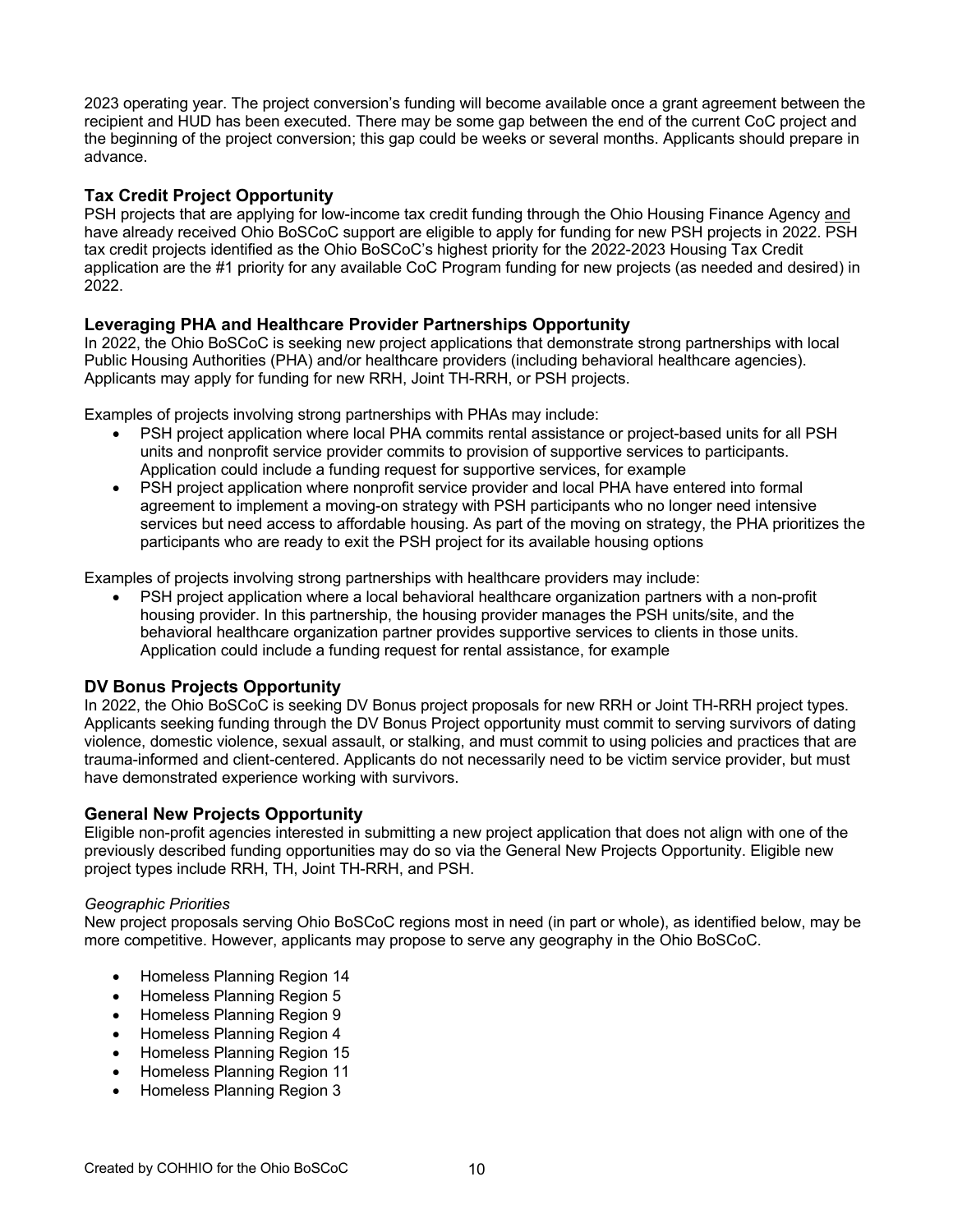#### **Process for Submitting New CoC Project Applications**

#### *Project Proposal*

New project applicants first submit a Project Proposal (PP), using the Project Proposal form. The PP must be submitted via email to ohioboscoc@cohhio.org by *May 6, 2022.*

#### *Project Proposal Feedback*

After reviewing all submitted PPs, CoC staff will provide applicants with written feedback by *May 20, 2022.* Project Proposals will not be scored. After receiving feedback on project proposals, all applicants can decide if they want to continue to move forward with the Project Application.

#### *Project Applications*

Organizations wanting to continue to move forward with their proposed project should submit their full Project Applications to the CoC at ohioboscoc@cohhio.org *by June 24, 2022.*

#### **Scoring and Ranking of New CoC Project Applications**

Submitted Project Applications will be reviewed and scored. Once all Project Applications and renewal CoC projects are reviewed they will be ranked together according to their scores and the CoC's ranking priorities.

#### **Additional Considerations, HUD Priorities, and Funding Availability for New Projects**

At this point, we do not yet know if any new funds will be available for new CoC projects. Funding availability for new projects will be shared once the HUD CoC Program NOFO is released and funding availability is announced.

## **Renewal CoC Project Application Submission Process**

#### **Renewal Project Applications**

Organizations needing to apply for renewal CoC project funding in 2022 must follow the Ohio BoSCoC process. This document will be updated to reflect the process for renewal projects once HUD opens the 2022 CoC Competition. Additional training and technical assistance documents will be provided at that time as well.

## **Final Submission of the Ohio BoSCoC Consolidated CoC Application**

After all renewal projects, project conversion, and new CoC project applications have been received, reviewed, and ranked, the Ohio BoSCoC Collaborative Applicant (ODOD with assistance from COHHIO) will prepare the CoC Project Ranking list on behalf of the Ohio BoSCoC. Once the Ohio BoSCoC Board has approved the listing, ODOD will electronically submit the project applications and the Ohio BoSCoC Consolidated CoC Application via e-snaps to HUD.

Any questions about the Ohio BoSCoC FY2022 CoC Competition Process Plan or Timeline can be directed to ohioboscoc@cohhio.org.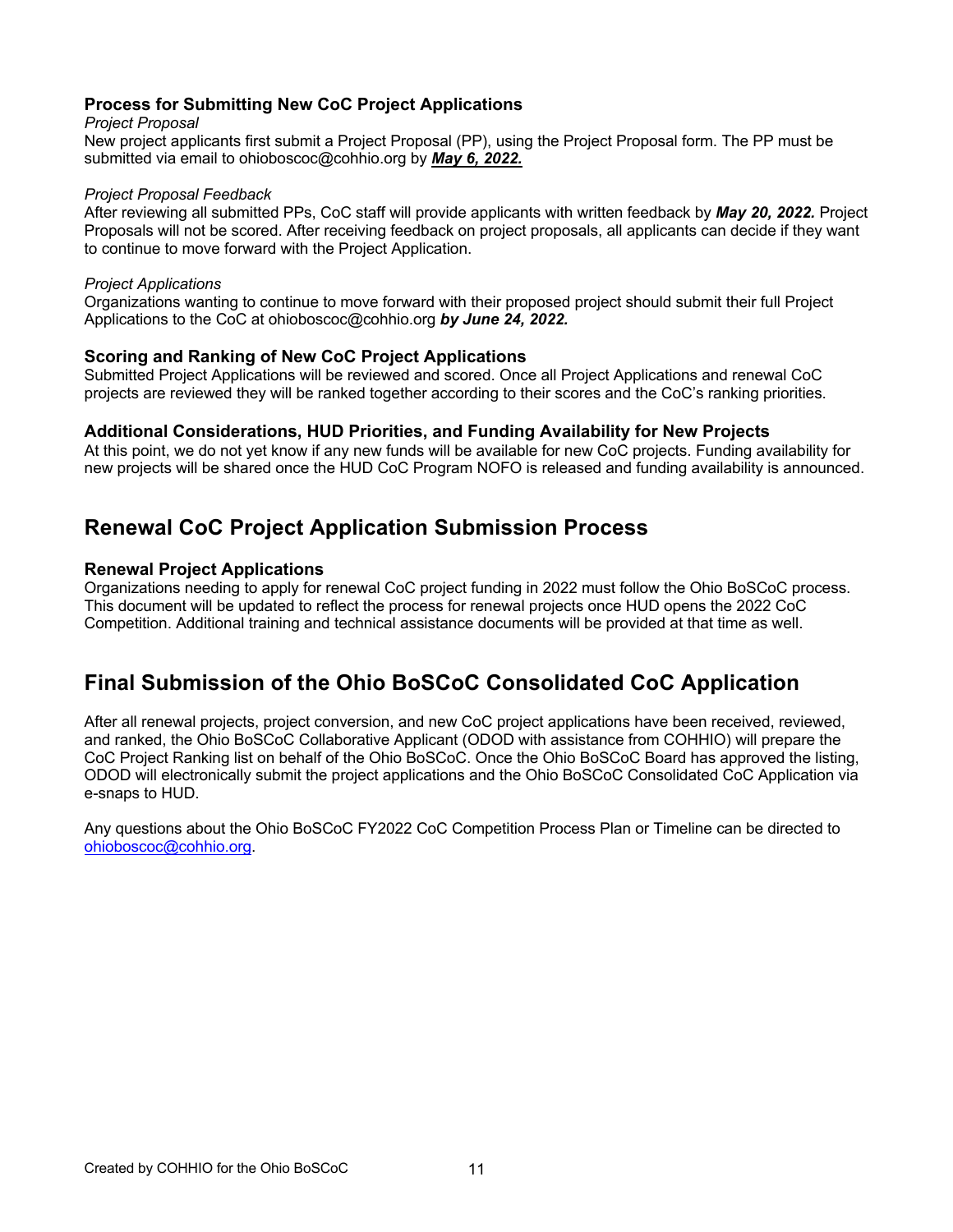# **Ohio BoSCoC 2022 CoC Competition Timeline**

Following is the timeline for the 2022 CoC Competition as of March 21, 2022. This timeline will be updated once HUD opens the 2022 CoC Competition.

| <b>DATE COMPLETE</b>           | <b>ACTIVITY</b>                                                                                                                                                                                                                                                                                                                                                                                                                                                                                 |
|--------------------------------|-------------------------------------------------------------------------------------------------------------------------------------------------------------------------------------------------------------------------------------------------------------------------------------------------------------------------------------------------------------------------------------------------------------------------------------------------------------------------------------------------|
| 4/6/22                         | Ohio BoSCoC: 2022 CoC Competition Training<br>$\bullet$                                                                                                                                                                                                                                                                                                                                                                                                                                         |
| TBD                            | Ohio BoSCoC Grant Inventory Worksheet finalized (ODOD/COHHIO to<br>$\bullet$<br>complete)                                                                                                                                                                                                                                                                                                                                                                                                       |
| 4/15/2022                      | <b>CoC Project Evaluation Process</b><br>$\bullet$<br>Last day to request most recent HF & CH evaluation tool<br>$\circ$                                                                                                                                                                                                                                                                                                                                                                        |
| 4/29/22                        | <b>CoC Project Evaluation Process</b><br>$\bullet$<br>Project Evaluation Data available in R minor (Rm) and R minor<br>$\circ$<br>elevated (Rme)<br>Reporting Period = 1/1/21-12/31/21                                                                                                                                                                                                                                                                                                          |
| $4/29/22 - 5/20/22$<br>5/26/22 | <b>CoC Project Evaluation Process</b><br>$\bullet$<br>Recipients correct HMIS data as needed<br>$\circ$<br>Corrections must be finalized by 11:59pm on 5/20/22 5/26/22<br>$\circ$                                                                                                                                                                                                                                                                                                               |
| 5/6/22                         | <b>CoC Project Evaluation Process</b><br>$\bullet$<br>Non-HMIS Projects submit APRs<br>$\circ$<br>Housing First, Chronic Homeless Prioritization, CE Compliance<br>$\circ$<br>documentation, if required, due to <b>ohioboscoc@cohhio.org</b><br>Analyzing and Addressing Racial Disparities and Advancing Race<br>$\circ$<br>Equity narratives due to <b>ohioboscoc@cohhio.org</b><br>Organizational Race Equity Self-Assessment (for Bonus Points)<br>$\circ$<br>due to ohioboscoc@cohhio.org |
| 5/6/22                         | New CoC Project Proposals due to ohioboscoc@cohhio.org<br>$\bullet$                                                                                                                                                                                                                                                                                                                                                                                                                             |
| 5/27/22<br>5/21/22             | <b>CoC Project Evaluation Process</b><br>$\bullet$<br>Final Project Evaluation Data available in Rme<br>O                                                                                                                                                                                                                                                                                                                                                                                       |
| 5/20/22                        | Written Project Proposal Feedback Provided<br>$\bullet$                                                                                                                                                                                                                                                                                                                                                                                                                                         |
| 6/3/22                         | <b>CoC Project Evaluation Process</b><br>$\bullet$<br>COHHIO releases preliminary CoC project ranking (renewals only)<br>$\circ$                                                                                                                                                                                                                                                                                                                                                                |
| 6/17/22                        | <b>CoC Project Evaluation Process</b><br>If needed, recipients submit appeals of project evaluation results<br>and ranking to ohioboscoc@cohhio.org                                                                                                                                                                                                                                                                                                                                             |
| 6/24/22                        | New CoC Project Applications due to ohioboscoc@cohhio.org<br>$\bullet$                                                                                                                                                                                                                                                                                                                                                                                                                          |
| 7/8/22                         | Ohio BoSCoC Steering Committee communicates decisions re: appeals<br>$\bullet$                                                                                                                                                                                                                                                                                                                                                                                                                  |
| <b>TBD</b>                     | Final CoC project ranking released<br>$\bullet$<br>Includes renewal CoC projects only<br>$\circ$                                                                                                                                                                                                                                                                                                                                                                                                |
| <b>TBD</b>                     | FY2022 CoC Competition Opens<br>$\bullet$                                                                                                                                                                                                                                                                                                                                                                                                                                                       |
| <b>TBD</b>                     | Project Applications Available in e-snaps<br>$\bullet$                                                                                                                                                                                                                                                                                                                                                                                                                                          |
| <b>TBD</b>                     | Ohio BoSCoC CoC Application Training<br>$\bullet$                                                                                                                                                                                                                                                                                                                                                                                                                                               |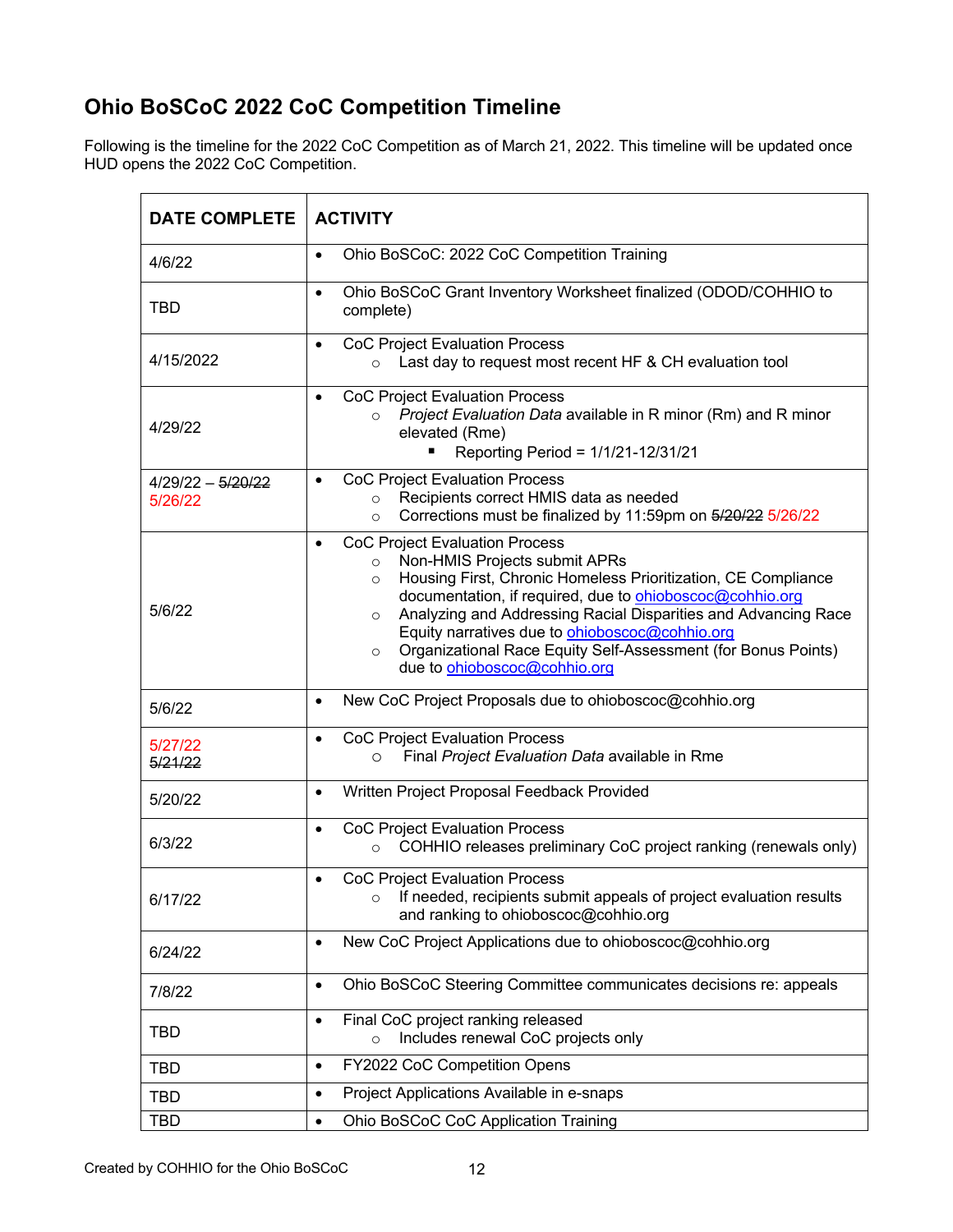| TBD | Renewal & Project Applications Due in e-snaps<br>٠                                                    |
|-----|-------------------------------------------------------------------------------------------------------|
| TBD | New Project Proposals for new project opportunities not already addressed<br>due to CoC team          |
| TBD | Ohio BoSCoC Steering Committee Review of all Applications & Notification<br>of Needed Corrections     |
| TBD | Corrections by Applicants to Project Applications Due<br>٠                                            |
| TBD | Approved New Project Applications due in e-snaps                                                      |
| TBD | Final Ohio BoSCoC Project Applications Submitted to HUD via e-snaps<br>٠<br>(ODOD/COHHIO to complete) |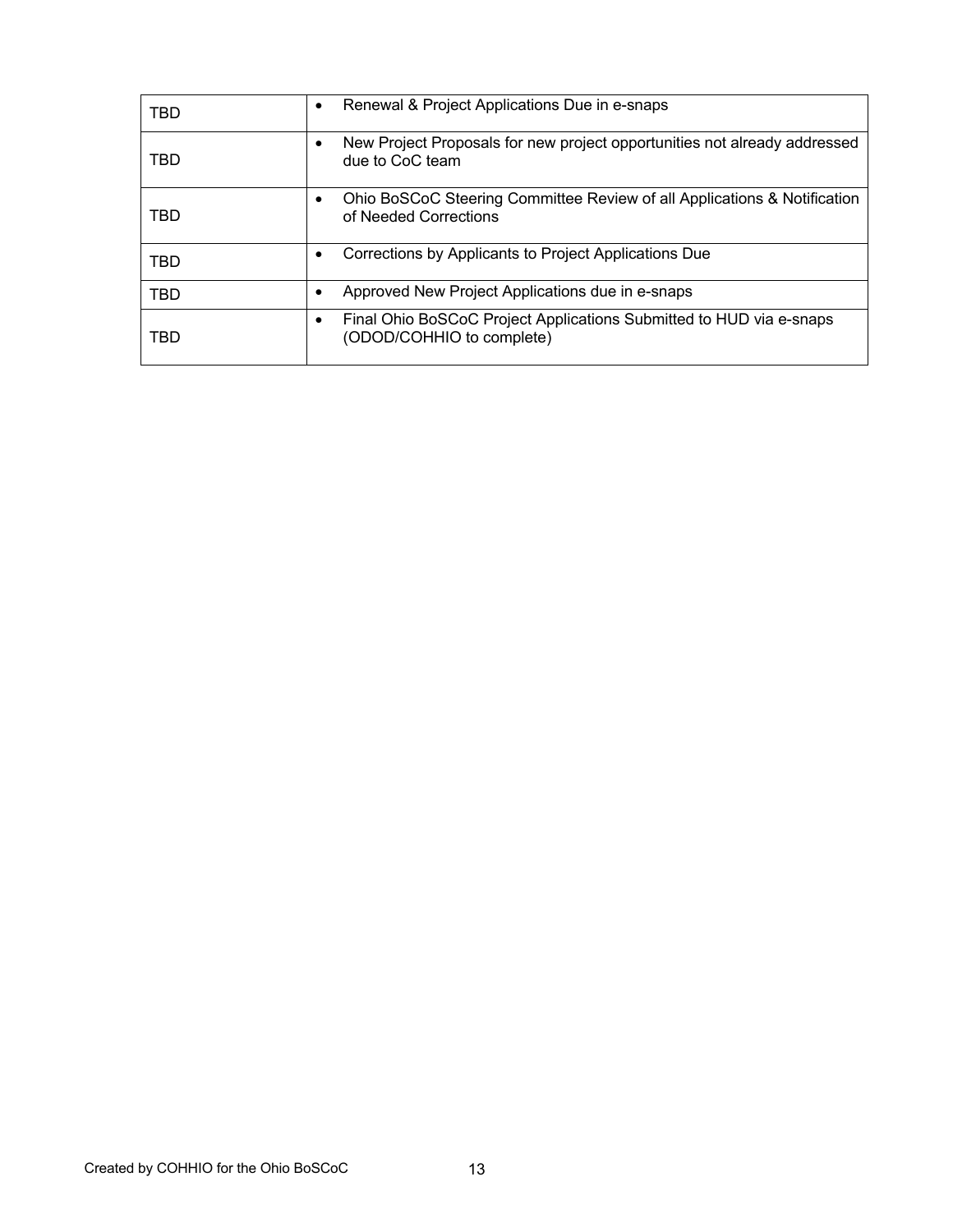# **APPENDIX A: FY2022 Renewal CoC Projects**

| <b>Grantee Name</b>                                                                             | <b>Project Name</b>                                                              | <b>Project</b><br><b>Type</b> | <b>Excluded in Part</b><br>or Whole from<br><b>Project Evaluation</b><br>b/c of Limited Data<br>or Other Special<br><b>Consideration?</b> |
|-------------------------------------------------------------------------------------------------|----------------------------------------------------------------------------------|-------------------------------|-------------------------------------------------------------------------------------------------------------------------------------------|
| Alcohol, Drug Addiction & Mental Health<br>Services Board of Tuscarawas and Carroll<br>Counties | Tuscarawas County TRA (should be<br>consolidated with other PSH grant)           | PH-PSH                        |                                                                                                                                           |
| Alcohol, Drug Addiction & Mental Health<br>Services Board of Tuscarawas and Carroll<br>Counties | Recovery Begins at Home should be<br>consolidated with other PSH grant)          | PH-PSH                        |                                                                                                                                           |
| Allen Metropolitan Housing Authority                                                            | Allen Shelter Plus Care Vouchers                                                 | PH-PSH                        |                                                                                                                                           |
| Appleseed Community Mental Health Center,<br>Inc.                                               | Appleseed RRH                                                                    | <b>PH-RRH</b>                 |                                                                                                                                           |
| Ashtabula County Mental Health and Recovery<br>Services Board                                   | Ashtabula Shelter Plus Care Vouchers for<br>homeless persons with mental illness | PH-PSH                        |                                                                                                                                           |
| Athens Metropolitan Housing Authority                                                           | <b>Athens Shelter Plus Care</b>                                                  | PH-PSH                        |                                                                                                                                           |
| Athens Metropolitan Housing Authority                                                           | Athens Serenity Village SAMI Shelter Plus<br>Care                                | PH-PSH                        |                                                                                                                                           |
| Battered Women's Shelter of Summit and<br>Medina Counties                                       | DV Bonus RRH Project for Ohio BoSCoC*                                            | PH-RRH                        |                                                                                                                                           |
| <b>Butler County</b>                                                                            | PSH Butler County                                                                | PH-PSH                        |                                                                                                                                           |
| City of Marietta, Ohio/PHA                                                                      | Marietta/Washington Shelter Plus Care                                            | PH-PSH                        |                                                                                                                                           |
| City of Springfield, Ohio                                                                       | Springfield Shelter Plus Care (combined)                                         | PH-PSH                        |                                                                                                                                           |
| Coalition on Homelessness and Housing in Ohio                                                   | Homeless Management Information<br>System                                        | HMIS                          | Y                                                                                                                                         |
| <b>Coleman Professional Services</b>                                                            | Coleman PSH                                                                      | PH-PSH                        |                                                                                                                                           |
| <b>Coleman Professional Services</b>                                                            | Jefferson County Shelter Plus Care                                               | PH-PSH                        |                                                                                                                                           |
| Columbiana County Mental Health Clinic dba<br>The Counseling Center                             | Permanent Housing for Persons with<br><b>Disabilities</b>                        | PH-PSH                        |                                                                                                                                           |
| Columbiana Metropolitan Housing Authority                                                       | Columbiana MHA Shelter Plus Care 1                                               | PH-PSH                        |                                                                                                                                           |
| Columbiana Metropolitan Housing Authority                                                       | Columbiana Free Choice II - The<br>Counseling Center                             | PH-PSH                        |                                                                                                                                           |
| Community Action Agency of Columbiana<br>County, Inc.                                           | Region 6 YHDP TH                                                                 | TH                            | Y                                                                                                                                         |
| Community Action Agency of Columbiana<br>County, Inc.                                           | Region 6 YHDP SSO                                                                | SSO                           | Y                                                                                                                                         |
| Community Action Agency of Columbiana<br>County, Inc.                                           | Region 6 YHDP RRH                                                                | PH-RRH                        | Y                                                                                                                                         |
| Community Action Agency of Columbiana<br>County, Inc.                                           | Region 6 YHDP CE                                                                 | <b>CE</b>                     | Y                                                                                                                                         |
| Community Action Commission of Fayette<br>County                                                | <b>Stable Futures</b>                                                            | PH-PSH                        |                                                                                                                                           |
| Community Action Commission of Fayette<br>County                                                | Fayette Landing                                                                  | PH-PSH                        |                                                                                                                                           |
| Community Action Commission of Fayette<br>County                                                | CAC Permanent Supportive Housing (aka:<br>Destination HOME)                      | PH-PSH                        |                                                                                                                                           |
| Community Action Commission of Fayette<br>County                                                | Fayette Shelter Plus Care                                                        | PH-PSH                        |                                                                                                                                           |
| Community Action Commission of Fayette<br>County                                                | Empowerment Center*                                                              | TH-RRH                        | Y                                                                                                                                         |
| Family & Community Services                                                                     | Ravenna Permanent Supportive Housing                                             | PH-PSH                        |                                                                                                                                           |
| Family & Community Services, Inc.                                                               | Portage Area Transitional Housing 3                                              | TH                            |                                                                                                                                           |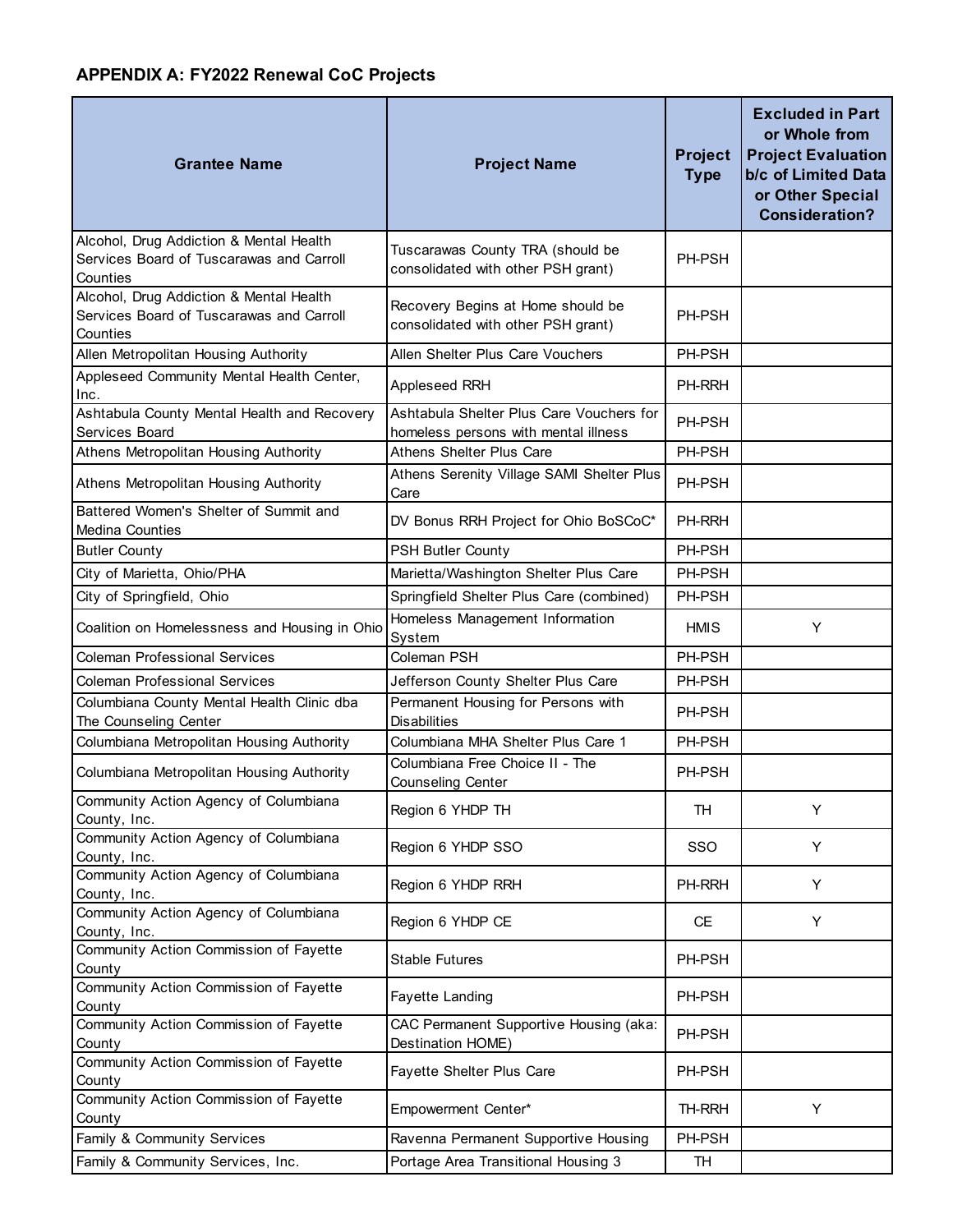| <b>Grantee Name</b>                                                     | <b>Project Name</b>                                                         | <b>Project</b><br><b>Type</b> | <b>Excluded in Part</b><br>or Whole from<br><b>Project Evaluation</b><br>b/c of Limited Data<br>or Other Special<br><b>Consideration?</b> |
|-------------------------------------------------------------------------|-----------------------------------------------------------------------------|-------------------------------|-------------------------------------------------------------------------------------------------------------------------------------------|
| Family Abuse Shelter of Miami County, Inc.                              | Miami County Family RRH                                                     | PH-RRH                        |                                                                                                                                           |
| Family Abuse Shelter of Miami County, Inc.                              | Family Abuse Shelter PSH                                                    | PH-PSH                        |                                                                                                                                           |
| Family Abuse Shelter of Miami County, Inc.                              | Miami County SPC                                                            | PH-PSH                        |                                                                                                                                           |
| Family Violence Prevention Center of Greene<br>County, Inc.             | Supportive Opportunity & Services*                                          | <b>TH</b>                     |                                                                                                                                           |
| Findlay Hope House for the Homeless, Inc                                | Able Housing                                                                | PH-PSH                        |                                                                                                                                           |
| Geauga County Board of Mental Health &<br>Recovery Services             | SPC Geauga County TRA                                                       | PH-PSH                        |                                                                                                                                           |
| Geauga County Board of Mental Health &<br><b>Recovery Services</b>      | Permanent Supportive Housing                                                | PH-PSH                        |                                                                                                                                           |
| Great Lakes Community Action Partnership                                | <b>WSOS Homenet PSH Consolidated</b>                                        | PH-PSH                        |                                                                                                                                           |
| Great Lakes Community Action Partnership                                | <b>WSOS Homenet Permanent Supportive</b><br>Housing Program - DV            | PH-PSH                        |                                                                                                                                           |
| Great Lakes Community Action Partnership                                | <b>WSOS Rapid ReHousing Conversion</b>                                      | PH-RRH                        |                                                                                                                                           |
| HM Housing Development Corp                                             | Faith House II                                                              | PH-PSH                        |                                                                                                                                           |
| Hocking Metropolitan Housing Authority                                  | Hocking Shelter Plus Care                                                   | PH-PSH                        |                                                                                                                                           |
| Hocking Metropolitan Housing Authority                                  | Region 17 Tenant-Based Permanent<br>Supportive Housing Program              | PH-PSH                        |                                                                                                                                           |
| <b>Integrated Community Enterprises</b>                                 | Charles Place (should be consolidated<br>with other PSH grant)              | PH-PSH                        |                                                                                                                                           |
| Integrated Services for Behavioral Health                               | Graham Drive Family Housing should be<br>consolidated with other PSH grant) | PH-PSH                        |                                                                                                                                           |
| Integrated Services for Behavioral Health                               | YHDP RRH                                                                    | PH-RRH                        | Y                                                                                                                                         |
| Integrated Services for Behavioral Health                               | <b>MacArthur Gardens</b>                                                    | PH-PSH                        | Y                                                                                                                                         |
| Interfaith Hospitality Network of Springfield                           | Permanent Housing with Supportive<br>Services                               | PH-PSH                        |                                                                                                                                           |
| Interfaith Hospitality Network of Springfield                           | Saint Vincent House                                                         | PH-PSH                        |                                                                                                                                           |
| Ironton Lawrence County Area CAO, Inc.                                  | Lawrence County One-Stop TRA                                                | TH                            |                                                                                                                                           |
| Jefferson County Community Action Council                               | Supportive Housing Program                                                  | PH-PSH                        |                                                                                                                                           |
| Knox Metropolitan Housing Authority                                     | Knox County TRA                                                             | PH-PSH                        |                                                                                                                                           |
| Lake County Alcohol, Drug Addiction and<br>Mental Health Services Board | Lake SPC Combined                                                           | PH-PSH                        |                                                                                                                                           |
| Lake County Alcohol, Drug Addiction and<br>Mental Health Services Board | <b>McKinley Grove</b>                                                       | PH-PSH                        |                                                                                                                                           |
| Lawrence County Port Authority                                          | Lawrence One-Stop Shelter Plus Care                                         | PH-PSH                        |                                                                                                                                           |
| Licking County Coalition for Housing                                    | <b>LCCH Rapid Re-Housing</b>                                                | PH-RRH                        |                                                                                                                                           |
| Licking County Coalition for Housing                                    | <b>LCCH Transitional Housing</b>                                            | <b>TH</b>                     |                                                                                                                                           |
| Licking County Coalition for Housing                                    | Rapid Re-Housing Ohio                                                       | PH-RRH                        |                                                                                                                                           |
| Licking County Coalition for Housing                                    | Region 9 RRH                                                                | PH-RRH                        |                                                                                                                                           |
| Licking Metropolitan Housing Authority                                  | Shelter Plus Care Chronic                                                   | PH-PSH                        |                                                                                                                                           |
| Licking Metropolitan Housing Authority                                  | Shelter Plus Care Vouchers 2                                                | PH-PSH                        |                                                                                                                                           |
| Licking Metropolitan Housing Authority                                  | Licking Shelter Plus Care                                                   | PH-PSH                        |                                                                                                                                           |
| Lorain County Board of Mental Health                                    | Lorain Shelter Plus Care                                                    | PH-PSH                        |                                                                                                                                           |
| <b>Lutheran Social Services</b>                                         | Fairfield County S+C                                                        | PH-PSH                        |                                                                                                                                           |
| Medina County Alcohol, Drug Addiction and<br>Mental Health Board        | Northland II                                                                | PH-PSH                        |                                                                                                                                           |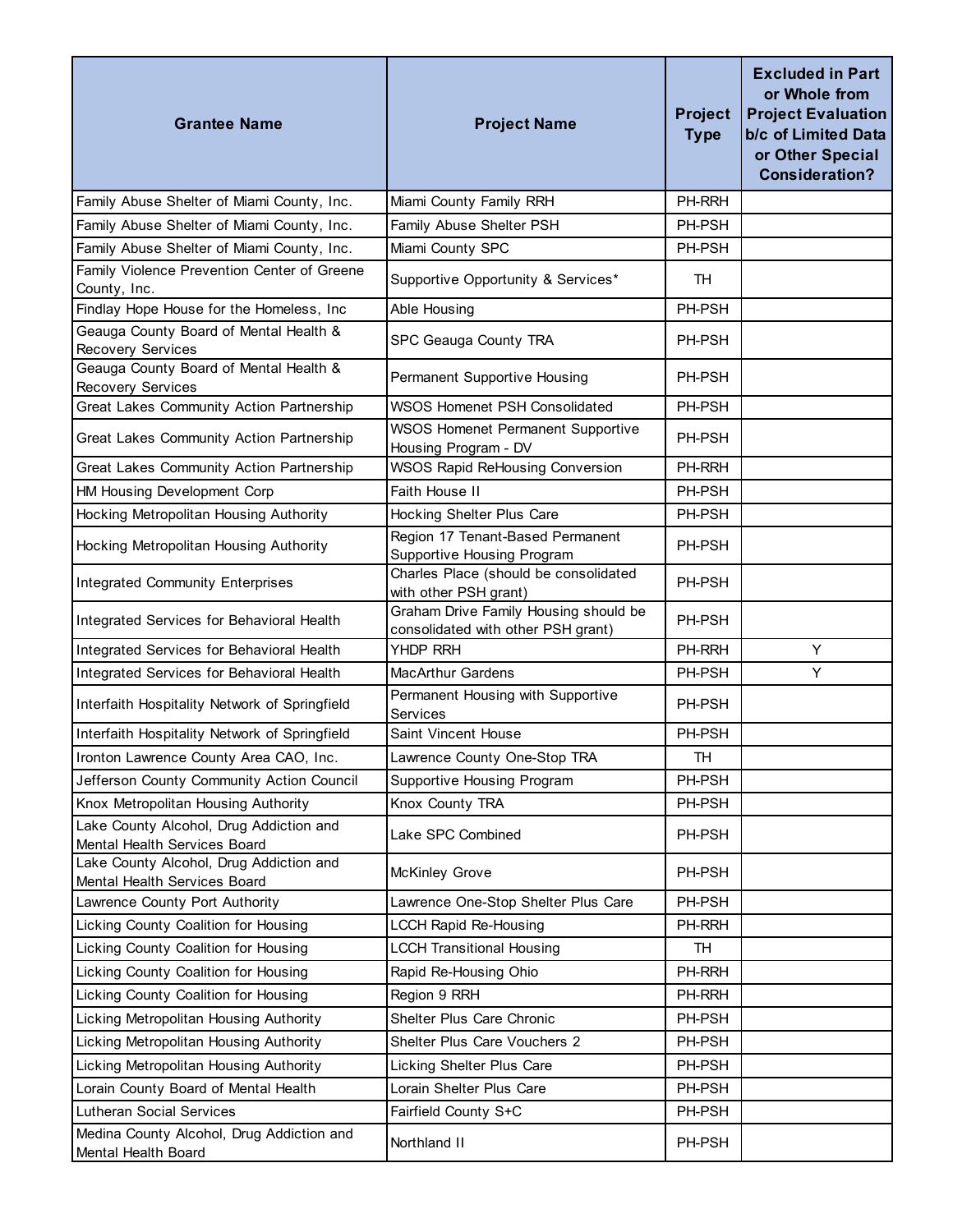| <b>Grantee Name</b>                                                   | <b>Project Name</b>                                                | <b>Project</b><br><b>Type</b> | <b>Excluded in Part</b><br>or Whole from<br><b>Project Evaluation</b><br>b/c of Limited Data<br>or Other Special<br><b>Consideration?</b> |
|-----------------------------------------------------------------------|--------------------------------------------------------------------|-------------------------------|-------------------------------------------------------------------------------------------------------------------------------------------|
| Medina Metropolitan Housing Authority                                 | Medina County TRA                                                  | PH-PSH                        |                                                                                                                                           |
| Mental Health & Recovery Board of Ashland<br>County                   | <b>Beginning Anew</b>                                              | PH-PSH                        |                                                                                                                                           |
| Mental Health & Recovery Board of Union<br>County                     | I'm Home                                                           | PH-PSH                        |                                                                                                                                           |
| Mental Health & Recovery Board of Union<br>County                     | Shelter Plus Care Union County                                     | PH-PSH                        |                                                                                                                                           |
| Mental Health, Drug and Alcohol Services<br>Board (Logan & Champaign) | Logan/Champaign Housing                                            | PH-PSH                        |                                                                                                                                           |
| Mental Health, Drug and Alcohol Services<br>Board (Logan & Champaign) | Family Housing                                                     | PH-PSH                        |                                                                                                                                           |
| Mental Health, Drug and Alcohol Services<br>Board (Logan & Champaign) | Madriver/Park Street                                               | PH-PSH                        |                                                                                                                                           |
| New Housing Ohio, Inc.                                                | Warren County Permanent Supportive<br>Housing                      | PH-PSH                        |                                                                                                                                           |
| New Sunrise Properties, Inc.                                          | Supportive Housing                                                 | PH-PSH                        |                                                                                                                                           |
| Northwest Ohio Community Action Commission                            | NOCAC PSH                                                          | PH-PSH                        |                                                                                                                                           |
| OneEighty, inc                                                        | <b>PSH Plus Care</b>                                               | PH-PSH                        |                                                                                                                                           |
| Portage Metropolitan Housing Authority                                | Portage Shelter Plus Care                                          | PH-PSH                        |                                                                                                                                           |
| Preble County Mental Health and Recovery<br><b>Board</b>              | Prestwick Square should be consolidated<br>with other PSH grant)   | PH-PSH                        |                                                                                                                                           |
| Preble County Mental Health and Recovery<br>Board                     | Prestwick Square 2 should be<br>consolidated with other PSH grant) | PH-PSH                        |                                                                                                                                           |
| Project Woman of Springfield and Clark County                         | Reign of Renewal*                                                  | PH-RRH                        |                                                                                                                                           |
| Residential Administrators, Inc.                                      | Residential Administrators PSH                                     | PH-PSH                        |                                                                                                                                           |
| Sojourners Care Network                                               | <b>Generation Now PSH</b>                                          | PH-PSH                        | Υ                                                                                                                                         |
| Sojourners Care Network                                               | Youth Crisis Transitional Housing                                  | TH                            | Y                                                                                                                                         |
| Sojourners Care Network                                               | Youth Crisis Response Team                                         | SSO                           | Y                                                                                                                                         |
| The Salvation Army, a New York Corporation                            | Delaware County Permanent Supportive<br>Housing for Families       | PH-PSH                        |                                                                                                                                           |
| Trumbull County Mental Health and Recovery<br>Board                   | Joey's Landing                                                     | PH-PSH                        |                                                                                                                                           |
| Trumbull County Mental Health and Recovery<br>Board                   | Trumbull Shelter Plus Care Vouchers                                | PH-PSH                        |                                                                                                                                           |
| Volunteers of America of Greater Ohio, Inc.                           | Crossroads Supportive Housing Program                              | <b>TH</b>                     |                                                                                                                                           |
| Volunteers of America of Greater Ohio, Inc.                           | Almost Home                                                        | PH-RRH                        |                                                                                                                                           |
| Warren Metropolitan Housing Authority                                 | Transitions                                                        | PH-RRH                        |                                                                                                                                           |
| Warren Metropolitan Housing Authority                                 | Warren S+C                                                         | PH-PSH                        |                                                                                                                                           |
| YWCA of Elyria                                                        | Women's Campus Project                                             | <b>TH</b>                     |                                                                                                                                           |
| YWCA of Elyria                                                        | Women In Secure Housing                                            | PH-PSH                        |                                                                                                                                           |
| <b>YWCA Hamilton</b>                                                  | Goodman Place PSH                                                  | PH-PSH                        | Υ                                                                                                                                         |

*\*These projects do not participate in HMIS. Recipients must submit an e-snaps APR to COHHIO in order to have performance evaluted and receive a project evaluation score.*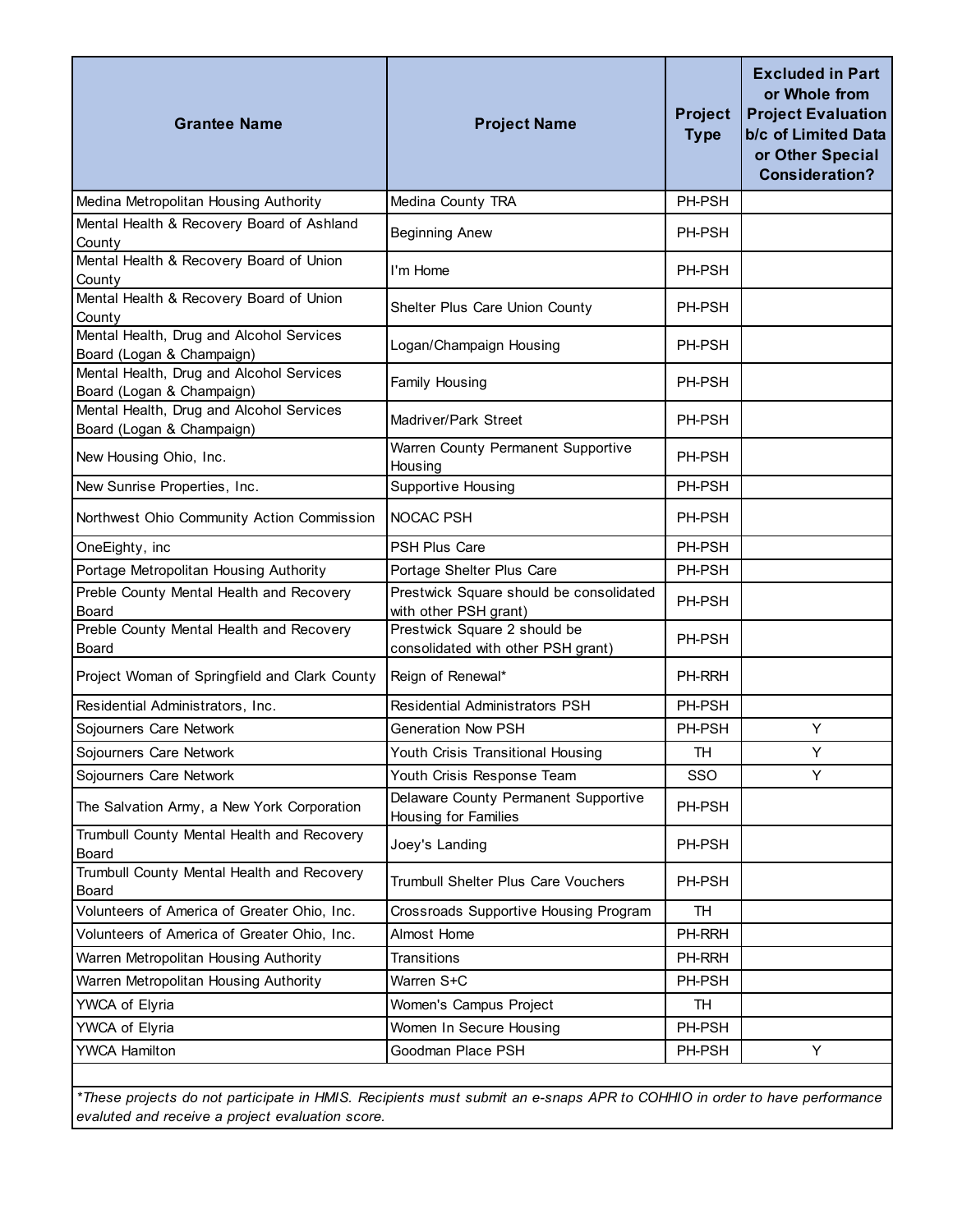### **Ohio BoSCoC**

*PSH Projects Reporting Period = 1/1/21 - 12/31/21*

| <b>Project Evaluation Item</b><br>Goal                                                                            |                           | <b>Points</b><br><b>Possible</b> | <b>Data Source/Where</b><br><b>Available</b> |
|-------------------------------------------------------------------------------------------------------------------|---------------------------|----------------------------------|----------------------------------------------|
| Project Participant Impact (Maximum Points = 21)                                                                  |                           | 21                               |                                              |
| <b>Housing Stability</b>                                                                                          |                           |                                  |                                              |
|                                                                                                                   | ≥90%                      | 8                                |                                              |
| % heads of household who were served in the date range and remained in project as of end of                       | ≥85% - <90%               | 6                                |                                              |
| reporting period or exited to PH during the reporting period<br>$≥80% - <85%$                                     |                           | 4                                | HMIS/Rm & Rme                                |
|                                                                                                                   | $< 80\%$                  | 0                                |                                              |
| Accessing Mainstream Resources and Income                                                                         |                           |                                  |                                              |
|                                                                                                                   | ≥85%                      | 8                                |                                              |
| % adult participants who entered the project during the date range with 1+ source of non-cash                     | ≥80% - <85%               | 6                                | HMIS/Rm & Rme                                |
| benefits or health insurance at exit                                                                              | $≥75% - <80%$             | 4                                |                                              |
|                                                                                                                   | <75%                      | 0                                |                                              |
| Rapid Placement into Housing                                                                                      |                           |                                  |                                              |
| Average length of time it takes to move households from homelessness into permanent housing                       | $\leq$ 30 days            | 5                                | HMIS/Rm & Rme                                |
| during the reporting period                                                                                       | >30 days                  | 0                                |                                              |
| <b>Meeting Community Need</b><br>(Maximum Points = 35)                                                            |                           | 34                               |                                              |
| Serving Those with More Severe Needs and Longest Homeless Histories                                               |                           |                                  |                                              |
|                                                                                                                   | ≥85%                      | 8                                |                                              |
| % adult who entered project during the date range and came from streets/emergency shelter only                    | $≥80% - <85%$             | 6                                | HMIS/Rm & Rme                                |
|                                                                                                                   | $\overline{≥75\%}$ - <80% | 4                                |                                              |
|                                                                                                                   | <75%                      | 0                                |                                              |
|                                                                                                                   | $\geq 40\%$               | 6                                |                                              |
| % adult who entered project during the date range with no income                                                  | $\geq 37\% - 40\%$        | 4                                | HMIS/Rm & Rme                                |
|                                                                                                                   | $\geq 34\% - 37\%$        | $\overline{2}$                   |                                              |
|                                                                                                                   | 34%                       | 0                                |                                              |
|                                                                                                                   | $6 - 7$                   | 10                               |                                              |
| Median Homeless History Index score for adult who entered project during the date range who                       | 5<br>$3 - 4$              | 9<br>8                           |                                              |
| entered during the reporting period (Homeless History Index is based on number of past homeless                   | 2                         | 5                                | HMIS/Rm & Rme                                |
| episodes and total duration of homelessness)                                                                      | 1                         | 2                                |                                              |
|                                                                                                                   | 0                         | 0                                |                                              |
|                                                                                                                   | ≥90%                      | 5                                |                                              |
|                                                                                                                   | $≥75% - <90%$             | 4                                |                                              |
| % entries of long-term homeless entries into PSH for adult participants who entered the project                   | $≥50% - <75%$             | 3                                |                                              |
| during the reporting period                                                                                       | $≥30% - <50%$             | 2                                | HMIS/Rm & Rme                                |
|                                                                                                                   | $≥20% - <30%$             | 1                                |                                              |
|                                                                                                                   | 20%                       | 0                                |                                              |
| % heads of household who entered the project during the date range and had a VI-SPDAT recorded                    | 100%                      | 5                                |                                              |
| in HMIS (excludes clients for whom a current episode of DV was reported or who reported as                        | ≤90% ->100%               | 2                                | HMIS/Rm & Rme                                |
| currently fleeing)                                                                                                | <90%                      | 0                                |                                              |
| Implementing Best Practices (Maximum Points = 25)                                                                 |                           | 15                               |                                              |
| <b>Housing First Practices</b>                                                                                    |                           |                                  |                                              |
| Removed Bamers to Entry (list not exhaustive)                                                                     |                           |                                  |                                              |
| *Minimum income and/or employment not required at entry                                                           |                           |                                  | Required program                             |
| *Sobriety and/or drug testing not required for entry                                                              |                           | up to 5 points                   | documents submitted by                       |
| *Past interaction with homeless services is not a reason for denial of assistance                                 |                           |                                  | grantee                                      |
| *Only violent and very recent criminal histories may be a reason for denial of assistance                         |                           |                                  |                                              |
| *People with greater needs are prioritized for assistance                                                         |                           |                                  |                                              |
| Voluntary Supportive Services (all the following practices must be documented and in place)                       |                           |                                  | Required program                             |
| *The only requirement is participation in basic case management for purposes of developing and making progress on |                           | up to 5 points                   | documents submitted by                       |
| a housing plan                                                                                                    |                           | grantee                          |                                              |
| *Participation in parenting classes, budgeting classes, AA, etc are all voluntary                                 |                           |                                  |                                              |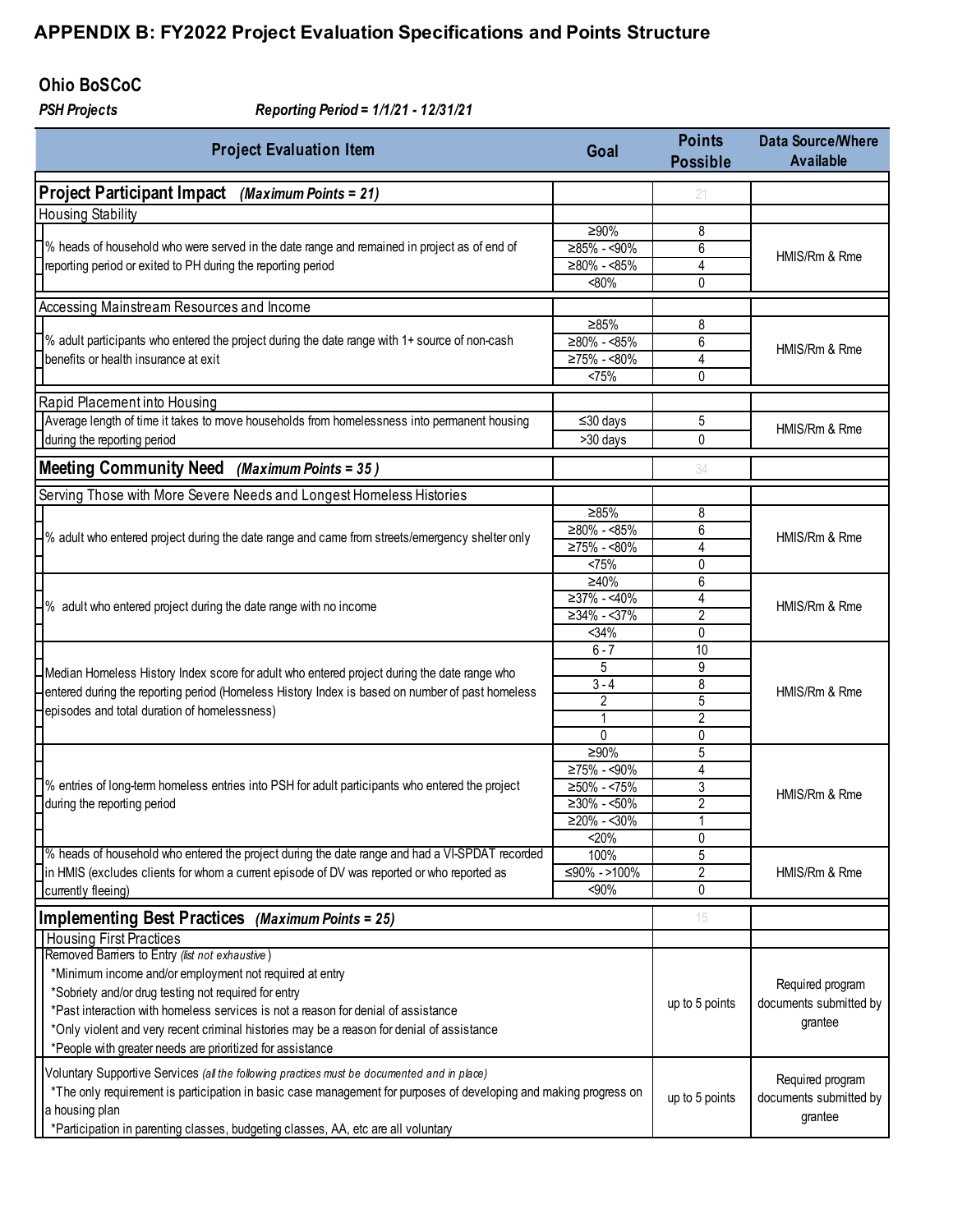| desires                                                                                                                                                                                                                                                                                                                                         | Housing Focused Assistance (all the following practices must be documented and in place)<br>*Primary goal of project is to move people into permanent housing, regardless of other personal issues or concems<br>*To the extent able, services and assistance are provided in an individualized manner based on client needs and                                                                                                                                                                                                                                                                                                                                                                                                                                                                                                                                                                                                                                                                                                                                                                                                                                                                                                                                                                                                                                                                                                                                                                                                                                                                                                                                                                                                                                                                                                                                                                                                                                                                |                | up to 5 points                    | Required program<br>documents submitted by<br>grantee                                    |
|-------------------------------------------------------------------------------------------------------------------------------------------------------------------------------------------------------------------------------------------------------------------------------------------------------------------------------------------------|-------------------------------------------------------------------------------------------------------------------------------------------------------------------------------------------------------------------------------------------------------------------------------------------------------------------------------------------------------------------------------------------------------------------------------------------------------------------------------------------------------------------------------------------------------------------------------------------------------------------------------------------------------------------------------------------------------------------------------------------------------------------------------------------------------------------------------------------------------------------------------------------------------------------------------------------------------------------------------------------------------------------------------------------------------------------------------------------------------------------------------------------------------------------------------------------------------------------------------------------------------------------------------------------------------------------------------------------------------------------------------------------------------------------------------------------------------------------------------------------------------------------------------------------------------------------------------------------------------------------------------------------------------------------------------------------------------------------------------------------------------------------------------------------------------------------------------------------------------------------------------------------------------------------------------------------------------------------------------------------------|----------------|-----------------------------------|------------------------------------------------------------------------------------------|
|                                                                                                                                                                                                                                                                                                                                                 | If required program documents are not submitted, 10 points may be deducted<br>from the overall project evaluation score.                                                                                                                                                                                                                                                                                                                                                                                                                                                                                                                                                                                                                                                                                                                                                                                                                                                                                                                                                                                                                                                                                                                                                                                                                                                                                                                                                                                                                                                                                                                                                                                                                                                                                                                                                                                                                                                                        |                |                                   | minus 10 points                                                                          |
|                                                                                                                                                                                                                                                                                                                                                 | <b>Prioritizing Chronically Homeless</b>                                                                                                                                                                                                                                                                                                                                                                                                                                                                                                                                                                                                                                                                                                                                                                                                                                                                                                                                                                                                                                                                                                                                                                                                                                                                                                                                                                                                                                                                                                                                                                                                                                                                                                                                                                                                                                                                                                                                                        |                | 10                                |                                                                                          |
|                                                                                                                                                                                                                                                                                                                                                 | Program folllows the Order of Priority for PSH Project Outlined in Ohio BoSCoC Homeless Program Standards (chronic<br>dedicated projects will receive 5 points minimum; they will receive the full 10 points if their P&P demonstrate full<br>compliance with the PSH Order of Priority outlined in the Program Standards)                                                                                                                                                                                                                                                                                                                                                                                                                                                                                                                                                                                                                                                                                                                                                                                                                                                                                                                                                                                                                                                                                                                                                                                                                                                                                                                                                                                                                                                                                                                                                                                                                                                                      |                | 10                                | Required program<br>documents submitted by<br>grantee                                    |
|                                                                                                                                                                                                                                                                                                                                                 | If required program documents are not submitted, 5 points may be deducted<br>from the overall project evaluation score.                                                                                                                                                                                                                                                                                                                                                                                                                                                                                                                                                                                                                                                                                                                                                                                                                                                                                                                                                                                                                                                                                                                                                                                                                                                                                                                                                                                                                                                                                                                                                                                                                                                                                                                                                                                                                                                                         |                |                                   | minus 5 points                                                                           |
| Points = $10$                                                                                                                                                                                                                                                                                                                                   | Analyzing and Addressing Racial Disparities and Advancing Race Equity (Maximum                                                                                                                                                                                                                                                                                                                                                                                                                                                                                                                                                                                                                                                                                                                                                                                                                                                                                                                                                                                                                                                                                                                                                                                                                                                                                                                                                                                                                                                                                                                                                                                                                                                                                                                                                                                                                                                                                                                  |                | 10                                |                                                                                          |
|                                                                                                                                                                                                                                                                                                                                                 | Assessment of Racial Disparities and Development of Action Plans<br><del>• rovide a nailutive – that decembes the assessment or lacial dispairtee and action plan acvelopmen</del>                                                                                                                                                                                                                                                                                                                                                                                                                                                                                                                                                                                                                                                                                                                                                                                                                                                                                                                                                                                                                                                                                                                                                                                                                                                                                                                                                                                                                                                                                                                                                                                                                                                                                                                                                                                                              |                |                                   |                                                                                          |
| advance or impede race equity.                                                                                                                                                                                                                                                                                                                  | completed for this proejct. Analysis should include looking at data to identify any disparities in the provision and<br>outcomes of services, as compared to the racial/ethnic make-up of those experiencing homelessness in the Ohio<br>BoSCoC. Narrative response should include the following at minimum:<br>1. The data reviewed to determine if racial disparities exist in program enrollments or outcomes, and what the data<br>show. If you used the Assessment of Racial Disparities Template to guide your assessment of racial dispartities in your<br>project, provide the completed tool as your reponse to #1.<br>2. Description of how you assessed your project to determine what programmatic barriers to entry might exist for<br>potential clients. This type of assessment could involve surveys of past clients, interviews with people who have<br>experienced homelessness in your system, and/or discussions with direct service staff to identify possible barriers.<br>3. What, if any, disparities were identified.<br>4. If disparities were identified, describe the action steps the project will take to address those disparities and the plan<br>and timeline for taking those steps.<br>5. Describe how the project will conduct disparities analyses on an ongoing, regular basis.<br>**If you used the Assessment of Racial Disparities Template to guide your assessment of racial dispartities in your<br>project, provide the completed tool in response to #1 above AND provide a narrative response for items #2 -#5.<br>Evaluation of Policies, Procdures, and Practices, and Development of Action Plans<br>1. Description of how you evaluated the project's practices and Policies and Procedures (P&P) to determine if they<br>2. Identifcation of any P&P or practices that may be revised as a result of this evaluation.<br>3. Describe the action steps the proejct will take to address the P&P and/or practices in need of revision and the |                | up to 5 points<br>up to 5 points  | Required narrative<br>submitted by grantee<br>Required narrative<br>submitted by grantee |
| timeline for taking those steps.<br>4. How the project will determine if the revisions have improved the project's ability to advance racial equity                                                                                                                                                                                             |                                                                                                                                                                                                                                                                                                                                                                                                                                                                                                                                                                                                                                                                                                                                                                                                                                                                                                                                                                                                                                                                                                                                                                                                                                                                                                                                                                                                                                                                                                                                                                                                                                                                                                                                                                                                                                                                                                                                                                                                 |                |                                   |                                                                                          |
| If the required narratives are not provided, up to 2 points may be deducted                                                                                                                                                                                                                                                                     |                                                                                                                                                                                                                                                                                                                                                                                                                                                                                                                                                                                                                                                                                                                                                                                                                                                                                                                                                                                                                                                                                                                                                                                                                                                                                                                                                                                                                                                                                                                                                                                                                                                                                                                                                                                                                                                                                                                                                                                                 |                |                                   |                                                                                          |
| from the overall project evaluation score.                                                                                                                                                                                                                                                                                                      |                                                                                                                                                                                                                                                                                                                                                                                                                                                                                                                                                                                                                                                                                                                                                                                                                                                                                                                                                                                                                                                                                                                                                                                                                                                                                                                                                                                                                                                                                                                                                                                                                                                                                                                                                                                                                                                                                                                                                                                                 | minus 2 points |                                   |                                                                                          |
|                                                                                                                                                                                                                                                                                                                                                 | Coordinated Entry Compliance (Maximum Points = 5)                                                                                                                                                                                                                                                                                                                                                                                                                                                                                                                                                                                                                                                                                                                                                                                                                                                                                                                                                                                                                                                                                                                                                                                                                                                                                                                                                                                                                                                                                                                                                                                                                                                                                                                                                                                                                                                                                                                                               |                | 5                                 |                                                                                          |
|                                                                                                                                                                                                                                                                                                                                                 | Prioritizion Workgroup Evidence                                                                                                                                                                                                                                                                                                                                                                                                                                                                                                                                                                                                                                                                                                                                                                                                                                                                                                                                                                                                                                                                                                                                                                                                                                                                                                                                                                                                                                                                                                                                                                                                                                                                                                                                                                                                                                                                                                                                                                 |                |                                   |                                                                                          |
| Project staff participate in local Prioritization Workgroup meetings/processes and identify eligible households for<br>prioritization through that workgroup/process only. Evidence of CE compliant prioritization process includes<br>Prioritization Workgroup meeting notes, written confirmation from Prioritization Workgroup members, etc. |                                                                                                                                                                                                                                                                                                                                                                                                                                                                                                                                                                                                                                                                                                                                                                                                                                                                                                                                                                                                                                                                                                                                                                                                                                                                                                                                                                                                                                                                                                                                                                                                                                                                                                                                                                                                                                                                                                                                                                                                 | 5              | Evidence submitted by<br>grantees |                                                                                          |
|                                                                                                                                                                                                                                                                                                                                                 | Project Capacity (Maximum Points = 5)                                                                                                                                                                                                                                                                                                                                                                                                                                                                                                                                                                                                                                                                                                                                                                                                                                                                                                                                                                                                                                                                                                                                                                                                                                                                                                                                                                                                                                                                                                                                                                                                                                                                                                                                                                                                                                                                                                                                                           |                | 5                                 |                                                                                          |
| <b>HMIS Data Quality</b>                                                                                                                                                                                                                                                                                                                        |                                                                                                                                                                                                                                                                                                                                                                                                                                                                                                                                                                                                                                                                                                                                                                                                                                                                                                                                                                                                                                                                                                                                                                                                                                                                                                                                                                                                                                                                                                                                                                                                                                                                                                                                                                                                                                                                                                                                                                                                 |                |                                   |                                                                                          |
|                                                                                                                                                                                                                                                                                                                                                 | % of HMIS client records with errors                                                                                                                                                                                                                                                                                                                                                                                                                                                                                                                                                                                                                                                                                                                                                                                                                                                                                                                                                                                                                                                                                                                                                                                                                                                                                                                                                                                                                                                                                                                                                                                                                                                                                                                                                                                                                                                                                                                                                            |                |                                   |                                                                                          |
|                                                                                                                                                                                                                                                                                                                                                 | 0% errors                                                                                                                                                                                                                                                                                                                                                                                                                                                                                                                                                                                                                                                                                                                                                                                                                                                                                                                                                                                                                                                                                                                                                                                                                                                                                                                                                                                                                                                                                                                                                                                                                                                                                                                                                                                                                                                                                                                                                                                       |                | 5                                 |                                                                                          |
|                                                                                                                                                                                                                                                                                                                                                 | $>0\%$ and $\leq 2\%$ errors                                                                                                                                                                                                                                                                                                                                                                                                                                                                                                                                                                                                                                                                                                                                                                                                                                                                                                                                                                                                                                                                                                                                                                                                                                                                                                                                                                                                                                                                                                                                                                                                                                                                                                                                                                                                                                                                                                                                                                    |                | 4                                 |                                                                                          |
|                                                                                                                                                                                                                                                                                                                                                 | $> 2\%$ and $\leq 5\%$ errors                                                                                                                                                                                                                                                                                                                                                                                                                                                                                                                                                                                                                                                                                                                                                                                                                                                                                                                                                                                                                                                                                                                                                                                                                                                                                                                                                                                                                                                                                                                                                                                                                                                                                                                                                                                                                                                                                                                                                                   |                | 3                                 | HMIS/Rm & Rme                                                                            |
|                                                                                                                                                                                                                                                                                                                                                 | $> 5\%$ and $\leq 8\%$ errors                                                                                                                                                                                                                                                                                                                                                                                                                                                                                                                                                                                                                                                                                                                                                                                                                                                                                                                                                                                                                                                                                                                                                                                                                                                                                                                                                                                                                                                                                                                                                                                                                                                                                                                                                                                                                                                                                                                                                                   |                | $\overline{2}$                    |                                                                                          |
|                                                                                                                                                                                                                                                                                                                                                 | $> 8\%$ and $\leq 10\%$ errors<br>> 10% errors                                                                                                                                                                                                                                                                                                                                                                                                                                                                                                                                                                                                                                                                                                                                                                                                                                                                                                                                                                                                                                                                                                                                                                                                                                                                                                                                                                                                                                                                                                                                                                                                                                                                                                                                                                                                                                                                                                                                                  |                | $\mathbf{1}$<br>0                 |                                                                                          |
|                                                                                                                                                                                                                                                                                                                                                 |                                                                                                                                                                                                                                                                                                                                                                                                                                                                                                                                                                                                                                                                                                                                                                                                                                                                                                                                                                                                                                                                                                                                                                                                                                                                                                                                                                                                                                                                                                                                                                                                                                                                                                                                                                                                                                                                                                                                                                                                 |                |                                   |                                                                                          |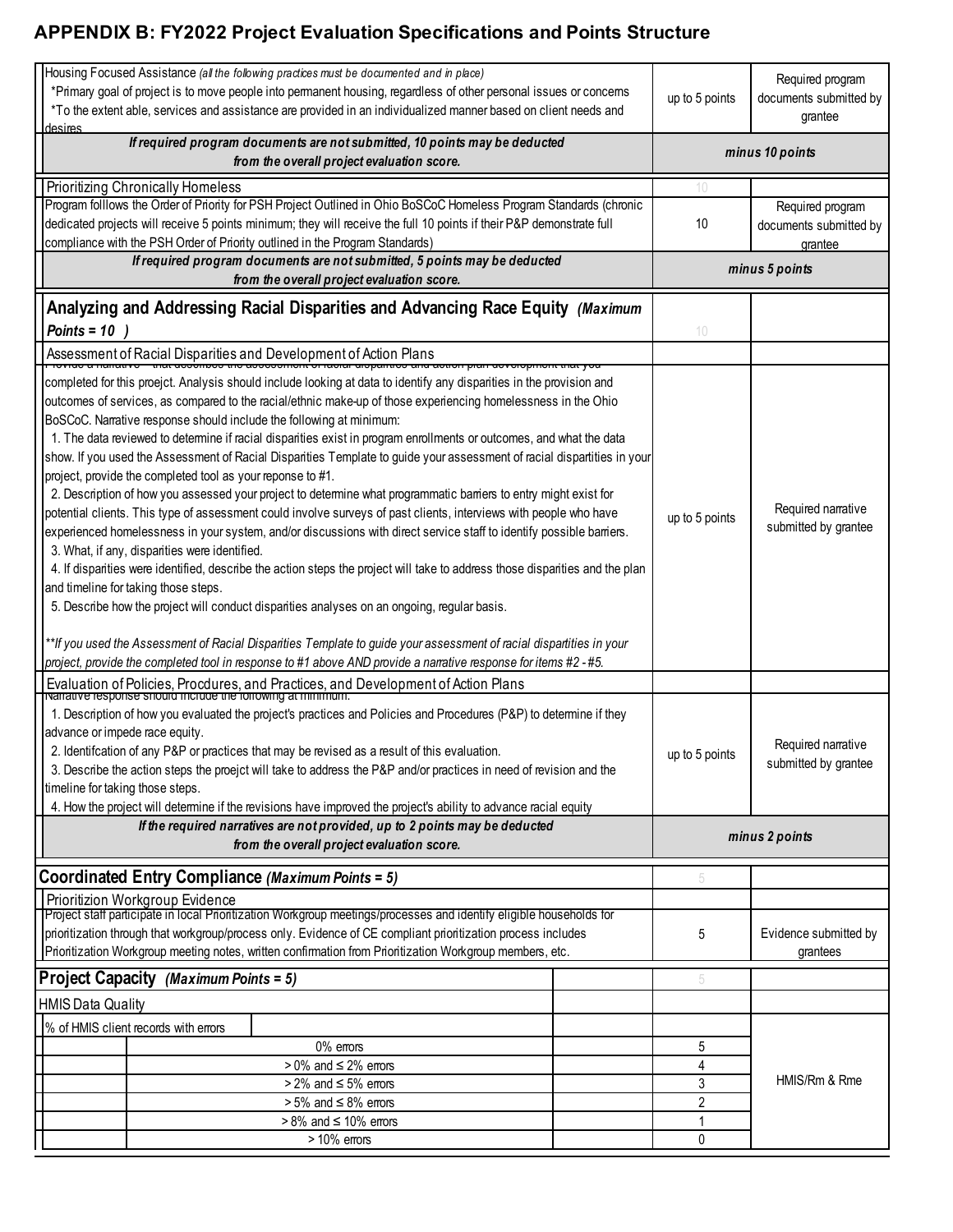| up to $-40$ pts | SAGE                                 |
|-----------------|--------------------------------------|
|                 |                                      |
|                 | Race-Equity Self-<br>Assessment Tool |
|                 |                                      |
|                 |                                      |

| <b>PROJECT SCORE</b><br>(Maximum<br><b>ITOTAL</b><br>ı Points = |  | 105 |  |
|-----------------------------------------------------------------|--|-----|--|
|-----------------------------------------------------------------|--|-----|--|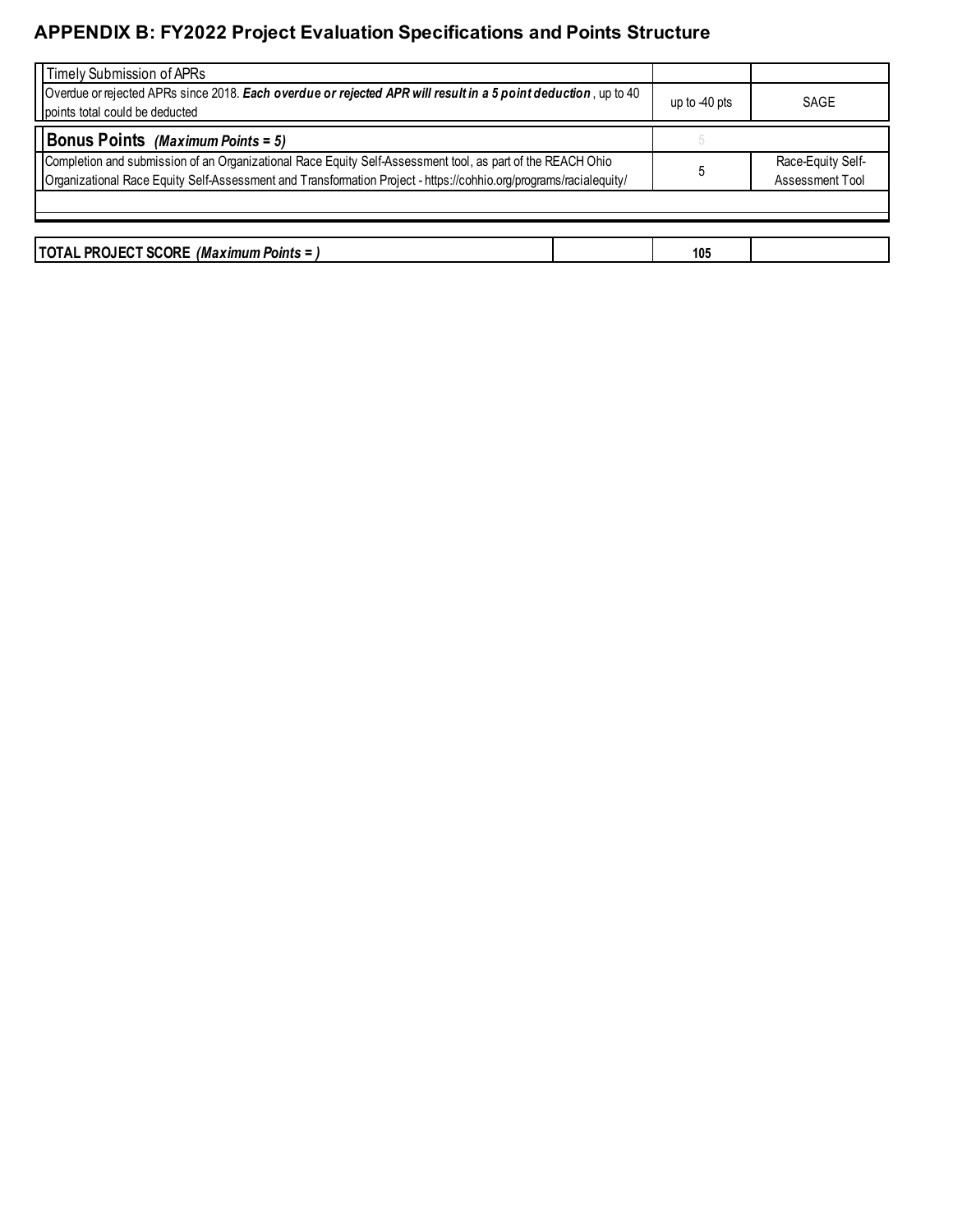### **Ohio BoSCoC**

*TH Projects Reporting Period = 1/1/21 - 12/31/21*

| <b>Project Evaluation Item</b><br>Goal                                                                            |                                      | <b>Points</b><br><b>Possible</b> | <b>Data Source</b>     |
|-------------------------------------------------------------------------------------------------------------------|--------------------------------------|----------------------------------|------------------------|
| Project Participant Impact (Maximum Points = 33)                                                                  |                                      | 33                               |                        |
| <b>Housing Stability</b>                                                                                          |                                      |                                  |                        |
|                                                                                                                   | $\geq 75\%$                          | 13                               |                        |
| $\mathsf{\rightarrow}$ % heads of household served in the date range who moved from TH to PH at exit              | $≥70% - <75%$                        | 10                               | HMIS/Rm & Rme          |
|                                                                                                                   | $≥65% - <70%$                        | 7                                |                        |
|                                                                                                                   | < 65%                                | 0                                |                        |
| Accessing Mainstream Resources and Income                                                                         |                                      |                                  |                        |
|                                                                                                                   | ≥85%                                 | 10                               |                        |
| $\sqrt{\ }$ % adults who moved into the project and exited during the date range with 1+ source of non-cash       | $≥80% - <85%$<br>$\geq 75\% - 580\%$ | 7.5                              | HMIS/Rm & Rme          |
| benefits or health insurance at exit                                                                              | <75%                                 | 5<br>0                           |                        |
|                                                                                                                   |                                      |                                  |                        |
| Length of Time Homeless                                                                                           |                                      |                                  |                        |
|                                                                                                                   | ≤200 days                            | 10                               |                        |
| Households who moved into the project and exited during the date range: average length of stay in T               | >200 - ≤240 days                     | 7.5                              | HMIS/Rm & Rme          |
|                                                                                                                   | >240 - ≤280 days                     | 5<br>$\mathbf{0}$                |                        |
|                                                                                                                   | >280 days                            |                                  |                        |
| Meeting Community Need (Maximum Points = 37)                                                                      |                                      | 37                               |                        |
| Targeting Hard to Serve                                                                                           |                                      |                                  |                        |
|                                                                                                                   | $\geq 75\%$                          | 12                               |                        |
| $\mathsf{\rightarrow}$ % adults who entered the project during the date range from streets/emergency shelter only | $\geq 71\% - 5\%$                    | 9                                | HMIS/Rm & Rme          |
|                                                                                                                   | $≥67% - <71%$                        | 6                                |                        |
|                                                                                                                   | $67%$                                | $\mathbf{0}$                     |                        |
|                                                                                                                   | $\geq 30\%$                          | 10                               |                        |
| $-$ % adult who entered the project during the date range with no income                                          | $≥27% - 30%$                         | 7.5                              | HMIS/Rm & Rme          |
|                                                                                                                   | $≥24% - <27%$<br>24%                 | 5<br>0                           |                        |
|                                                                                                                   | $4 - 7$                              | 10                               |                        |
| Median Homeless History Index score for adults who entered the project during the reporting period                | 3                                    | 8                                |                        |
| (Homeless History Index is based on number of past homeless episodes and total duration of                        | 2                                    | $\overline{7}$                   | HMIS/Rm & Rme          |
| homelessness)                                                                                                     |                                      | 5                                |                        |
|                                                                                                                   | $\Omega$                             | 0                                |                        |
| 1% head of households who entered the project during the date range and had a VI-SPDAT recorded                   | 100%                                 | 5                                |                        |
| in HMIS (excludes clients for whom a current episode of DV was reported or who reported as                        | ≤90% ->100%                          | $\overline{2}$                   | HMIS/Rm & Rme          |
| currently fleeing)                                                                                                | $90%$                                | 0                                |                        |
| <b>Implementing Best Practices</b> (Maximum Points = 15)                                                          |                                      |                                  |                        |
| <b>Housing First Practices</b>                                                                                    |                                      |                                  |                        |
| Removed Bamers to Entry (list not exhaustive)                                                                     |                                      |                                  |                        |
| *Minimum income and/or employment not required at entry                                                           |                                      |                                  |                        |
| *Sobriety and/or drug testing not required for entry                                                              |                                      |                                  | Required program       |
| *Past interaction with homeless services is not a reason for denial of assistance                                 |                                      | up to 5 points                   | documents submitted by |
| *Only violent and very recent criminal histories may be a reason for denial of assistance                         |                                      |                                  | grantee                |
| *People with greater needs are prioritized for assistance                                                         |                                      |                                  |                        |
| Voluntary Supportive Services (all the following practices must be documented and in place)                       |                                      |                                  |                        |
| *The only requirement is participation in basic case management for purposes of developing and making progress on |                                      |                                  | Required program       |
| a housing plan                                                                                                    |                                      | up to 5 points                   | documents submitted by |
| *Participation in parenting classes, budgeting classes, AA, etc are all voluntary                                 |                                      | grantee                          |                        |
| Housing Focused Assistance (all the following practices must be documented and in place)                          |                                      |                                  |                        |
| *Primary goal of project is to move people into permanent housing, regardless of other personal issues or concems |                                      | Required program                 |                        |
| *To the extent able, services and assistance are provided in an individualized manner based on client needs and   |                                      | up to 5 points                   | documents submitted by |
| desires                                                                                                           |                                      |                                  | grantee                |
| If required program documents are not submitted, 10 points may be deducted                                        |                                      |                                  |                        |
| from the overall project evaluation score.                                                                        |                                      |                                  | minus 10 points        |
|                                                                                                                   |                                      |                                  |                        |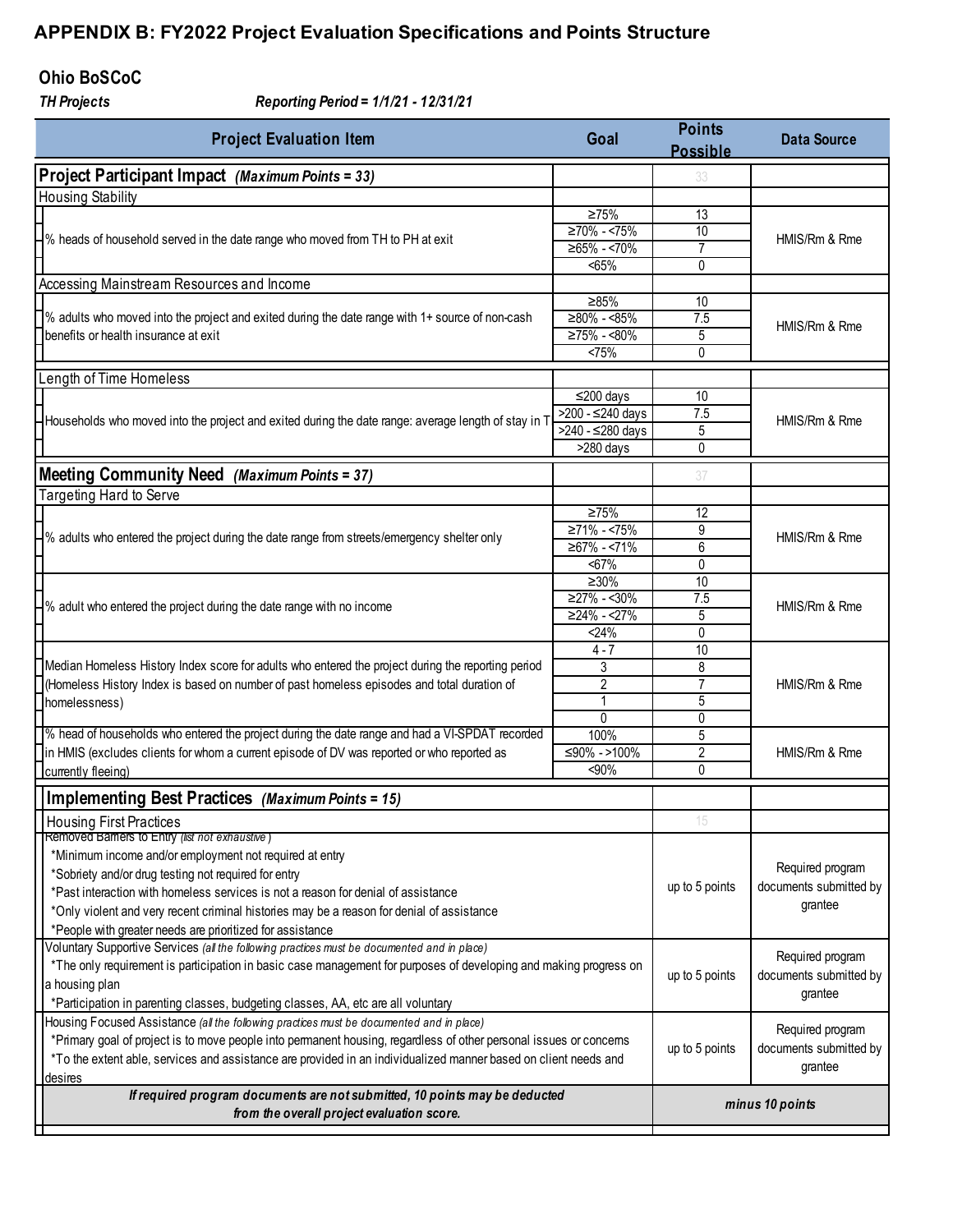| Analyzing and Addressing Racial Disparities and Advancing Race Equity (Maximum                                                                                                                                                                                                                                                                                                                                                                                                                                                                                                                                                                                                                                                                                                                                                                                                                                                                                                                                                                                                                                                                                                                                                                                                                                                                                                                                                                                                                                                                                 |                |                                            |
|----------------------------------------------------------------------------------------------------------------------------------------------------------------------------------------------------------------------------------------------------------------------------------------------------------------------------------------------------------------------------------------------------------------------------------------------------------------------------------------------------------------------------------------------------------------------------------------------------------------------------------------------------------------------------------------------------------------------------------------------------------------------------------------------------------------------------------------------------------------------------------------------------------------------------------------------------------------------------------------------------------------------------------------------------------------------------------------------------------------------------------------------------------------------------------------------------------------------------------------------------------------------------------------------------------------------------------------------------------------------------------------------------------------------------------------------------------------------------------------------------------------------------------------------------------------|----------------|--------------------------------------------|
| Points = $10$ )                                                                                                                                                                                                                                                                                                                                                                                                                                                                                                                                                                                                                                                                                                                                                                                                                                                                                                                                                                                                                                                                                                                                                                                                                                                                                                                                                                                                                                                                                                                                                | 10             |                                            |
| Assessment of Racial Disparities and Development of Action Plans<br>της ασσοσοπισιτίαι ιαυται αισραιτικο από αυτιση ριαιτιών σιοριποιτετιαι γυδ                                                                                                                                                                                                                                                                                                                                                                                                                                                                                                                                                                                                                                                                                                                                                                                                                                                                                                                                                                                                                                                                                                                                                                                                                                                                                                                                                                                                                |                |                                            |
| completed for this proejct. Analysis should include looking at data to identify any disparities in the provision and<br>outcomes of services, as compared to the racial/ethnic make-up of those experiencing homelessness in the Ohio<br>BoSCoC. Narrative response should include the following at minimum:<br>1. The data reviewed to determine if racial disparities exist in program enrollments or outcomes, and what the data<br>show. If you used the Assessment of Racial Disparities Template to guide your assessment of racial dispartities in your<br>project, provide the completed tool as your reponse to #1.<br>2. Description of how you assessed your project to determine what programmatic barriers to entry might exist for<br>potential clients. This type of assessment could involve surveys of past clients, interviews with people who have<br>experienced homelessness in your system, and/or discussions with direct service staff to identify possible barriers.<br>3. What, if any, disparities were identified.<br>4. If disparities were identified, describe the action steps the project will take to address those disparities and the plan<br>and timeline for taking those steps.<br>5. Describe how the project will conduct disparities analyses on an ongoing, regular basis.<br>**If you used the Assessment of Racial Disparities Template to guide your assessment of racial dispartities in your<br>project, provide the completed tool in response to #1 above AND provide a narrative response for items #2 -#5. | up to 5 points | Required narrative<br>submitted by grantee |
| Evaluation of Policies, Procdures, and Practices, and Development of Action Plans                                                                                                                                                                                                                                                                                                                                                                                                                                                                                                                                                                                                                                                                                                                                                                                                                                                                                                                                                                                                                                                                                                                                                                                                                                                                                                                                                                                                                                                                              |                |                                            |
| 1. Description of how you evaluated the project's practices and Policies and Procedures (P&P) to determine if they<br>advance or impede race equity.<br>2. Identifcation of any P&P or practices that may be revised as a result of this evaluation.<br>3. Describe the action steps the proejct will take to address the P&P and/or practices in need of revision and the<br>timeline for taking those steps.<br>4. How the project will determine if the revisions have improved the project's ability to advance racial equity                                                                                                                                                                                                                                                                                                                                                                                                                                                                                                                                                                                                                                                                                                                                                                                                                                                                                                                                                                                                                              | up to 5 points | Required narrative<br>submitted by grantee |
| If the required narratives are not provided, up to 2 points may be deducted<br>from the overall project evaluation score.                                                                                                                                                                                                                                                                                                                                                                                                                                                                                                                                                                                                                                                                                                                                                                                                                                                                                                                                                                                                                                                                                                                                                                                                                                                                                                                                                                                                                                      | minus 2 points |                                            |
| Project Capacity (Maximum Points = 5)                                                                                                                                                                                                                                                                                                                                                                                                                                                                                                                                                                                                                                                                                                                                                                                                                                                                                                                                                                                                                                                                                                                                                                                                                                                                                                                                                                                                                                                                                                                          | 5              |                                            |
| <b>HMIS Data Quality</b>                                                                                                                                                                                                                                                                                                                                                                                                                                                                                                                                                                                                                                                                                                                                                                                                                                                                                                                                                                                                                                                                                                                                                                                                                                                                                                                                                                                                                                                                                                                                       |                |                                            |
| % of HMIS client records with errors                                                                                                                                                                                                                                                                                                                                                                                                                                                                                                                                                                                                                                                                                                                                                                                                                                                                                                                                                                                                                                                                                                                                                                                                                                                                                                                                                                                                                                                                                                                           |                |                                            |
| 0% errors                                                                                                                                                                                                                                                                                                                                                                                                                                                                                                                                                                                                                                                                                                                                                                                                                                                                                                                                                                                                                                                                                                                                                                                                                                                                                                                                                                                                                                                                                                                                                      | 5              |                                            |
| $>0\%$ and $\leq 2\%$ errors                                                                                                                                                                                                                                                                                                                                                                                                                                                                                                                                                                                                                                                                                                                                                                                                                                                                                                                                                                                                                                                                                                                                                                                                                                                                                                                                                                                                                                                                                                                                   | 4              |                                            |
| $> 2\%$ and $\leq 5\%$ errors                                                                                                                                                                                                                                                                                                                                                                                                                                                                                                                                                                                                                                                                                                                                                                                                                                                                                                                                                                                                                                                                                                                                                                                                                                                                                                                                                                                                                                                                                                                                  | 3              | HMIS/Rm & Rme                              |
| $> 5\%$ and $\leq 8\%$ errors                                                                                                                                                                                                                                                                                                                                                                                                                                                                                                                                                                                                                                                                                                                                                                                                                                                                                                                                                                                                                                                                                                                                                                                                                                                                                                                                                                                                                                                                                                                                  | 2              |                                            |
| $> 8\%$ and $\leq 10\%$ errors                                                                                                                                                                                                                                                                                                                                                                                                                                                                                                                                                                                                                                                                                                                                                                                                                                                                                                                                                                                                                                                                                                                                                                                                                                                                                                                                                                                                                                                                                                                                 |                |                                            |
| $>10\%$ errors                                                                                                                                                                                                                                                                                                                                                                                                                                                                                                                                                                                                                                                                                                                                                                                                                                                                                                                                                                                                                                                                                                                                                                                                                                                                                                                                                                                                                                                                                                                                                 | 0              |                                            |
| Timely Submission of APRs                                                                                                                                                                                                                                                                                                                                                                                                                                                                                                                                                                                                                                                                                                                                                                                                                                                                                                                                                                                                                                                                                                                                                                                                                                                                                                                                                                                                                                                                                                                                      |                |                                            |
| Overdue or rejected APRs since 2018. Each overdue or rejected APR will result in a 5 point deduction, up to 40<br>points total could be deducted                                                                                                                                                                                                                                                                                                                                                                                                                                                                                                                                                                                                                                                                                                                                                                                                                                                                                                                                                                                                                                                                                                                                                                                                                                                                                                                                                                                                               | up to -40 pts  | SAGE                                       |
| <b>Bonus Points</b> (Maximum Points = 5)                                                                                                                                                                                                                                                                                                                                                                                                                                                                                                                                                                                                                                                                                                                                                                                                                                                                                                                                                                                                                                                                                                                                                                                                                                                                                                                                                                                                                                                                                                                       | 5              |                                            |
| Completion and submission of an Organizational Race Equity Self-Assessment tool, as part of the REACH Ohio<br>Organizational Race Equity Self-Assessment and Transformation Project - https://cohhio.org/programs/racialequity/                                                                                                                                                                                                                                                                                                                                                                                                                                                                                                                                                                                                                                                                                                                                                                                                                                                                                                                                                                                                                                                                                                                                                                                                                                                                                                                                | 5              | Race-Equity Self-<br>Assessment Tool       |
| TOTAL PROJECT SCORE (Maximum Points = 90)                                                                                                                                                                                                                                                                                                                                                                                                                                                                                                                                                                                                                                                                                                                                                                                                                                                                                                                                                                                                                                                                                                                                                                                                                                                                                                                                                                                                                                                                                                                      | 105            |                                            |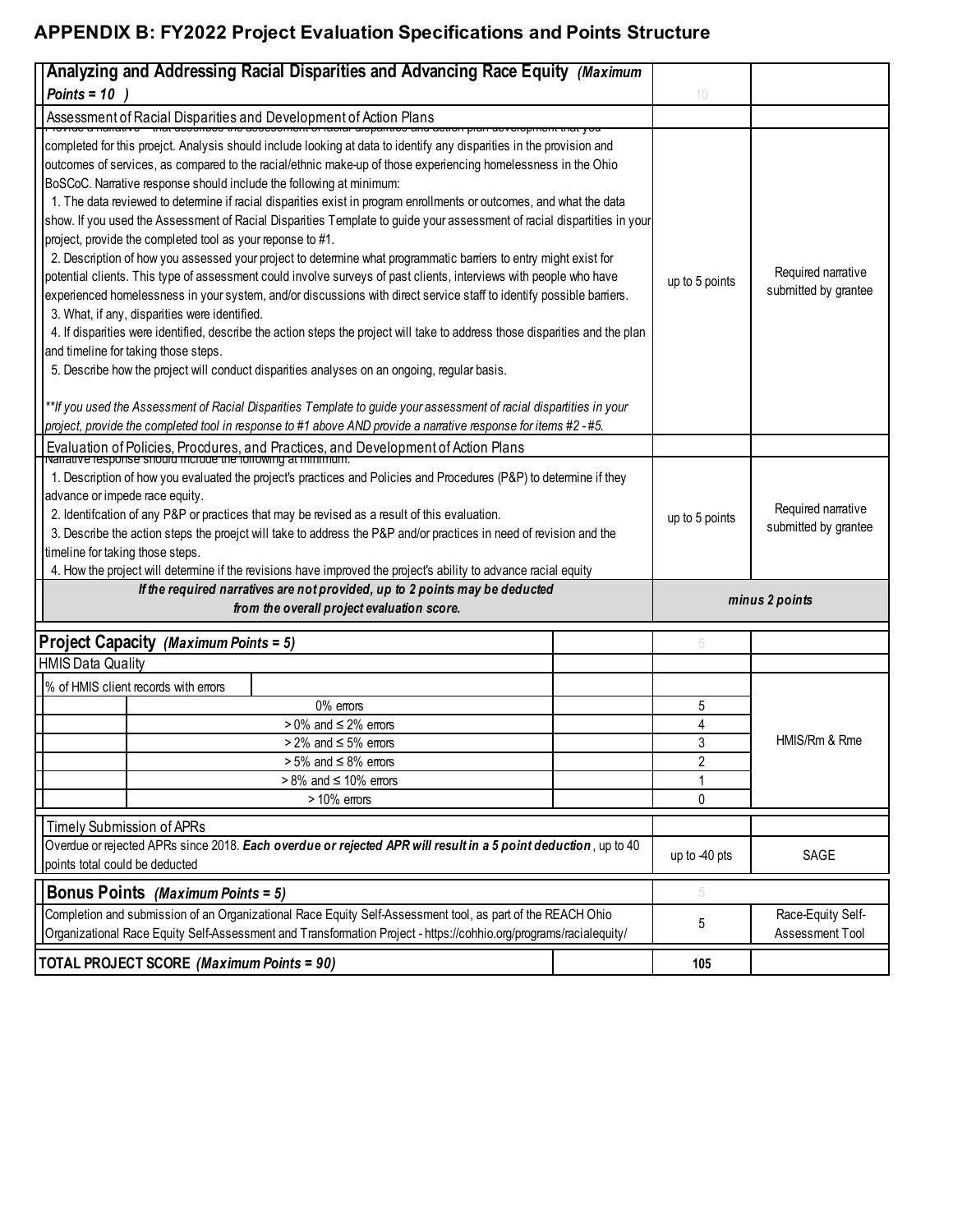### **Ohio BoSCoC**

*Rapid Re-Housing Projects Reporting Period = 1/1/21-12/31/21*

| <b>Project Evaluation Item</b><br>Goal                                                                                                                                                                                               |                                    |                                            | <b>Data Source</b>     |  |  |
|--------------------------------------------------------------------------------------------------------------------------------------------------------------------------------------------------------------------------------------|------------------------------------|--------------------------------------------|------------------------|--|--|
| Project Participant Impact (Maximum Points = 35)                                                                                                                                                                                     |                                    | 35                                         |                        |  |  |
| <b>Housing Stability</b>                                                                                                                                                                                                             |                                    |                                            |                        |  |  |
|                                                                                                                                                                                                                                      | $\geq 75\%$                        | 10                                         |                        |  |  |
| -% heads of household served in the date range who moved from RRH to PH at exit                                                                                                                                                      | $≥70% - <74%$                      | 7.5                                        | HMIS/Rm & Rme          |  |  |
|                                                                                                                                                                                                                                      | $\geq 65\% - 69\%$                 | 5                                          |                        |  |  |
|                                                                                                                                                                                                                                      | $65%$                              | 0                                          |                        |  |  |
| Accessing Mainstream Resources and Income                                                                                                                                                                                            |                                    |                                            |                        |  |  |
| 1% adults who moved into the project and exited during the date range with 1+ source of non-cash                                                                                                                                     | $\geq 85\%$<br>$≥80% - <85%$       | 10<br>7.5                                  |                        |  |  |
| benefits or health insurance at exit                                                                                                                                                                                                 | ≥75% - <80%                        | 5                                          | HMIS/Rm & Rme          |  |  |
|                                                                                                                                                                                                                                      | <75%                               | 0                                          |                        |  |  |
| Length of Time Assisted                                                                                                                                                                                                              |                                    |                                            |                        |  |  |
| Households who moved into the project and exited during the date range: Average length of stay in                                                                                                                                    |                                    |                                            |                        |  |  |
| RRH                                                                                                                                                                                                                                  | $\leq$ 24 months                   | 10                                         | HMIS/Rm & Rme          |  |  |
| Rapid Placement into Housing                                                                                                                                                                                                         |                                    |                                            |                        |  |  |
| Average length of time it takes to move households from homelessness into permanent housing                                                                                                                                          | ≤30 days                           | 5                                          |                        |  |  |
| during the reporting period                                                                                                                                                                                                          | >30 days                           | 0                                          | HMIS/Rm & Rme          |  |  |
| (Maximum Points = 37)                                                                                                                                                                                                                |                                    |                                            |                        |  |  |
| <b>Meeting Community Need</b><br>Targeting Hard to Serve                                                                                                                                                                             |                                    | 35                                         |                        |  |  |
|                                                                                                                                                                                                                                      | $\geq 85\%$                        | 10                                         |                        |  |  |
|                                                                                                                                                                                                                                      | $≥80% - <85%$                      | 7.5                                        |                        |  |  |
| -% adults who entered the project during the date range from streets/emergency shelter only                                                                                                                                          | $≥75% - <80%$                      | 5                                          | HMIS/Rm & Rme          |  |  |
|                                                                                                                                                                                                                                      | <75%                               | 0                                          |                        |  |  |
|                                                                                                                                                                                                                                      | ≥40%                               | 10                                         |                        |  |  |
| -% adults who entered the project during the date range with no income                                                                                                                                                               | $\geq 37\% - 40\%$<br>$≥34% - 37%$ | $\overline{7.5}$<br>5                      | HMIS/Rm & Rme          |  |  |
|                                                                                                                                                                                                                                      | 34%                                | 0                                          |                        |  |  |
|                                                                                                                                                                                                                                      | $4 - 7$                            | 10                                         |                        |  |  |
| Median Homeless History Index score for adults who entered the project during the reporting period                                                                                                                                   | 3                                  | 8                                          |                        |  |  |
| (Homeless History Index is based on number of past homeless episodes and total duration of                                                                                                                                           | 2                                  | $\overline{7}$                             | HMIS/Rm & Rme          |  |  |
| homelessness)                                                                                                                                                                                                                        | $\mathbf{1}$<br>$\Omega$           | 5<br>0                                     |                        |  |  |
| % heads of household who entered the project during the date range and had a VI-SPDAT recorded                                                                                                                                       | 100%                               | 5                                          |                        |  |  |
| in HMIS (excludes clients for whom a current episode of DV was reported or who reported as                                                                                                                                           | ≤90% ->100%                        | $\overline{2}$                             | HMIS/Rm & Rme          |  |  |
| currently fleeing)                                                                                                                                                                                                                   | <90%                               | 0                                          |                        |  |  |
| Implementing Best Practices (Maximum Points = 15)                                                                                                                                                                                    |                                    |                                            |                        |  |  |
| Housing First Practices                                                                                                                                                                                                              |                                    | 15                                         |                        |  |  |
|                                                                                                                                                                                                                                      |                                    |                                            |                        |  |  |
| *Minimum income and/or employment not required at entry                                                                                                                                                                              |                                    |                                            | Required program       |  |  |
| *Sobriety and/or drug testing not required for entry<br>*Past interaction with homeless services is not a reason for denial of assistance                                                                                            |                                    | up to 5 points                             | documents submitted by |  |  |
| *Only violent and very recent criminal histories may be a reason for denial of assistance                                                                                                                                            |                                    |                                            | grantee                |  |  |
|                                                                                                                                                                                                                                      |                                    |                                            |                        |  |  |
| *People with greater needs are prioritized for assistance<br>voluntary Supportive Services (all the following practices must be documented and in place)                                                                             |                                    |                                            |                        |  |  |
| *The only requirement is participation in basic case management for purposes of developing and making progress on                                                                                                                    | up to 5 points                     | Required program<br>documents submitted by |                        |  |  |
| a housing plan                                                                                                                                                                                                                       |                                    | grantee                                    |                        |  |  |
| *Participation in parenting classes, budgeting classes, AA, etc are all voluntary                                                                                                                                                    |                                    |                                            |                        |  |  |
| Housing Focused Assistance (all the following practices must be documented and in place)                                                                                                                                             |                                    |                                            |                        |  |  |
| *Primary goal of project is to move people into permanent housing, regardless of other personal issues or concems<br>*To the extent able, services and assistance are provided in an individualized manner based on client needs and |                                    |                                            | Required program       |  |  |
| desires                                                                                                                                                                                                                              |                                    | up to 5 points                             | documents submitted by |  |  |
|                                                                                                                                                                                                                                      |                                    |                                            | grantee                |  |  |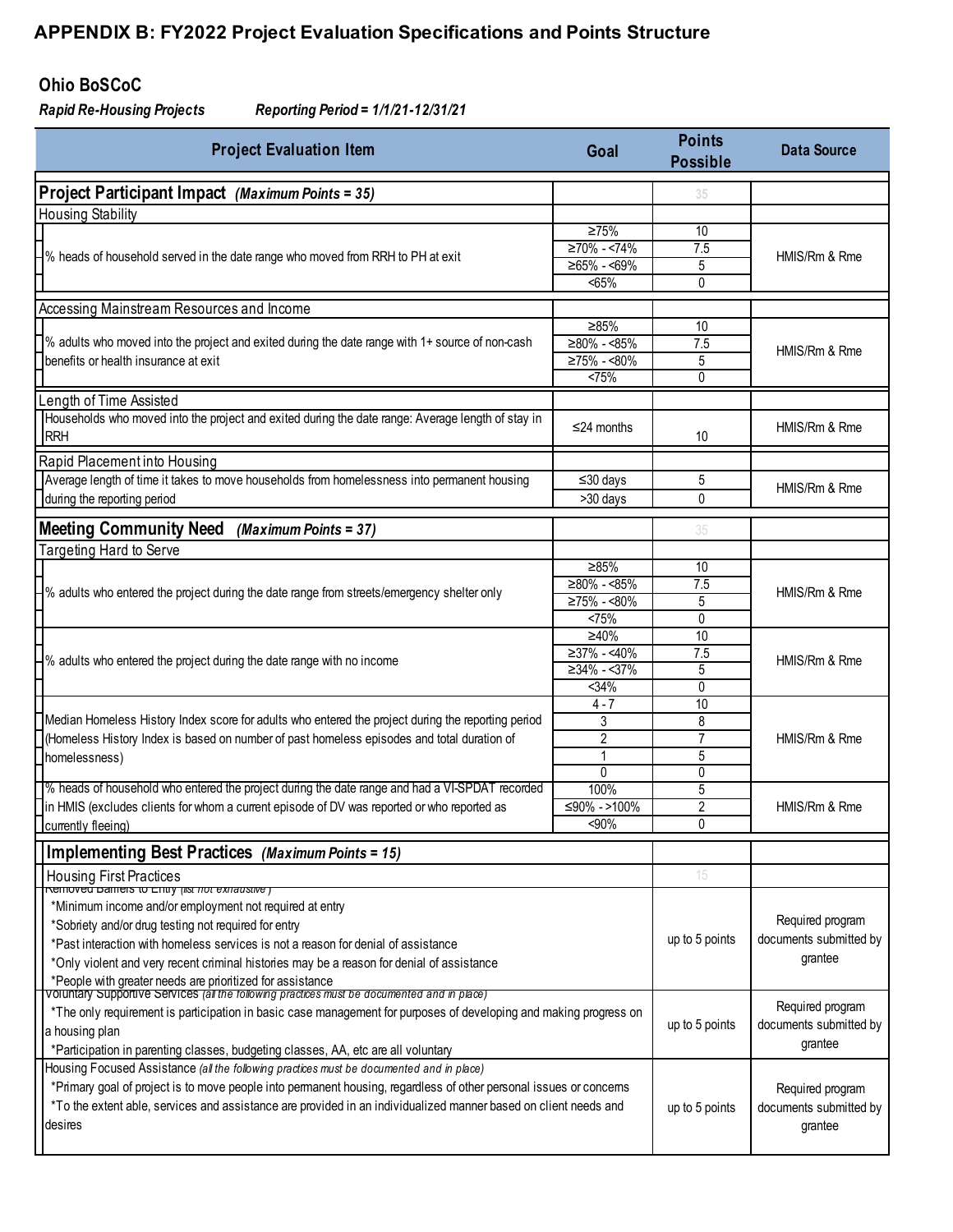| If required program documents are not submitted, up to 10 points may be deducted<br>from the overall project evaluation score.                                                                                                                                                                                                                                                                                                                                                                                                                                                                                                                                                                                                                                                                                                                                                                                                                                                                                                                                                                                                                                                                                                                                                                                        |                |                                            | minus 10 points                            |  |  |
|-----------------------------------------------------------------------------------------------------------------------------------------------------------------------------------------------------------------------------------------------------------------------------------------------------------------------------------------------------------------------------------------------------------------------------------------------------------------------------------------------------------------------------------------------------------------------------------------------------------------------------------------------------------------------------------------------------------------------------------------------------------------------------------------------------------------------------------------------------------------------------------------------------------------------------------------------------------------------------------------------------------------------------------------------------------------------------------------------------------------------------------------------------------------------------------------------------------------------------------------------------------------------------------------------------------------------|----------------|--------------------------------------------|--------------------------------------------|--|--|
| Analyzing and Addressing Racial Disparities and Advancing Race Equity (Maximum                                                                                                                                                                                                                                                                                                                                                                                                                                                                                                                                                                                                                                                                                                                                                                                                                                                                                                                                                                                                                                                                                                                                                                                                                                        |                |                                            |                                            |  |  |
| Points = $10$ )                                                                                                                                                                                                                                                                                                                                                                                                                                                                                                                                                                                                                                                                                                                                                                                                                                                                                                                                                                                                                                                                                                                                                                                                                                                                                                       |                | 10                                         |                                            |  |  |
| Assessment of Racial Disparities and Development of Action Plans<br><del>• nonge a nanuave – that acoonses the assessment or naonal unspantes and action plan ac</del>                                                                                                                                                                                                                                                                                                                                                                                                                                                                                                                                                                                                                                                                                                                                                                                                                                                                                                                                                                                                                                                                                                                                                |                |                                            |                                            |  |  |
| completed for this proejct. Analysis should include looking at data to identify any disparities in the provision and<br>outcomes of services, as compared to the racial/ethnic make-up of those experiencing homelessness in the Ohio<br>BoSCoC. Narrative response should include the following at minimum:<br>1. The data reviewed to determine if racial disparities exist in program enrollments or outcomes, and what the data<br>show. If you used the Assessment of Racial Disparities Template to guide your assessment of racial dispartities in your<br>project, provide the completed tool as your reponse to #1.<br>2. Description of how you assessed your project to determine what programmatic barriers to entry might exist for<br>potential clients. This type of assessment could involve surveys of past clients, interviews with people who have<br>experienced homelessness in your system, and/or discussions with direct service staff to identify possible barriers.<br>3. What, if any, disparities were identified.<br>4. If disparities were identified, describe the action steps the project will take to address those disparities and the plan<br>and timeline for taking those steps.<br>5. Describe how the project will conduct disparities analyses on an ongoing, regular basis. |                |                                            | Required narrative<br>submitted by grantee |  |  |
| **If you used the Assessment of Racial Disparities Template to guide your assessment of racial dispartities in your<br>project, provide the completed tool in response to #1 above AND provide a narrative response for items #2 - #5.                                                                                                                                                                                                                                                                                                                                                                                                                                                                                                                                                                                                                                                                                                                                                                                                                                                                                                                                                                                                                                                                                |                |                                            |                                            |  |  |
| Evaluation of P&P and Development of Action Plans                                                                                                                                                                                                                                                                                                                                                                                                                                                                                                                                                                                                                                                                                                                                                                                                                                                                                                                                                                                                                                                                                                                                                                                                                                                                     |                |                                            |                                            |  |  |
| Narrative response should include the following at minimum:<br>1. Description of how you evaluated the project's practices and Policies and Procedures (P&P) to determine if they<br>advance or impede race equity.<br>2. Identifcation of any P&P or practices that may be revised as a result of this evaluation.<br>3. Describe the action steps the proejct will take to address the P&P and/or practices in need of revision and the<br>timeline for taking those steps.<br>4. How the project will determine if the revisions have improved the project's ability to advance racial equity                                                                                                                                                                                                                                                                                                                                                                                                                                                                                                                                                                                                                                                                                                                      | up to 5 points | Required narrative<br>submitted by grantee |                                            |  |  |
| If the required narratives are not provided, up to 2 points may be deducted                                                                                                                                                                                                                                                                                                                                                                                                                                                                                                                                                                                                                                                                                                                                                                                                                                                                                                                                                                                                                                                                                                                                                                                                                                           |                | minus 2 points                             |                                            |  |  |
| from the overall project evaluation score.                                                                                                                                                                                                                                                                                                                                                                                                                                                                                                                                                                                                                                                                                                                                                                                                                                                                                                                                                                                                                                                                                                                                                                                                                                                                            |                |                                            |                                            |  |  |
| Project Capacity (Maximum Points = 5)                                                                                                                                                                                                                                                                                                                                                                                                                                                                                                                                                                                                                                                                                                                                                                                                                                                                                                                                                                                                                                                                                                                                                                                                                                                                                 |                | 5                                          |                                            |  |  |
| <b>HMIS Data Quality</b>                                                                                                                                                                                                                                                                                                                                                                                                                                                                                                                                                                                                                                                                                                                                                                                                                                                                                                                                                                                                                                                                                                                                                                                                                                                                                              |                |                                            |                                            |  |  |
| % of HMIS client records with errors                                                                                                                                                                                                                                                                                                                                                                                                                                                                                                                                                                                                                                                                                                                                                                                                                                                                                                                                                                                                                                                                                                                                                                                                                                                                                  |                |                                            |                                            |  |  |
| 0% errors                                                                                                                                                                                                                                                                                                                                                                                                                                                                                                                                                                                                                                                                                                                                                                                                                                                                                                                                                                                                                                                                                                                                                                                                                                                                                                             |                | 5                                          |                                            |  |  |
| $>0\%$ and $\leq 2\%$ errors                                                                                                                                                                                                                                                                                                                                                                                                                                                                                                                                                                                                                                                                                                                                                                                                                                                                                                                                                                                                                                                                                                                                                                                                                                                                                          |                | 4                                          |                                            |  |  |
| $> 2\%$ and $\leq 5\%$ errors                                                                                                                                                                                                                                                                                                                                                                                                                                                                                                                                                                                                                                                                                                                                                                                                                                                                                                                                                                                                                                                                                                                                                                                                                                                                                         |                | 3                                          | HMIS/Rm & Rme                              |  |  |
| $> 5\%$ and $\leq 8\%$ errors                                                                                                                                                                                                                                                                                                                                                                                                                                                                                                                                                                                                                                                                                                                                                                                                                                                                                                                                                                                                                                                                                                                                                                                                                                                                                         |                | 2                                          |                                            |  |  |
| $> 8\%$ and $\leq 10\%$ errors<br>$>10\%$ errors                                                                                                                                                                                                                                                                                                                                                                                                                                                                                                                                                                                                                                                                                                                                                                                                                                                                                                                                                                                                                                                                                                                                                                                                                                                                      |                | 1<br>0                                     |                                            |  |  |
|                                                                                                                                                                                                                                                                                                                                                                                                                                                                                                                                                                                                                                                                                                                                                                                                                                                                                                                                                                                                                                                                                                                                                                                                                                                                                                                       |                |                                            |                                            |  |  |
| <b>Timely Submission of APRs</b>                                                                                                                                                                                                                                                                                                                                                                                                                                                                                                                                                                                                                                                                                                                                                                                                                                                                                                                                                                                                                                                                                                                                                                                                                                                                                      |                |                                            |                                            |  |  |
| Overdue or rejected APRs since 2018. Each overdue or rejected APR will result in a 5 point deduction, up to 40<br>points total could be deducted                                                                                                                                                                                                                                                                                                                                                                                                                                                                                                                                                                                                                                                                                                                                                                                                                                                                                                                                                                                                                                                                                                                                                                      |                |                                            | SAGE                                       |  |  |
| <b>Bonus Points</b> (Maximum Points = 5)                                                                                                                                                                                                                                                                                                                                                                                                                                                                                                                                                                                                                                                                                                                                                                                                                                                                                                                                                                                                                                                                                                                                                                                                                                                                              |                |                                            |                                            |  |  |
| Completion and submission of an Organizational Race Equity Self-Assessment tool, as part of the REACH Ohio<br>Organizational Race Equity Self-Assessment and Transformation Project - https://cohhio.org/programs/racialequity/                                                                                                                                                                                                                                                                                                                                                                                                                                                                                                                                                                                                                                                                                                                                                                                                                                                                                                                                                                                                                                                                                       |                |                                            | Race-Equity Self-<br>Assessment Tool       |  |  |
|                                                                                                                                                                                                                                                                                                                                                                                                                                                                                                                                                                                                                                                                                                                                                                                                                                                                                                                                                                                                                                                                                                                                                                                                                                                                                                                       |                |                                            |                                            |  |  |
| TOTAL PROJECT SCORE (Maximum Points = )                                                                                                                                                                                                                                                                                                                                                                                                                                                                                                                                                                                                                                                                                                                                                                                                                                                                                                                                                                                                                                                                                                                                                                                                                                                                               |                | 105                                        |                                            |  |  |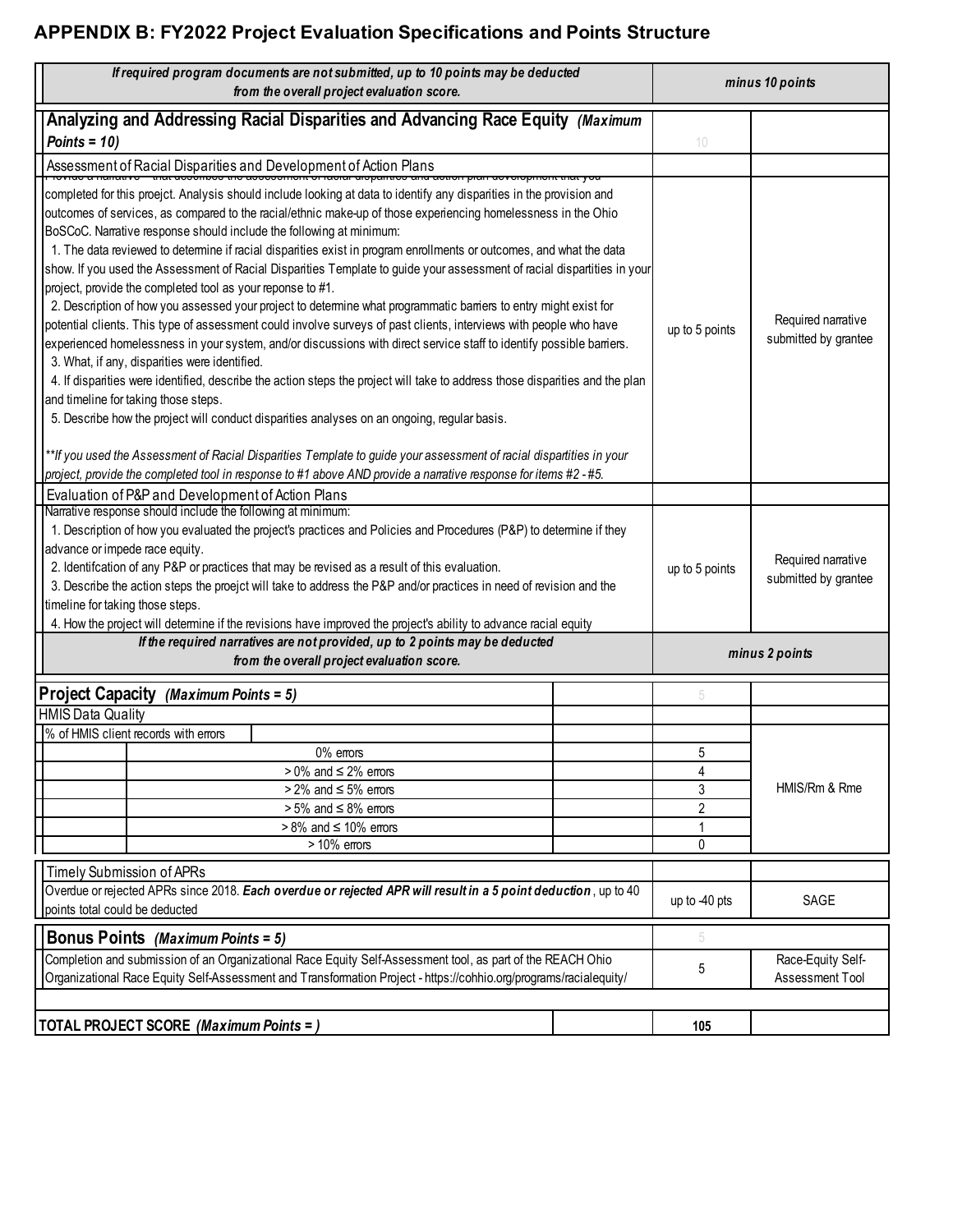# **APPENDIX C: HMIS Data Quality Information for the FY2022 CoC Project Evaluation Process**

The BoS CoC Competition tab in Rme only looks at Clients with an Issue Type of "Error" or "High Priority", except for "Overlapping Entry Exit", which is a High Priority issue but doesn't impact the project evaluation process. The report will not count any Issue Types of "Warning" against the provider or project.

Users are expected to be sure their Data Quality in R minor elevated is as free of High Priority issues and Errors (minus Overlaps) as possible by 11:59pm on May 20, 2022. The dataset used will be saved for auditing purposes, but will not be shared with users unless there is an appeal in regards to the Data Quality score.

HMIS users should be sure they have their Data Quality clear of Missing Data (except for Destination) including Income, Non-Cash, Health Insurance, Disabilities, Duplicate Entry/Exits, Incorrect Entry/Exit Types, Children Only Households, and Missing Head of Households by 11:59pm on May 20, 2022.

#### **Scoring HMIS Data Quality**

A maximum of five (5) points are available for the HMIS Data Quality item in the project evaluation process. The breakdown of those five points is as follows:

Add the number of Clients with either an Issue Type of "High Priority" (minus Overlapping Entry Exits) or "Error" and divide that sum by the total number of clients served during 2021:

- If the agency has 0%, they will get all 5 points.
- If the agency has greater than 0% and up to 2%, the agency will get 4 of the 5 points.
- If the agency has greater than 2% and up to 5%, the agency will get 3 of the 5 points.
- If the agency has greater than 5% and up to 8%, the agency will get 2 of the 5 points.
- If the agency has greater than 8% and up to 10%, the agency will get 1 of the 5 points.
- If the agency has greater than 10%, the agency will get 0 of the 5 points.

#### **Clients Served:**

Includes all clients served during the reporting period, including those who entered a RRH or PSH project but never moved in.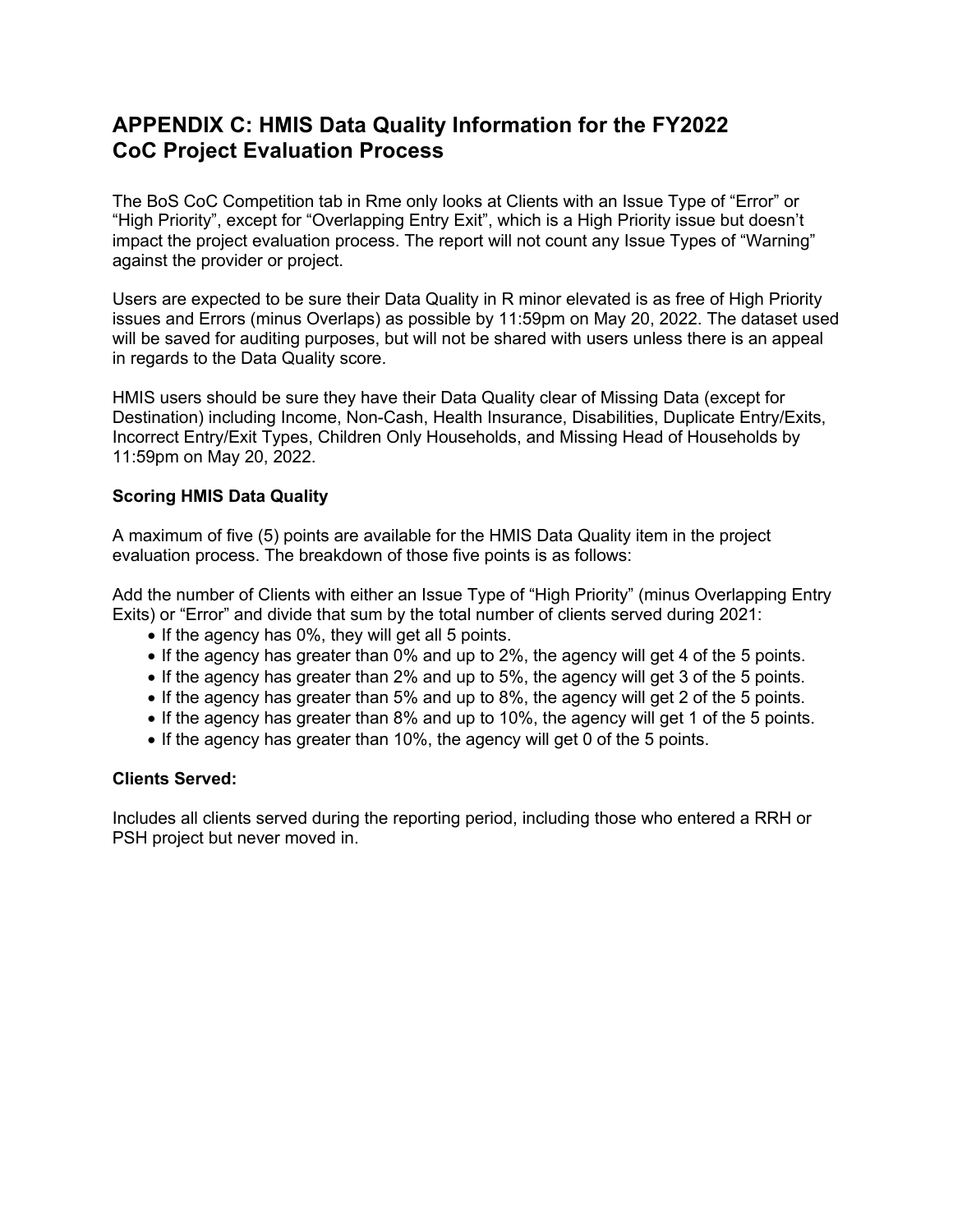# **APPENDIX D: Implementing Best Practices Detail for the FY2022 CoC Project Evaluation Process**

Renewing CoC projects are evaluated on implementation of Housing First practices and prioritizing Permanent Supportive Housing (PSH) beds for the chronically homeless. This appendix provides pertinent information related to what projects/recipients need to understand, have in place, and submit in order to be considered for those points.

Projects should refer to *Appendix F: Housing First and PSH Prioritization Evaluation List* to review their FY2019 Housing First and chronically homeless prioritization scores to see if their project is required to submit documents for the FY2022 CoC Competition project evaluation process. *Failure to submit required program documents will result in points being deducted from the project evaluation score.*

### **Housing First Practices**

Housing First is a model of housing assistance that centers on providing people experiencing homelessness with housing as quickly as possible, and then providing services as needed. Assistance is offered without preconditions or service participation requirements. Implementation of Housing First practices is required for all CoC funded projects in the Ohio BoSCoC. You can find the Ohio BoSCoC Homeless Program Standards, which outline these requirements, here: https://cohhio.org/boscoc/gov-pol/#documents

Housing First projects share critical elements:

- A focus on helping individuals and families access and sustain permanent housing as quickly as possible without time limits.
- A variety of services delivered to promote housing stability and individual well-being on an as-needed basis; client participation in these services is voluntary.
	- A standard lease agreement housing is not contingent on compliance with services
		- o Although standard leases between program participants and landlords may not exist for TH projects, some kind of occupancy or sub-occupancy agreement must be in place, at minimum
	- A focus on reducing barriers to project entry, including:
		- o Sobriety is not a requirement upon entry
		- o Drug testing is not required upon entry
		- o Minimum income level is not required upon entry
		- o Employment is not required upon entry

When evaluating for Housing First practices implementation, CoC staff will review program documents for evidence of the following:

#### **Low Barriers to Entry**

- Project admission is not contingent on pre-requisites such as abstinence of substances, minimum income, health/mental health history, medication adherence, criminal justice record (within reason), financial history, completion of treatment, participation in services, 'housing readiness', or other unnecessary conditions unless required by law.
- Past clients of homeless programs are not denied assistance based on past usage of services (unless required by law)
- Project admissions process is not overly burdensome to clients by requiring, for example, completion of unnecessary paperwork, or sharing of applicant documents/information that are neither required by HUD nor directly relevant to project eligibility or prioritization efforts
- Project has policies that outline some method for prioritizing for assistance those persons with greater levels of need and/or greater barriers

#### **Provision of Services that are Individualized and Voluntary**

- Participation in supportive services (other than regular case management for purposes of ongoing needs assessment and housing plan development/progress) is voluntary, and access to housing is not contingent on compliance with services or a treatment plan
- Service planning is individualized and driven by client needs and desires

#### **Housing Focused**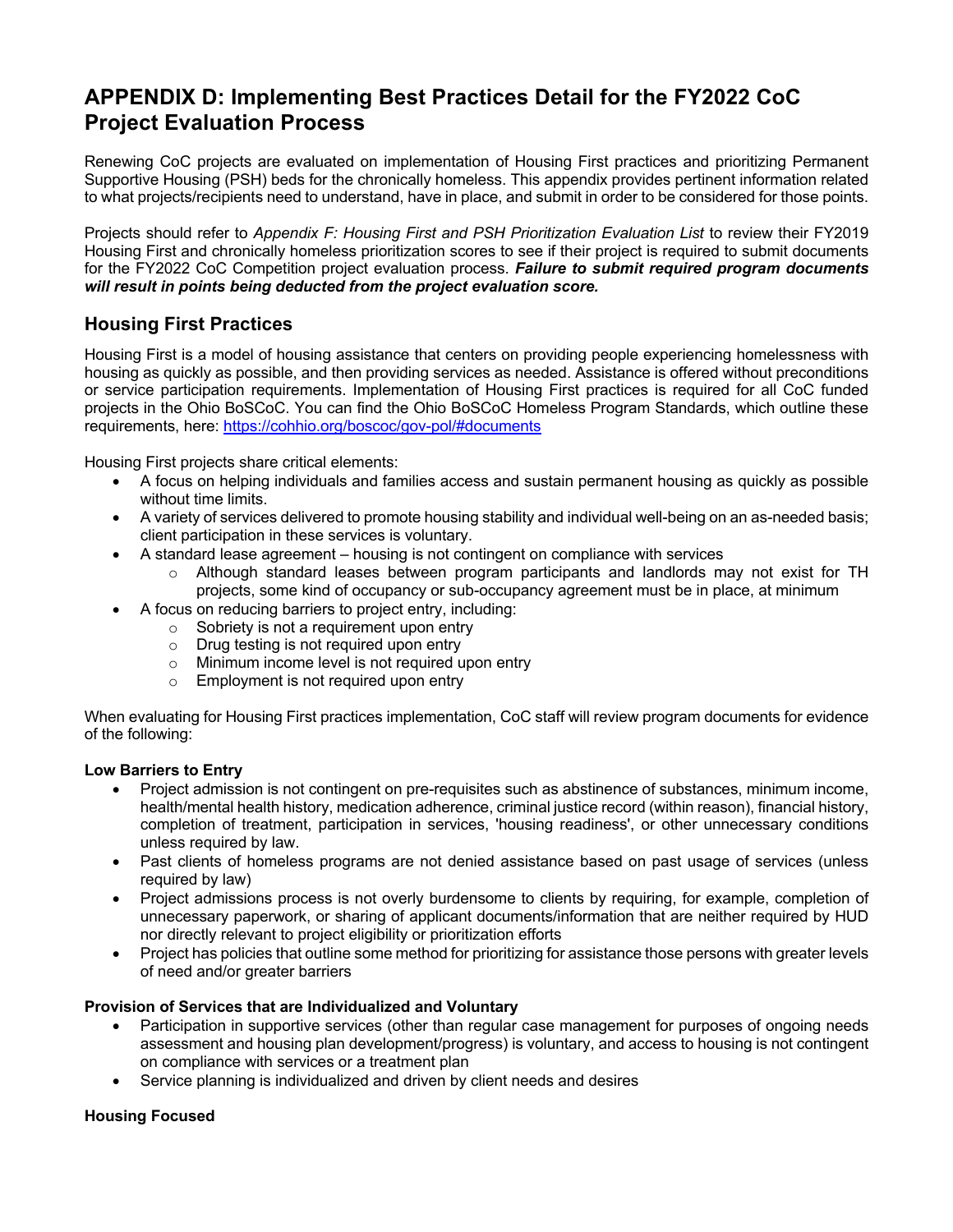- Project intake processes and general policies and procedures are focused on moving applicants/clients into housing as quickly as possible
- The overall focus of the project is on helping clients obtain and move into housing quickly, and providing supports and services to help them retain housing
- All services offered/provided are first and foremost centered around helping clients obtain and retain housing
- Leases and occupancy agreements do not include provisions that would not be found in a standard rental agreement

#### **Reasonable Termination of Assistance Policies**

Project avoids involuntary termination of assistance to clients whenever possible. This includes having policies in place that require the project to make multiple attempts to try to engage clients and/or provide ongoing assistance

#### **Submitting Evidence of Housing First Practices**

Certain renewing CoC projects are required submit *all of the following items* to be evaluated on the Housing First item:

- 1. Formal written project policies and procedures documents
- 2. Blank project intake and/or assessment forms
- 3. Client responsibility documents, rules, participant handbook, etc.
- 4. Blank individualized service planning documents
- 5. Blank rental/occupancy/lease agreements (or sub-occupancy/sub-lease agreements)

#### **All of the documents listed above must be submitted to** ohioboscoc@cohhio.org **by** *May 6, 2022.*

**Failure to submit ANY of the documents referenced above may result in 10 points being deducted from the project evaluation score***.* If your project does not have one of the above-mentioned items as part of its formal project documents, you should indicate which items are lacking and why.

### **Prioritizing PSH Beds for Chronically Homeless**

Prioritizing Permanent Supportive Housing (PSH) beds for chronically homeless persons means that the PSH project is actively assessing for and documenting chronic homeless status and that the project places those chronically homeless persons into their PSH beds as a priority before other eligible but non-chronically homeless persons, following the required Coordinated Entry process. You can find the Ohio BoSCoC Homeless Program Standards, which outline the requirements to prioritize chronically homeless households, here: https://cohhio.org/boscoc/gov-pol/#documents

PSH projects that are prioritizing chronically homeless persons within their project have the following policies/processes in place:

- Assess for chronic homeless status during intake
	- o Collect information on length of time on the streets, in emergency shelter, hotel/motel paid for by an agency or faith-based voucher, or safe haven
	- o Collect information about disability status
- Document chronic homeless status
	- $\circ$  Collect third-party written verification of previous homeless episodes that contribute to the length of time homeless determination
		- § Or, if self-certification or other types of documentation are used, provide evidence of due diligence to collect third party written verification of previous homeless episodes
	- $\circ$  Collect documentation of disability status that confirms the disability is of long-continuing or indefinite duration
- Have policies and procedures in place that outline how chronically homeless persons are prioritized and placed into PSH beds, following the Coordinated Entry prioritization process.

#### **Submitting Evidence of Chronically Homeless Prioritization**

All PSH projects that are required to submit evidence of chronically homeless prioritization must submit *all of the following items* to be evaluated on the chronically homeless prioritization item: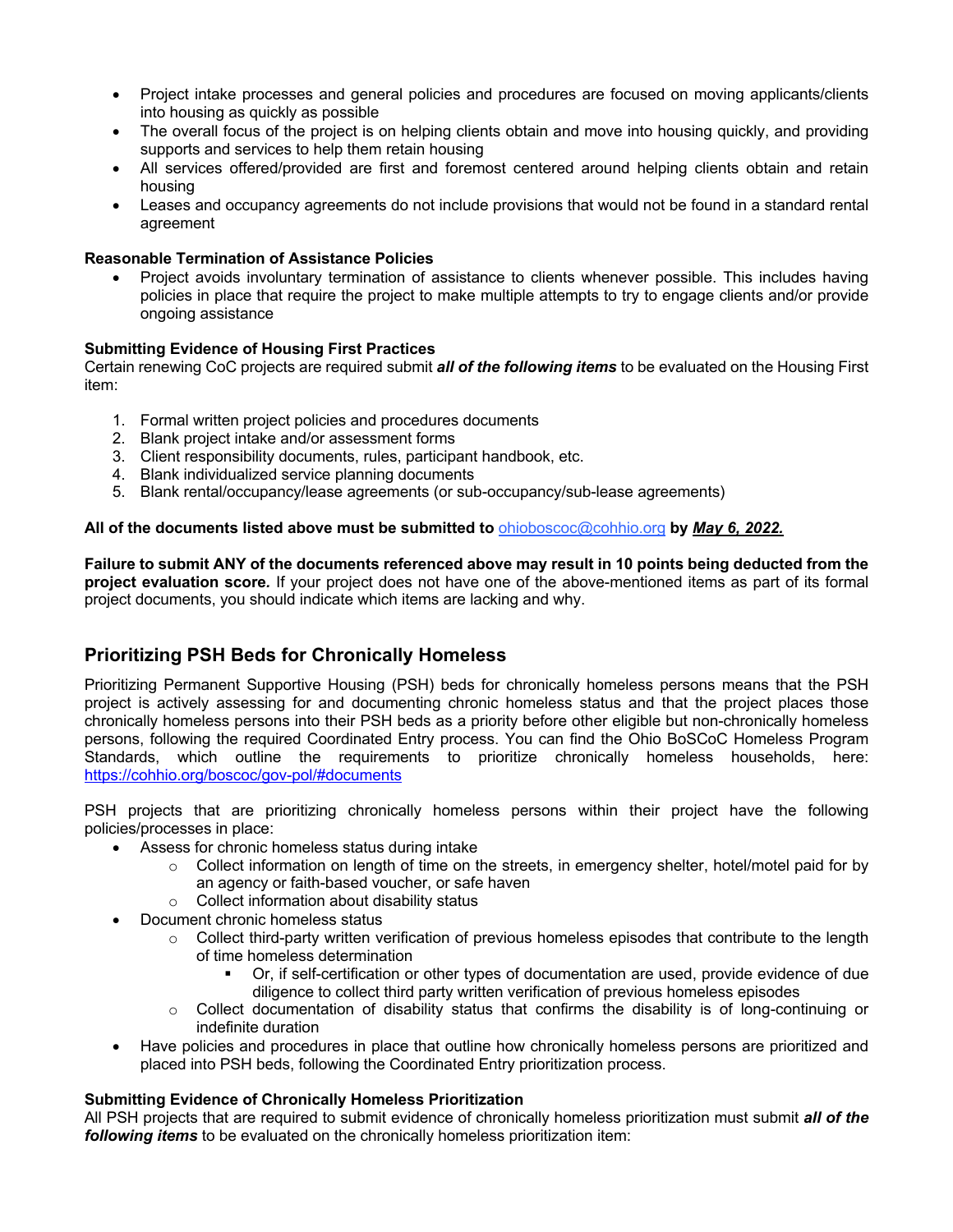- 1. Formal written project policies and procedures documents
- 2. Blank Project intake and/or assessment forms
- 3. Blank Homeless verification forms
- 4. Blank Disability verification forms

**All of the documents listed above must be submitted to** ohioboscoc@cohhio.org **by** *May 6, 2022*

**Failure to submit ANY of the documents referenced above may result in 5 points being deducted from the project evaluation score***.*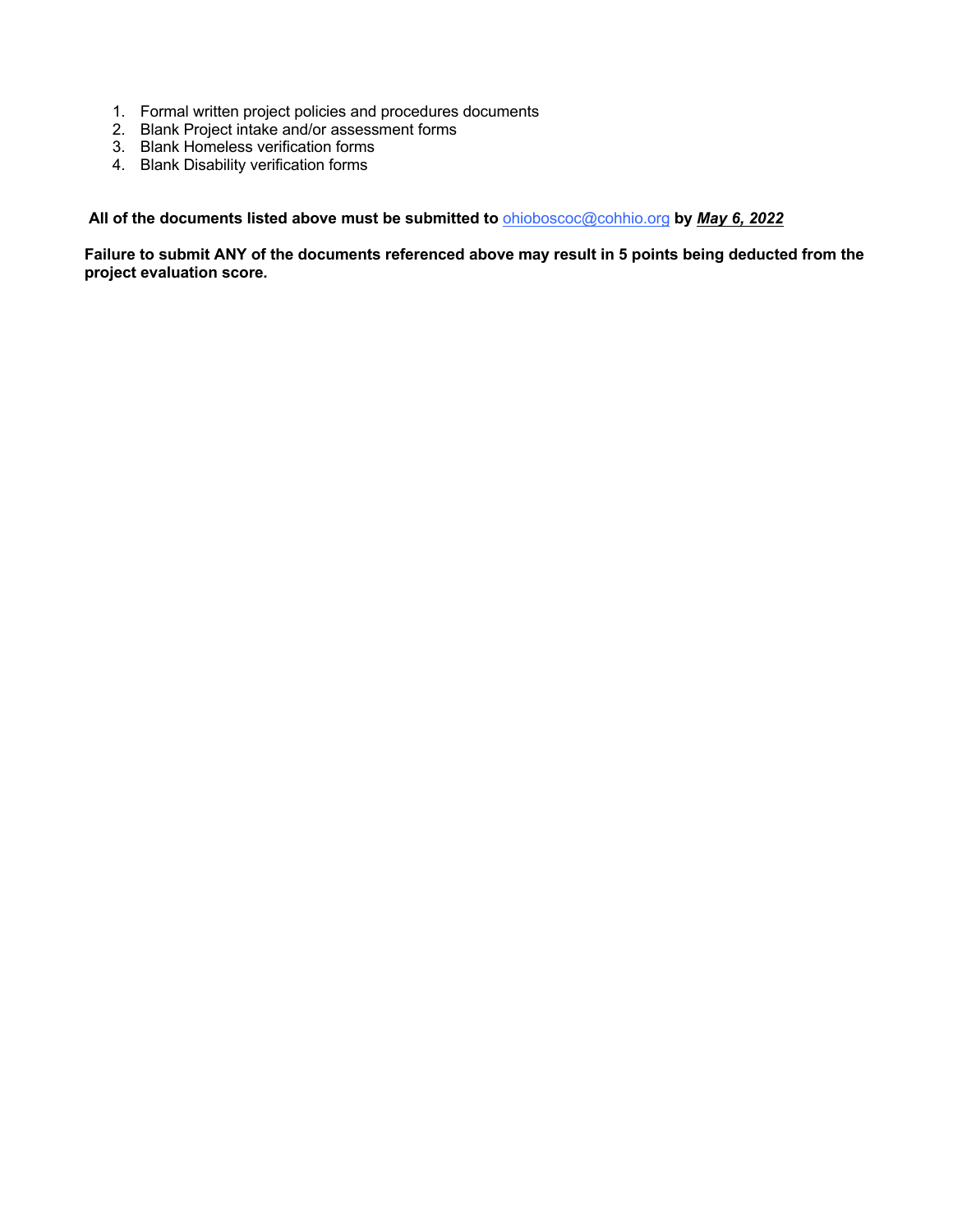# **APPENDIX E: Homeless History Index Detail for the FY2022 CoC Project Evaluation Process**

The Project Evaluation Workgroup created the Homeless History Index as a means to evaluate projects on how well they are prioritizing client households with longer homeless histories and/or more episodes of homelessness. The Homeless History Index looks at the Number of Times Homeless, Number of Months Homeless, and Approximate Date Homelessness Started data elements to determine the median index score. The scores range from 1 for first time homeless, to 7, which would indicate a chronic or long-term homeless household. The total Homeless History Index score reflects the median homeless history index score for every Head of Household that entered a project during the reporting period.

In order for this index to be a meaningful measure of the homeless histories of the households you house, please be sure that your HMIS data is clear of any household issues and that their assessment data is being updated to account for changes to their situation since the last time they were assessed in HMIS. When the Length of Time Homeless questions are already filled in it is easy to assume they are correct, but the household may have experienced another episode of homelessness that is not being accounted for. It is important that all assessment questions are updated if anything changed since the household's last assessment in HMIS.

Please see *Appendix B: Project Evaluation Specifications and Points Structure* for detailed information about how the median Homeless History Index scores is evaluated.

|              |                                    |                                                | <b>Approximate Date &gt; 1 year</b>           |
|--------------|------------------------------------|------------------------------------------------|-----------------------------------------------|
| <b>Score</b> | Mumber Times Homeless              | Mumber Months Homeless                         | -i previous to now<br>$\overline{\mathbf{v}}$ |
| 5            | <b>Missing</b>                     | 12; More than 12 months (HUD)                  | If yes, then 7, otherwise "Score"             |
| 6            | One time (HUD)                     | 12; More than 12 months (HUD)                  | If yes, then 7, otherwise "Score"             |
| 6            | Two times (HUD); Three times (HUD) | 12; More than 12 months (HUD)                  | If yes, then 7, otherwise "Score"             |
| 7            | Four or more times (HUD)           | 12; More than 12 months (HUD)                  | If yes, then 7, otherwise "Score"             |
| 2            | <b>Missing</b>                     | 2;3;4                                          | If yes, then 7, otherwise "Score"             |
| 2            | One time (HUD)                     | 2;3;4                                          | If yes, then 7, otherwise "Score"             |
| 2            | Two times (HUD); Three times (HUD) | 2;3;4                                          | If yes, then 7, otherwise "Score"             |
| 3            | Four or more times (HUD)           | 2;3;4                                          | If yes, then 7, otherwise "Score"             |
| 3            | <b>Missing</b>                     | 5;6;7;8                                        | If yes, then 7, otherwise "Score"             |
| 3            | One time (HUD)                     | 5;6;7;8                                        | If yes, then 7, otherwise "Score"             |
| 4            | Four or more times (HUD)           | 5;6;7;8                                        | If yes, then 7, otherwise "Score"             |
| 4            | Two times (HUD); Three times (HUD) | 5;6;7;8                                        | If yes, then 7, otherwise "Score"             |
| 4            | <b>Missing</b>                     | 9;10;11                                        | If yes, then 7, otherwise "Score"             |
| 5            | One time (HUD)                     | 9;10;11                                        | If yes, then 7, otherwise "Score"             |
| 5            | Two times (HUD); Three times (HUD) | 9;10;11                                        | If yes, then 7, otherwise "Score"             |
| 6            | Four or more times (HUD)           | 9;10;11                                        | If yes, then 7, otherwise "Score"             |
| 0            | <b>Missing</b>                     | <b>Missing</b>                                 | If yes, then 7, otherwise "Score"             |
| 1            | One time (HUD)                     | Missing                                        | If yes, then 7, otherwise "Score"             |
| $\mathbf{1}$ | Two times (HUD); Three times (HUD) | <b>Missing</b>                                 | If yes, then 7, otherwise "Score"             |
| 2            | Four or more times (HUD)           | Missing                                        | If yes, then 7, otherwise "Score"             |
| 1            | <b>Missing</b>                     | One month (this time is the first month) (HUD) | If yes, then 7, otherwise "Score"             |
| 1            | One time (HUD)                     | One month (this time is the first month) (HUD) | If yes, then 7, otherwise "Score"             |
| 2            | Four or more times (HUD)           | One month (this time is the first month) (HUD) | If yes, then 7, otherwise "Score"             |
| 2            | Two times (HUD); Three times (HUD) | One month (this time is the first month) (HUD) | If yes, then 7, otherwise "Score"             |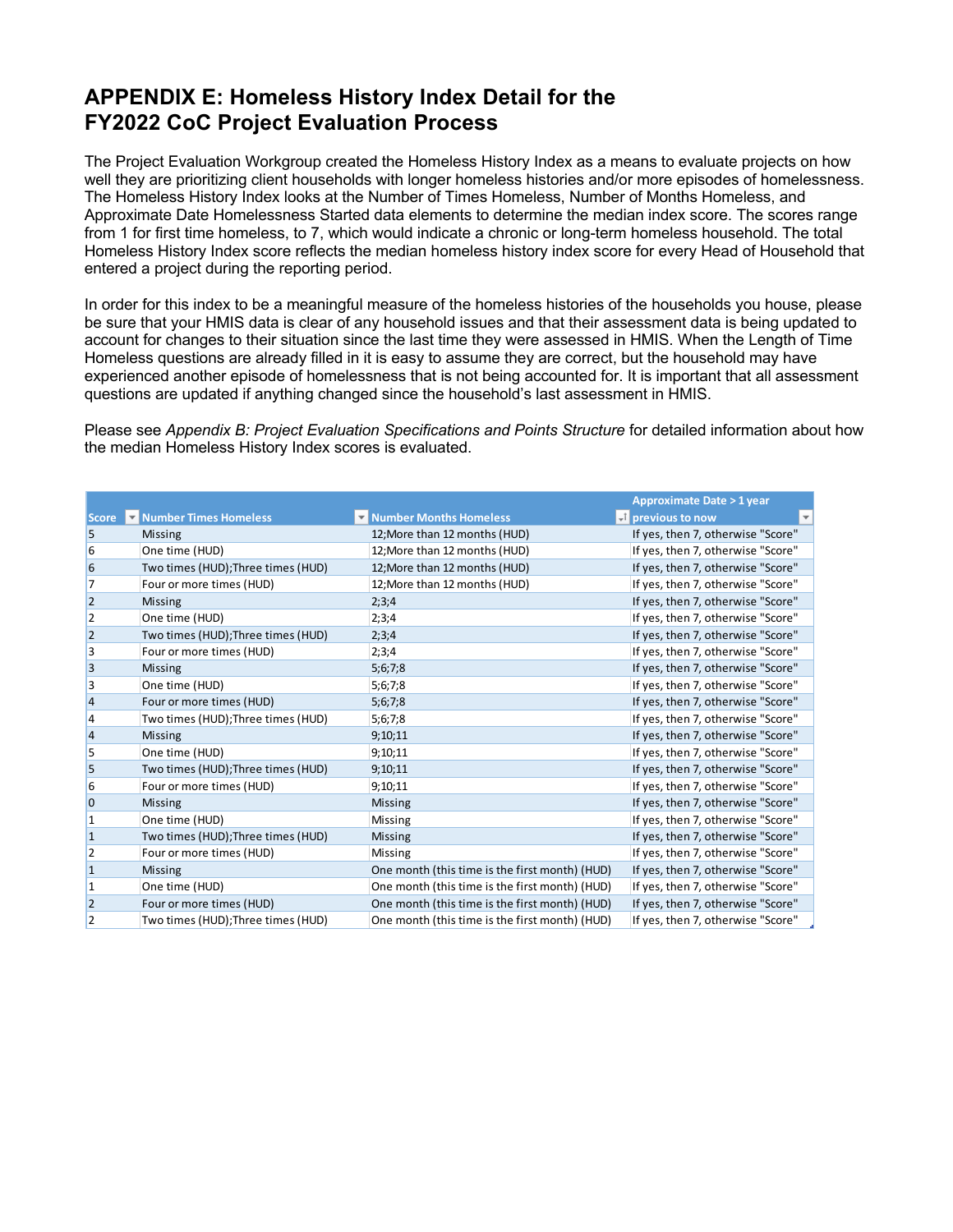#### **APPENDIX F: FY2022 Housing First and PSH Prioritization Document Submission List by Project**

 -Projects that are required to submit documentation (as indicated by "YES") but fail to do so will have points deducted from their project evaluation score.

|                                                                                              |                                                                                  |                        |                                                                         | <b>Housing First</b>                                         | <b>Chronic Homeless Prioritization</b>                                             |                                                                                       |
|----------------------------------------------------------------------------------------------|----------------------------------------------------------------------------------|------------------------|-------------------------------------------------------------------------|--------------------------------------------------------------|------------------------------------------------------------------------------------|---------------------------------------------------------------------------------------|
|                                                                                              |                                                                                  |                        | (All projects)                                                          |                                                              | (PSH Projects)                                                                     |                                                                                       |
|                                                                                              |                                                                                  |                        | 2019/2021                                                               | 2022                                                         | 2019/2021                                                                          | 2022                                                                                  |
| <b>Grantee Name</b>                                                                          | <b>Project Name</b>                                                              | Project<br><b>Type</b> | <b>HF Points</b><br>Awarded in<br>2019 or<br>2021<br>$(15 \text{ max})$ | <b>HF Documents</b><br><b>Submission</b><br>Required in 2022 | <b>CH Prioritization</b><br><b>Points Awarded</b><br>in 2019<br>$(10 \text{ max})$ | <b>CH Prioritization</b><br><b>Documents</b><br><b>Submission</b><br>Required in 2022 |
| Alcohol, Drug Addiction & Mental Health Services Board<br>of Tuscarawas and Carroll Counties | <b>Tuscarawas County TRA</b>                                                     | PH-PSH                 | 15                                                                      | <b>No</b>                                                    | 10                                                                                 | <b>No</b>                                                                             |
| Alcohol, Drug Addiction & Mental Health Services Board<br>of Tuscarawas and Carroll Counties | Recovery Begins at Home                                                          | PH-PSH                 | 15                                                                      | No                                                           | 10                                                                                 | <b>No</b>                                                                             |
| Allen Metropolitan Housing Authority                                                         | Allen Shelter Plus Care Vouchers                                                 | PH-PSH                 | 10                                                                      | No                                                           | 10                                                                                 | No                                                                                    |
| Appleseed Community Mental Health Center, Inc.                                               | Appleseed RRH                                                                    | PH-RRH                 | 13                                                                      | No                                                           | n/a                                                                                | n/a                                                                                   |
| Ashtabula County Mental Health and Recovery Services<br>Board                                | Ashtabula Shelter Plus Care Vouchers for<br>homeless persons with mental illness | PH-PSH                 | $\overline{7}$                                                          | <b>YES</b>                                                   | 8                                                                                  | <b>No</b>                                                                             |
| Athens Metropolitan Housing Authority                                                        | Athens Shelter Plus Care                                                         | PH-PSH                 | 13                                                                      | <b>No</b>                                                    | 10                                                                                 | <b>No</b>                                                                             |
| Athens Metropolitan Housing Authority                                                        | Athens Serenity Village SAMI Shelter Plus<br>Care                                | PH-PSH                 | 13                                                                      | No                                                           | 10                                                                                 | <b>No</b>                                                                             |
| Battered Women's Shelter of Summit and Medina<br>Counties                                    | DV Bonus RRH Project for Ohio BoSCoC                                             | PH-RRH                 | 12                                                                      | No.                                                          | n/a                                                                                | <b>No</b>                                                                             |
| <b>Butler County</b>                                                                         | <b>PSH Butler County</b>                                                         | PH-PSH                 | $\mathbf{0}$                                                            | <b>YES</b>                                                   | 10                                                                                 | No                                                                                    |
| City of Marietta, Ohio/PHA                                                                   | Marietta/Washington Shelter Plus Care                                            | PH-PSH                 | 10                                                                      | <b>No</b>                                                    | 10                                                                                 | <b>No</b>                                                                             |
| City of Springfield, Ohio                                                                    | Springfield Shelter Plus Care                                                    | PH-PSH                 | 14                                                                      | <b>No</b>                                                    | 10                                                                                 | No                                                                                    |
| <b>Coleman Professional Services</b>                                                         | Coleman PSH                                                                      | PH-PSH                 | 10                                                                      | <b>No</b>                                                    | 8                                                                                  | No                                                                                    |
| <b>Coleman Professional Services</b>                                                         | Jefferson County Shelter Plus Care                                               | PH-PSH                 | 10                                                                      | <b>No</b>                                                    | 8                                                                                  | <b>No</b>                                                                             |
| Columbiana County Mental Health Clinic dba The<br><b>Counseling Center</b>                   | Permanent Housing for Persons with<br><b>Disabilities</b>                        | PH-PSH                 | 14                                                                      | <b>No</b>                                                    | 10                                                                                 | <b>No</b>                                                                             |
| Columbiana Metropolitan Housing Authority                                                    | Columbiana MHA Shelter Plus Care 1                                               | PH-PSH                 | 14                                                                      | No                                                           | 10                                                                                 | No                                                                                    |
| Columbiana Metropolitan Housing Authority                                                    | Columbiana Free Choice II - The Counseling<br>Center                             | PH-PSH                 | 14                                                                      | No                                                           | 10                                                                                 | No                                                                                    |
| Community Action Agency of Columbiana County, Inc.                                           | Region 6 YHDP TH                                                                 | <b>TH</b>              | n/a                                                                     | <b>No</b>                                                    | n/a                                                                                | No                                                                                    |
| Community Action Agency of Columbiana County, Inc.                                           | Region 6 YHDP SSO                                                                | SSO                    | n/a                                                                     | <b>No</b>                                                    | n/a                                                                                | <b>No</b>                                                                             |
| Community Action Agency of Columbiana County, Inc.                                           | Region 6 YHDP RRH                                                                | PH-RRH                 | n/a                                                                     | No                                                           | n/a                                                                                | No                                                                                    |
| Community Action Agency of Columbiana County, Inc.                                           | Region 6 YHDP CE                                                                 | PH-RRH                 | n/a                                                                     | No                                                           | n/a                                                                                | No                                                                                    |
| Community Action Commission of Fayette County                                                | <b>Fayette Landing</b>                                                           | PH-PSH                 | 14                                                                      | No                                                           | $\overline{7}$                                                                     | No                                                                                    |
| Community Action Commission of Fayette County                                                | <b>Stable Futures</b>                                                            | PH-PSH                 | 15                                                                      | <b>No</b>                                                    | 10                                                                                 | No                                                                                    |
| Community Action Commission of Fayette County                                                | CAC Permanent Supportive Housing (aka:<br>Destination HOME)                      | PH-PSH                 | 15                                                                      | No                                                           | $\overline{7}$                                                                     | <b>No</b>                                                                             |
| Community Action Commission of Fayette County                                                | <b>Empowerment Center</b>                                                        | TH-RRH                 | n/a                                                                     | No                                                           | n/a                                                                                | No                                                                                    |
| Community Action Commission of Fayette County                                                | Fayette Shelter Plus Care                                                        | PH-PSH                 | 14                                                                      | No                                                           | 8                                                                                  | No                                                                                    |
| Family & Community Services                                                                  | Ravenna Permanent Supportive Housing                                             | PH-PSH                 | 11                                                                      | <b>No</b>                                                    | 6                                                                                  | <b>No</b>                                                                             |
| Family & Community Services, Inc.                                                            | Portage Area Transitional Housing 3                                              | TH.                    | 13                                                                      | <b>No</b>                                                    | n/a                                                                                | n/a                                                                                   |
| Family Abuse Shelter of Miami County, Inc.                                                   | Family Abuse Shelter PSH                                                         | PH-PSH                 | 13                                                                      | <b>No</b>                                                    | 10                                                                                 | No                                                                                    |
| Family Abuse Shelter of Miami County, Inc.                                                   | Miami County Family RRH                                                          | PH-RRH                 | 10                                                                      | No                                                           | n/a                                                                                | n/a                                                                                   |
| Family Abuse Shelter of Miami County, Inc.                                                   | Miami County SPC                                                                 | PH-PSH                 | 9                                                                       | No                                                           | 6                                                                                  | No                                                                                    |
| Family Violence Prevention Center of Greene County,<br>Inc.                                  | <b>Supportive Opportunity &amp; Services</b>                                     | <b>TH</b>              | 8                                                                       | <b>No</b>                                                    | n/a                                                                                | n/a                                                                                   |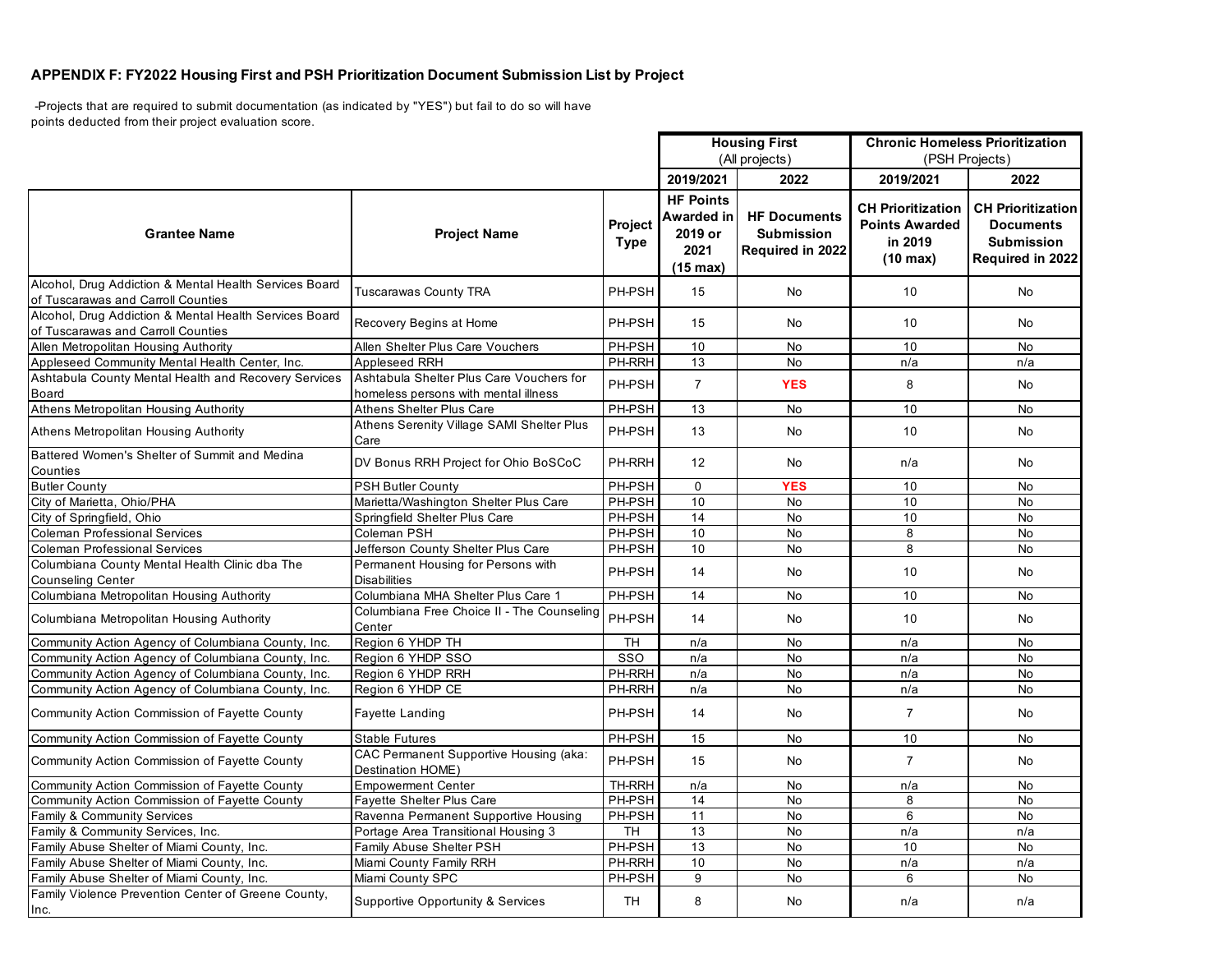|                                                                         |                                                                  |             | <b>Housing First</b> |                         | <b>Chronic Homeless Prioritization</b> |                          |  |
|-------------------------------------------------------------------------|------------------------------------------------------------------|-------------|----------------------|-------------------------|----------------------------------------|--------------------------|--|
|                                                                         |                                                                  |             | (All projects)       |                         | (PSH Projects)                         |                          |  |
|                                                                         |                                                                  |             | 2019/2021            | 2022                    | 2019/2021                              | 2022                     |  |
|                                                                         |                                                                  |             | <b>HF Points</b>     |                         |                                        |                          |  |
|                                                                         |                                                                  |             | <b>Awarded in</b>    | <b>HF Documents</b>     | <b>CH Prioritization</b>               | <b>CH Prioritization</b> |  |
| <b>Grantee Name</b>                                                     | <b>Project Name</b>                                              | Project     | 2019 or              | <b>Submission</b>       | <b>Points Awarded</b>                  | Documents                |  |
|                                                                         |                                                                  | <b>Type</b> |                      |                         | in 2019                                | <b>Submission</b>        |  |
|                                                                         |                                                                  |             | 2021                 | <b>Required in 2022</b> | $(10 \text{ max})$                     | Required in 2022         |  |
|                                                                         |                                                                  |             | $(15 \text{ max})$   |                         |                                        |                          |  |
| Findlay Hope House for the Homeless, Inc.                               | Able Housing                                                     | PH-PSH      | 14                   | No                      | 8                                      | <b>No</b>                |  |
| Geauga County Board of Mental Health & Recovery<br>Services             | <b>SPC Geauga County TRA</b>                                     | PH-PSH      | 11                   | No                      | 6                                      | No                       |  |
| Geauga County Board of Mental Health & Recovery<br>Services             | <b>Permanent Supportive Housing</b>                              | PH-PSH      | 8                    | <b>No</b>               | 6                                      | No.                      |  |
| Great Lakes Community Action Partnership                                | WSOS Homenet PSH Consolidated                                    | PH-PSH      | 15                   | No                      | 8                                      | No                       |  |
| Great Lakes Community Action Partnership                                | <b>WSOS Homenet Permanent Supportive</b><br>Housing Program - DV | PH-PSH      | 15                   | <b>No</b>               | 8                                      | No                       |  |
| Great Lakes Community Action Partnership                                | <b>WSOS Rapid ReHousing Conversion</b>                           | PH-RRH      | 14                   | No                      | n/a                                    | No                       |  |
| HM Housing Development Corp                                             | Faith House II                                                   | PH-PSH      | 13                   | <b>No</b>               | 10                                     | <b>No</b>                |  |
| Hocking Metropolitan Housing Authority                                  | <b>Hocking Shelter Plus Care</b>                                 | PH-PSH      | 12                   | No                      | 10                                     | No                       |  |
| Hocking Metropolitan Housing Authority                                  | Region 17 Tenant-Based Permanent<br>Supportive Housing Program   | PH-PSH      | 12                   | No                      | 10                                     | No                       |  |
| <b>Integrated Community Enterprises</b>                                 | <b>Charles Place</b>                                             | PH-PSH      | 11                   | No                      | 8                                      | No                       |  |
| Integrated Services for Behavioral Health                               | Graham Drive Family Housing                                      | PH-PSH      | 11                   | No                      | 8                                      | <b>No</b>                |  |
| <b>Integrated Services for Behavioral Health</b>                        | YHDP RRH                                                         | PH-RRH      | 13                   | No                      | na                                     | na                       |  |
| Interfaith Hospitality Network of Springfield                           | Permanent Housing with Supportive<br>Services                    | PH-PSH      | 15                   | No                      | 10                                     | No.                      |  |
| Interfaith Hospitality Network of Springfield                           | Saint Vincent House                                              | PH-PSH      | 15                   | No                      | 10                                     | No                       |  |
| Ironton Lawrence County Area CAO, Inc.                                  | Lawrence County One-Stop TRA                                     | TH          | 12                   | No                      | n/a                                    | n/a                      |  |
| Jefferson County Community Action Council                               | Supportive Housing Program                                       | PH-PSH      | 10                   | No                      | 10                                     | <b>No</b>                |  |
| Knox Metropolitan Housing Authority                                     | Knox County TRA                                                  | PH-PSH      | 11                   | No                      | 10                                     | No                       |  |
| Lake County Alcohol, Drug Addiction and Mental Health                   |                                                                  |             |                      |                         |                                        |                          |  |
| Services Board                                                          | Lake SPC Combined                                                | PH-PSH      | 15                   | No                      | 10                                     | <b>No</b>                |  |
| Lake County Alcohol, Drug Addiction and Mental Health<br>Services Board | <b>McKinley Grove</b>                                            | PH-PSH      | 15                   | No                      | 10                                     | No                       |  |
| Lawrence County Port Authority                                          | Lawrence One-Stop Shelter Plus Care                              | PH-PSH      | 12                   | No                      | 10                                     | No                       |  |
| Licking County Coalition for Housing                                    | <b>CCH Transitional Housing</b>                                  | TH          | $\overline{11}$      | No                      | n/a                                    | n/a                      |  |
| Licking County Coalition for Housing                                    | <b>LCCH Rapid Re-Housing</b>                                     | PH-RRH      | 10                   | No                      | n/a                                    | n/a                      |  |
| Licking County Coalition for Housing                                    | Rapid Re-Housing Ohio                                            | PH-RRH      | 11                   | No                      | n/a                                    | n/a                      |  |
| Licking County Coalition for Housing                                    | Region 9 RRH                                                     | PH-RRH      | 15                   | <b>No</b>               | na                                     | na                       |  |
| Licking Metropolitan Housing Authority                                  | Shelter Plus Care Vouchers 2                                     | PH-PSH      | 11                   | No                      | 10                                     | No                       |  |
| Licking Metropolitan Housing Authority                                  | Licking Shelter Plus Care                                        | PH-PSH      | 11                   | <b>No</b>               | 10                                     | No                       |  |
| Licking Metropolitan Housing Authority                                  | Shelter Plus Care Chronic                                        | PH-PSH      | 11                   | No                      | 10                                     | <b>No</b>                |  |
| Lorain County Board of Mental Health                                    | Lorain Shelter Plus Care                                         | PH-PSH      | 14                   | No                      | 8                                      | No                       |  |
| Lutheran Social Services                                                | Fairfield County S+C                                             | PH-PSH      | $\overline{7}$       | <b>YES</b>              | $\overline{9}$                         | $\overline{N}$           |  |
| Medina County Alcohol, Drug Addiction and Mental<br><b>Health Board</b> | Northland II                                                     | PH-PSH      | 9                    | No                      | $\overline{7}$                         | No                       |  |
| Medina Metropolitan Housing Authority                                   | Medina County TRA                                                | PH-PSH      | 15                   | No                      | 10                                     | No                       |  |
| Mental Health & Recovery Board of Ashland County                        | <b>Beginning Anew</b>                                            | PH-PSH      | 15                   | No                      | 10                                     | No                       |  |
| Mental Health & Recovery Board of Union County                          | I'm Home                                                         | PH-PSH      | 13                   | No                      | 10                                     | No                       |  |
| Mental Health & Recovery Board of Union County                          | Shelter Plus Care Union County                                   | PH-PSH      | 13                   | No                      | 10                                     | No                       |  |
| Mental Health, Drug and Alcohol Services Board (Logan<br>& Champaign)   | Logan/Champaign Housing                                          | PH-PSH      | 13                   | No                      | 10                                     | No                       |  |
| Mental Health, Drug and Alcohol Services Board (Logan                   | Family Housing                                                   | PH-PSH      | 13                   | No                      | 10                                     | No                       |  |
| & Champaign)                                                            |                                                                  |             |                      |                         |                                        |                          |  |